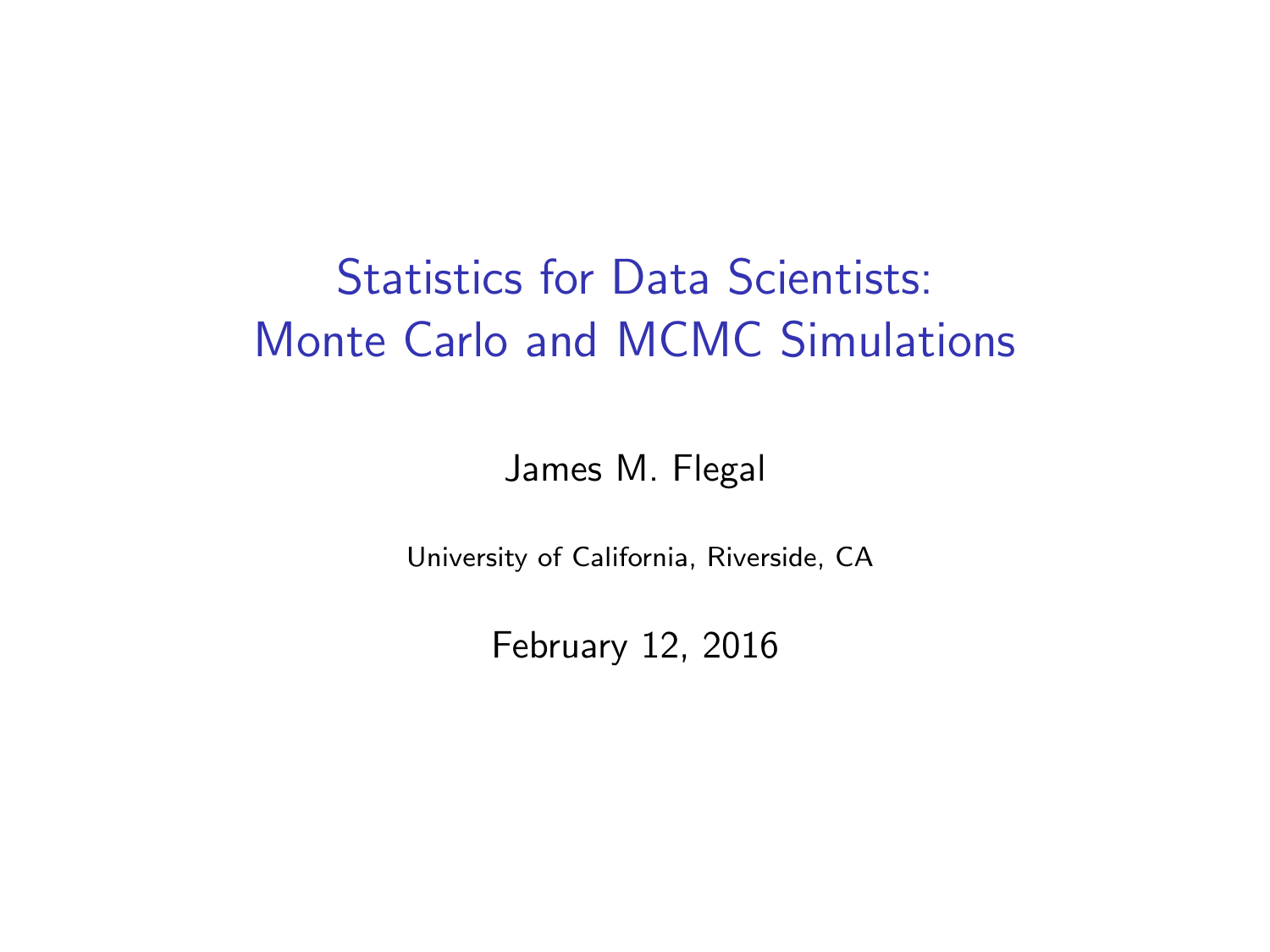# Introduction

- Monte Carlo Simulations
	- Introduction and Motivation
	- Examples
- Bayesian Statistics
- Markov chain Monte Carlo Simulations
	- Metropolis Hastings and Gibbs Sampling
	- Examples
	- Output Analysis and Stopping Rules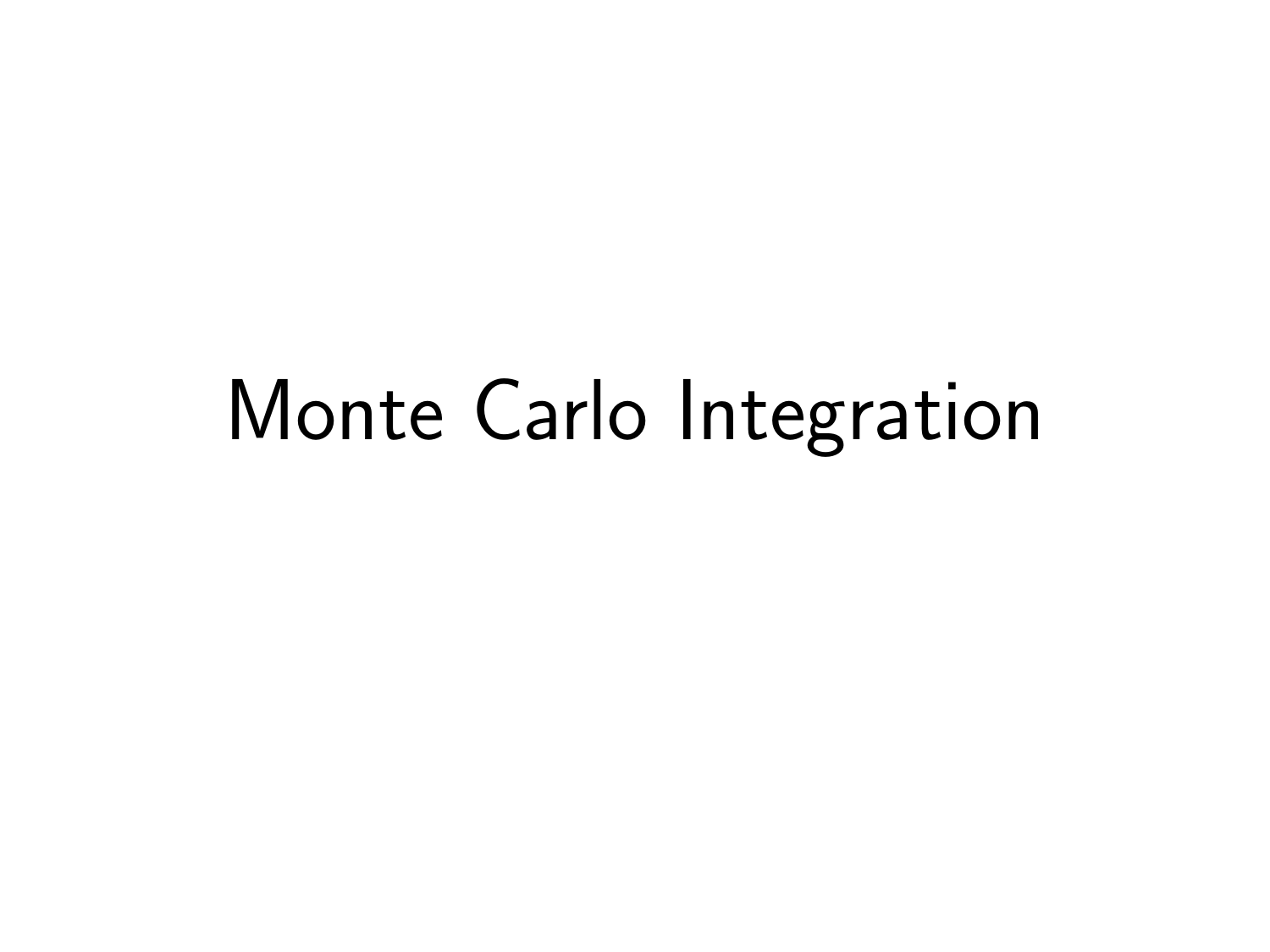Example: Let  $X \sim \Gamma(3/2, 1)$ , i.e.

$$
f(x)=\frac{2}{\sqrt{\pi}}\sqrt{x}e^{-x}I(x>0).
$$

Suppose we want to find

$$
\theta = \mathsf{E}\left[\frac{1}{(X+1)\log(X+3)}\right]
$$
  
= 
$$
\int_0^\infty \frac{1}{(x+1)\log(x+3)} \frac{2}{\sqrt{\pi}} \sqrt{x} e^{-x} dx.
$$

The expectation (or integral)  $\theta$  is intractable, we don't know how to compute it analytically.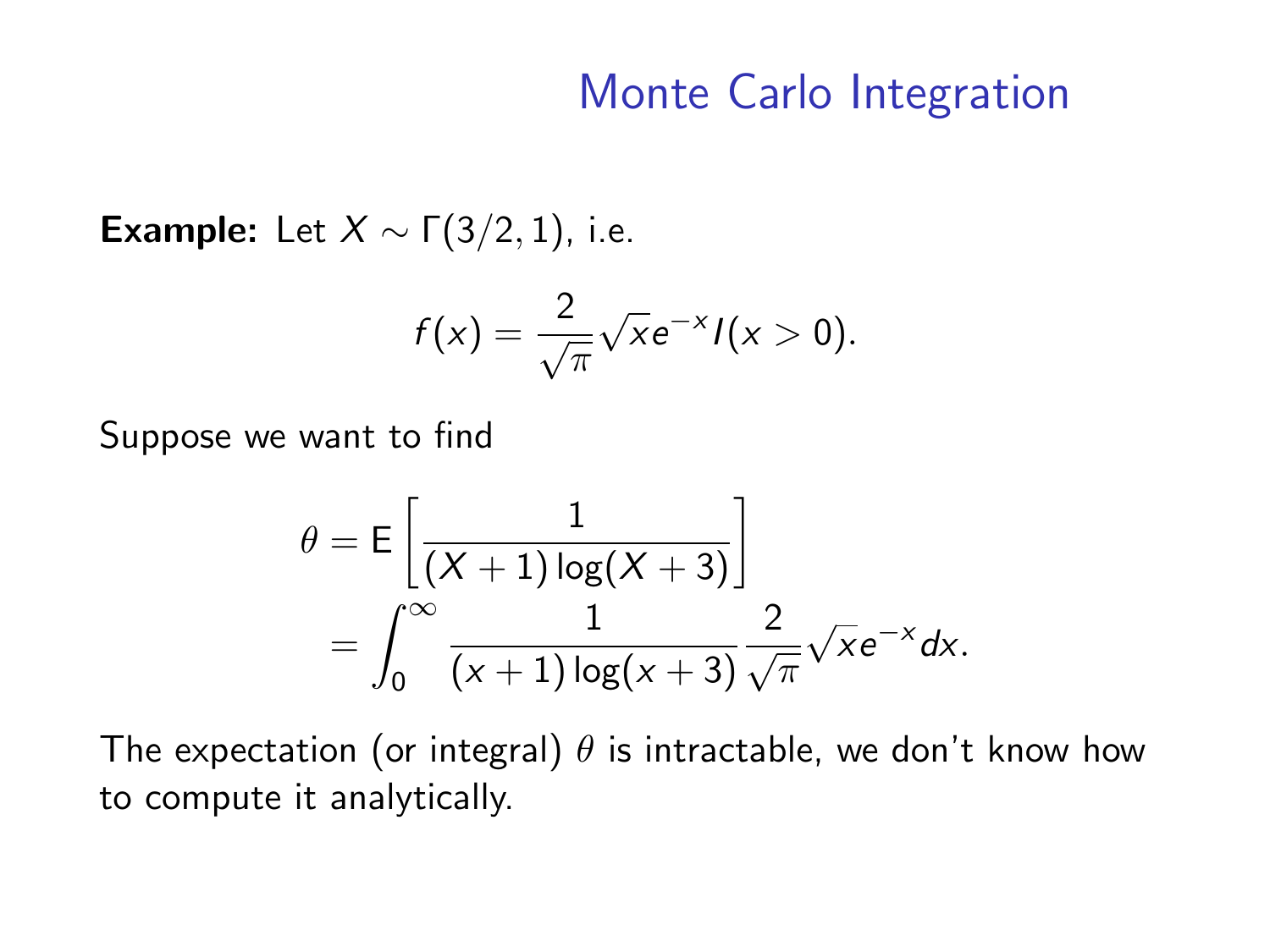One possible solution is to approximate  $\theta$  using Monte Carlo integration. If  $Y_1, Y_2, \ldots$  are i.i.d. with  $E|Y_1| < \infty$ then

$$
\bar{y} = \sum_{i=1}^{n} Y_i \stackrel{a.s.}{\rightarrow} EY_1 \quad \text{(SLLN)}.
$$

Suppose  $X_1, X_2, \ldots$  are i.i.d  $\Gamma(3/2, 1)$  and define  $Y_i = [(X_i + 1) \log(X_i + 3)]^{-1}$ . Then since  $\mathsf{E}|Y_1| < \infty$  we have

$$
\sum_{i=1}^n \left[ (X_i + 1) \log(X_i + 3) \right]^{-1} \stackrel{\text{a.s.}}{\rightarrow} \mathsf{E}\left[ \frac{1}{(X+1) \log(X+3)} \right] = \theta.
$$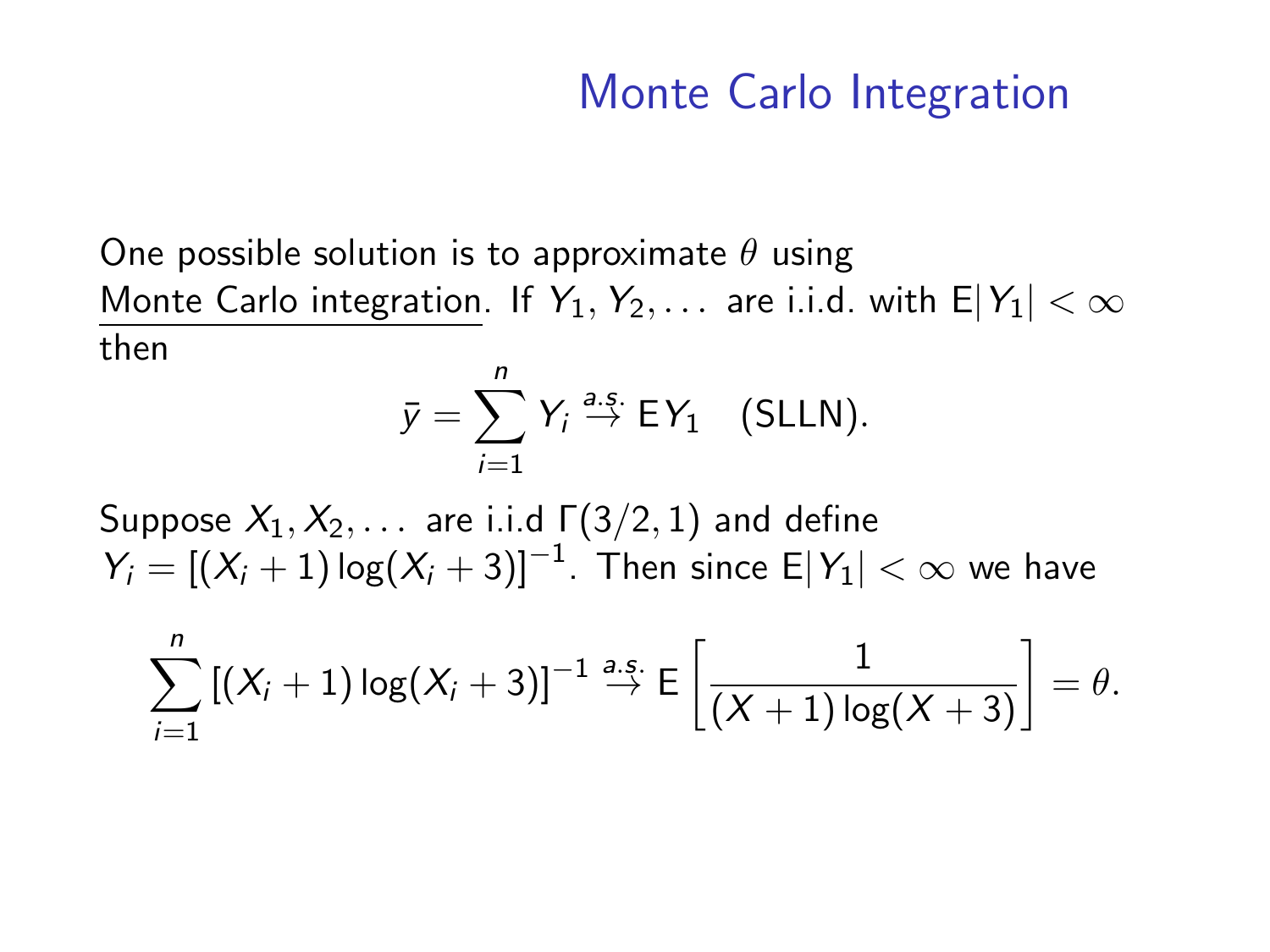Thus is we had a way to "generate" or "simulate" or "draw"  $\Gamma(3/2, 1)$  random variables, we could obtain a large number of them and claim

$$
\sum_{i=1}^n \left[ (X_i + 1) \log(X_i + 3) \right]^{-1} \approx \theta.
$$

An obvious question is how good is this approximation?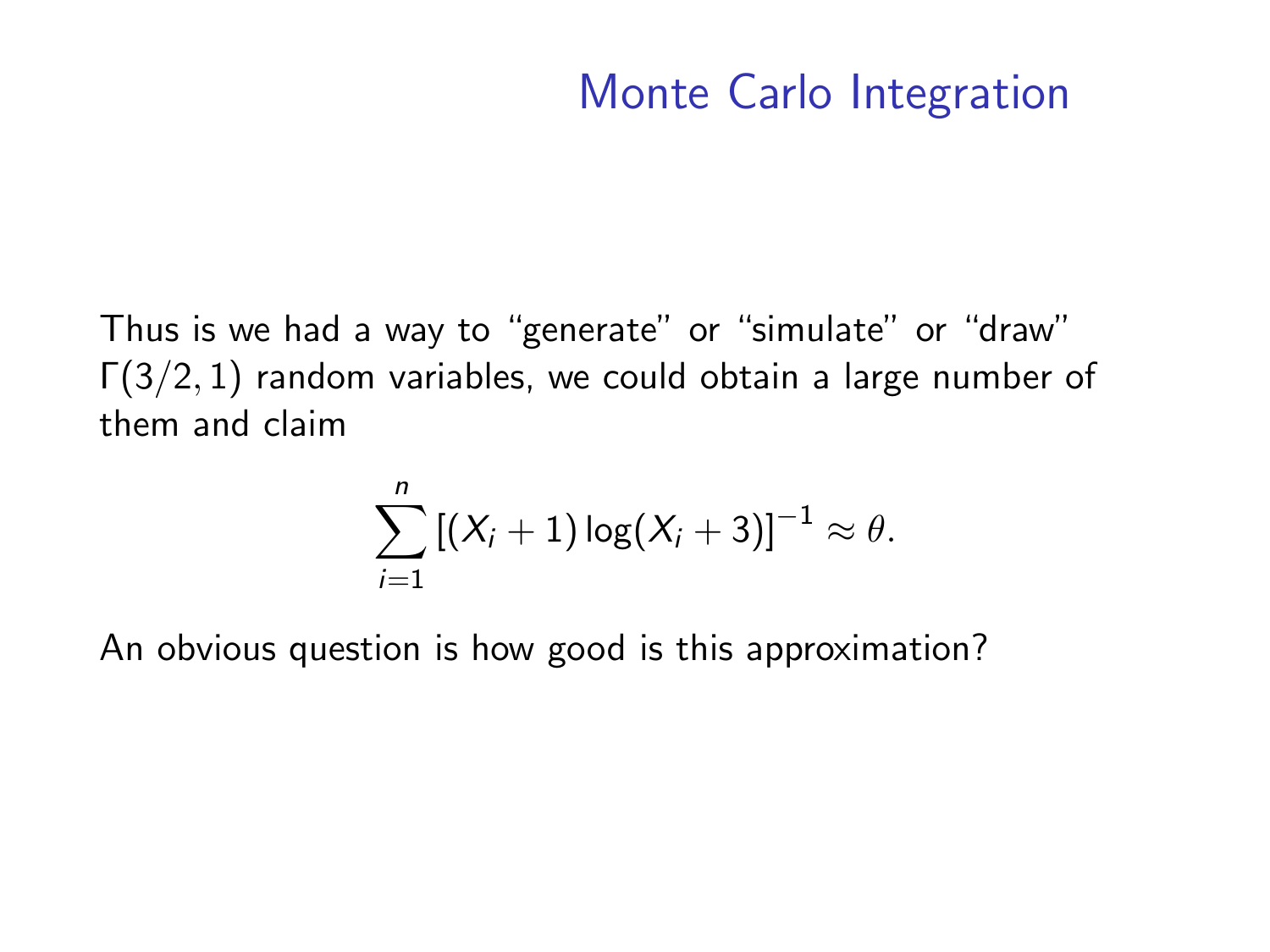## Monte Carlo Standard Error

Suppose  $Y_1, Y_2, \ldots$  are i.i.d. with  $\mathsf{E}|Y_1^2| < \infty$  then the CLT says

$$
\frac{\sqrt{n}(\bar{y}_n - \mathsf{E} Y_1)}{\sigma} \stackrel{d}{\to} \mathsf{N}(0,1).
$$

That is, for sufficiently large n,

$$
\bar{y}_n \sim \mathsf{N}(\mathsf{E} \, Y_1, \sigma^2/n).
$$

Further, we can estimate the standard error  $\sigma/\sqrt{n}$  with  $s_n/$ √ n where  $s_n$  is the sample standard deviation.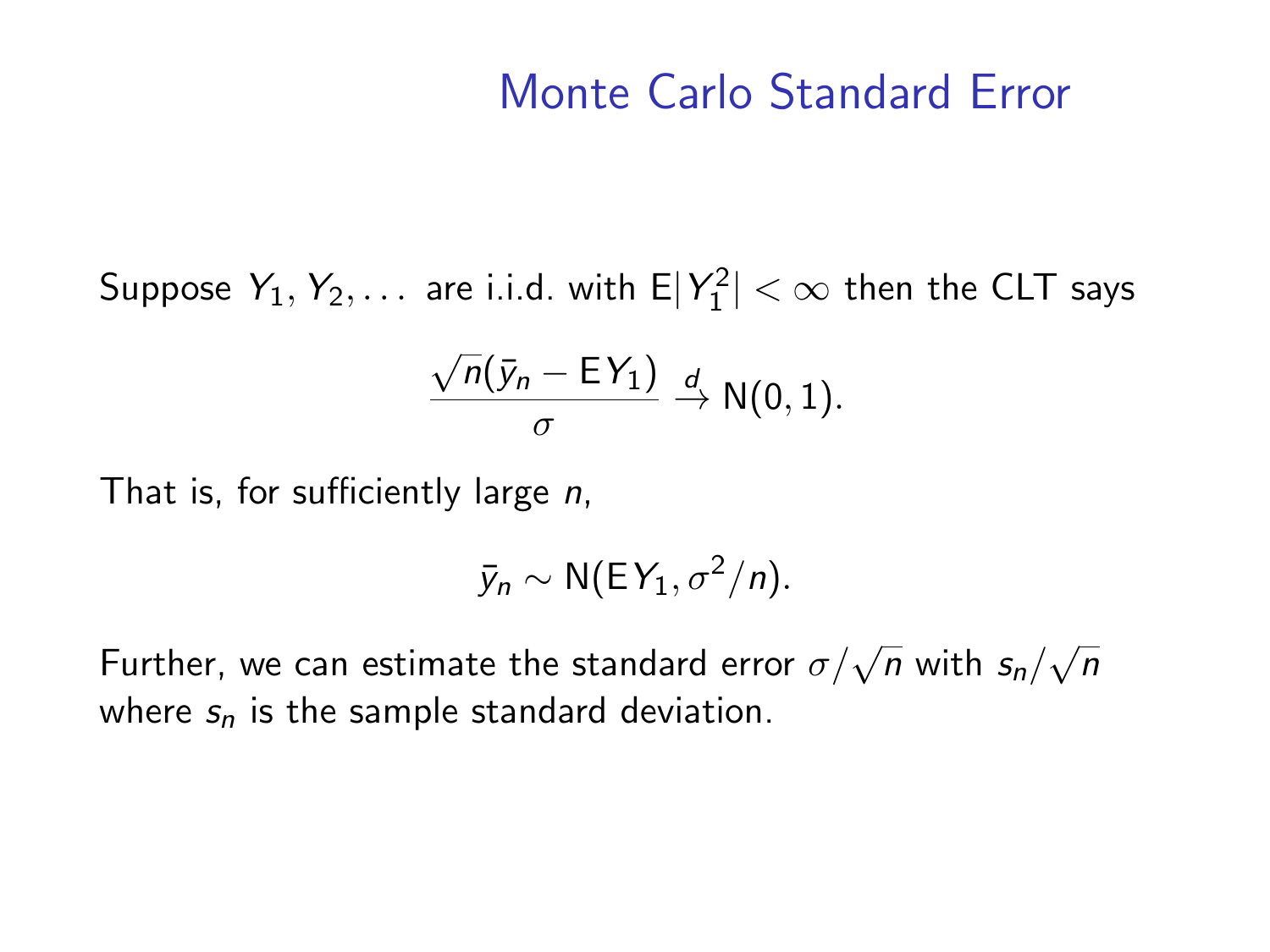## Monte Carlo Standard Error

We can also use the CLT form a confidence interval with

$$
Pr(\bar{y}_n - 1.96s_n/\sqrt{n} < EY_1 < \bar{y}_n + 1.96s_n/\sqrt{n}) \approx 0.95.
$$

Or we could simulate until a half-width (or width) of this confidence interval is sufficiently small, say less than  $\epsilon > 0$ . That is, simulate until √

 $1.96$ s $_{\sf n} /$  $\overline{n}<\epsilon.$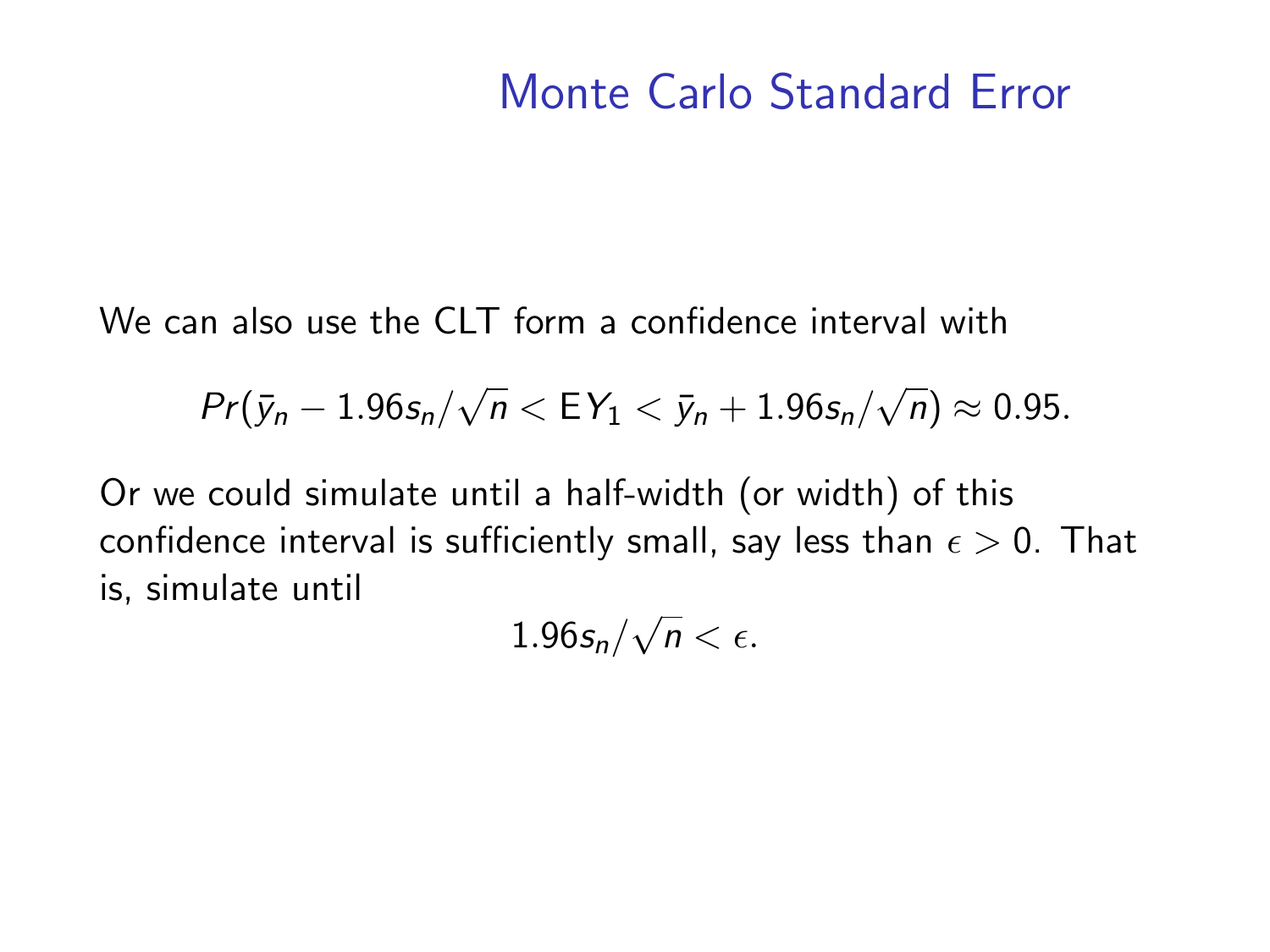# Toy Example

Example: Let  $X \sim \Gamma(3/2, 1)$ , i.e.

$$
f(x)=\frac{2}{\sqrt{\pi}}\sqrt{x}e^{-x}I(x>0).
$$

Suppose we want to find

$$
\theta = \mathsf{E}\left[\frac{1}{(X+1)\log(X+3)}\right]
$$
  
= 
$$
\int_0^\infty \frac{1}{(x+1)\log(x+3)} \frac{2}{\sqrt{\pi}} \sqrt{x} e^{-x} dx.
$$

Further, suppose we want to estimate this quantity such that a 95% CI length is less than 0.002.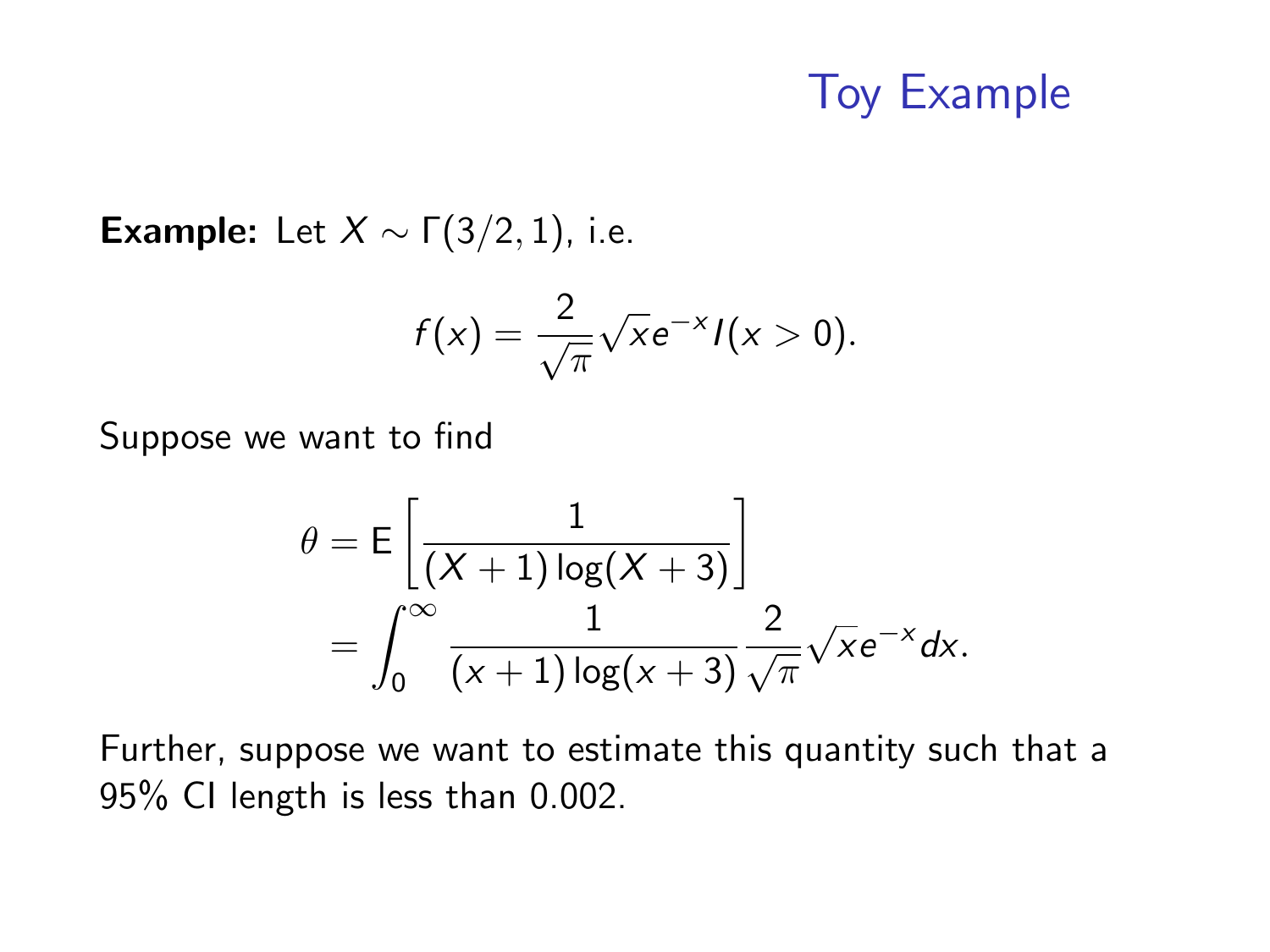## Toy Example Code

```
set.seed(500)
```

```
########################################
## Monte Carlo Toy Example
########################################
```

```
n < -1000x \leftarrow \text{rgamma}(n, 3/2, scale=1)mean(x)y \leftarrow 1/((x+1)*log(x+3))est \leftarrow mean(y)est
mcse \leftarrow sd(y) / sqrt(length(y))
interval \leq - est + c(-1,1) * 1.96 *mcse
interval
```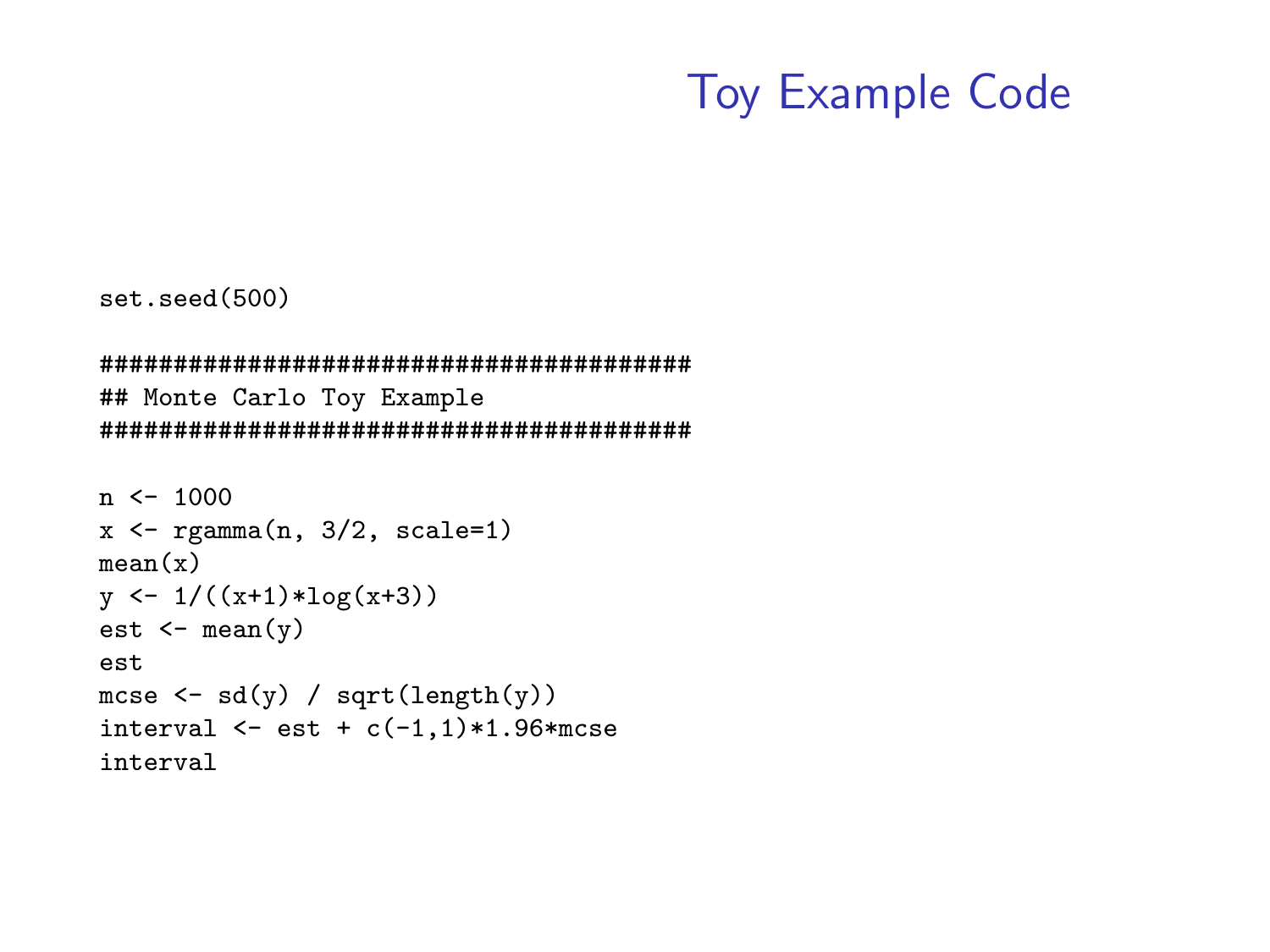# Toy Example Code

```
## Implementing the sequential stopping rule
eps <- 0.002
len <- diff(interval)
plotting.var <- c(est, interval)
while(len > eps){
new.x \leq rgamma(n, 3/2, scale=1)new.y \leftarrow 1/((new.x+1)*log(new.x+3))
y \leftarrow \text{cbind}(y, \text{new}.y)est \leftarrow mean(v)mcse \leftarrow sd(y) / sqrt(length(y))
interval \leq - est + c(-1,1) * 1.96 *mcse
len <- diff(interval)
plotting.var <- rbind(plotting.var, c(est, interval))
}
```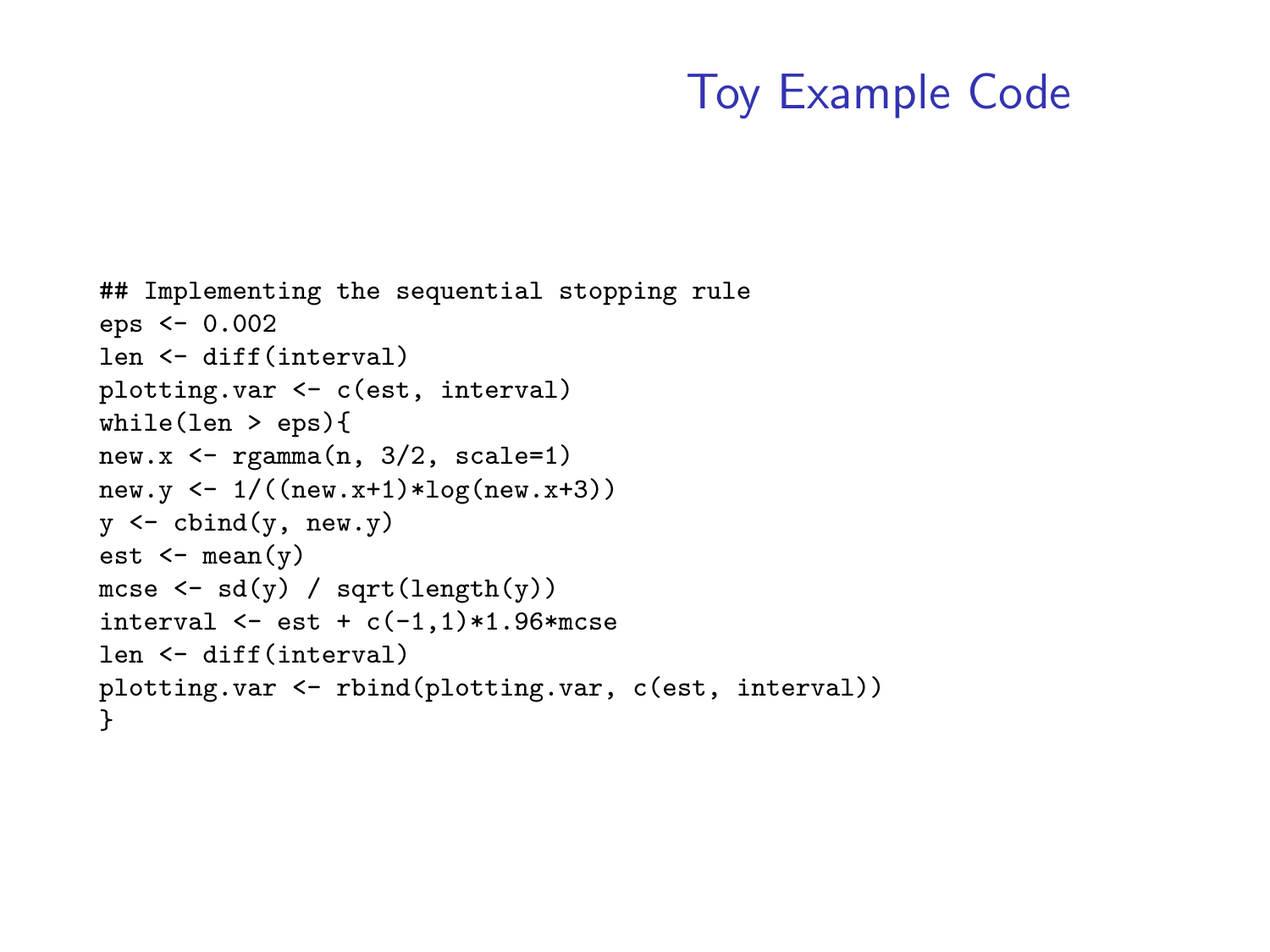# Toy Example Code

```
## Plotting the results
temp \leftarrow seq(1000, length(y), 1000)
plot(temp, plotting.var[,1], type="l", ylim=c(min(plotting.var),
     max(plotting.var)), main="Estimates of the Mean", xlab="Iterations",
     ylab="Estimate")
points(temp, plotting.var[,2], type="l", col="red")
points(temp, plotting.var[,3], type="l", col="red")
legend("topright", legend=c("CI", "Estimate"), lty=c(1,1), col=c(2,1))
```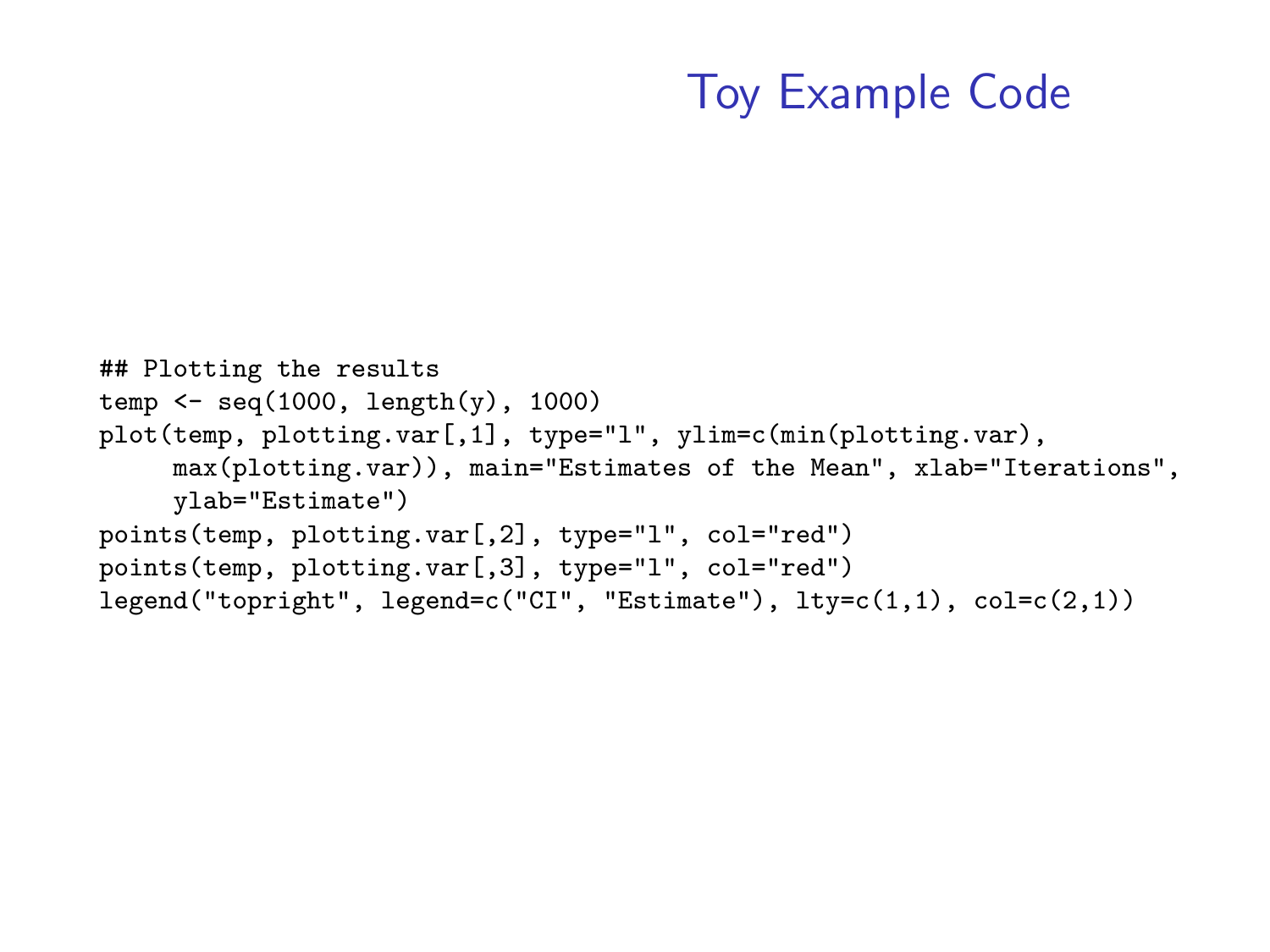



**Estimates of the Mean**

Figure: Results from one simulation using a cut-off of  $\epsilon = 0.002$ .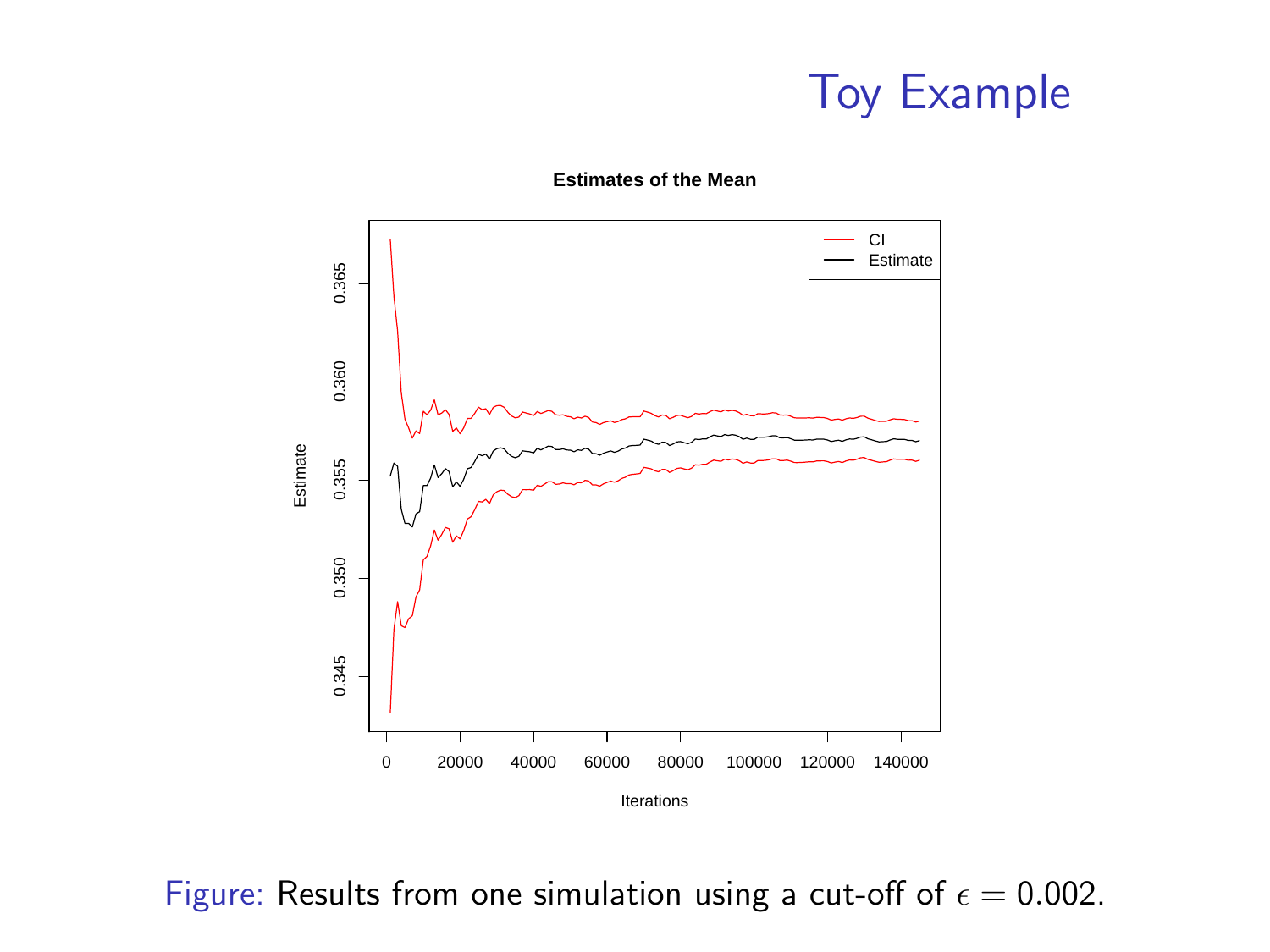# High-Dimensional Examples

## **DEINK FiveThirtyEight's NBA Predictions [Link](https://retirementplans.vanguard.com/VGApp/pe/pubeducation/calculators/RetirementNestEggCalc.jsf) Vanguard's Retirement Nest Egg Calculator ELINK Minitab's Monte Carlo Simulation Software for** Manufacturing Engineers **[Link](https://stat.ethz.ch/R-manual/R-devel/library/stats/html/fisher.test.html)** Fisher's Exact Test in R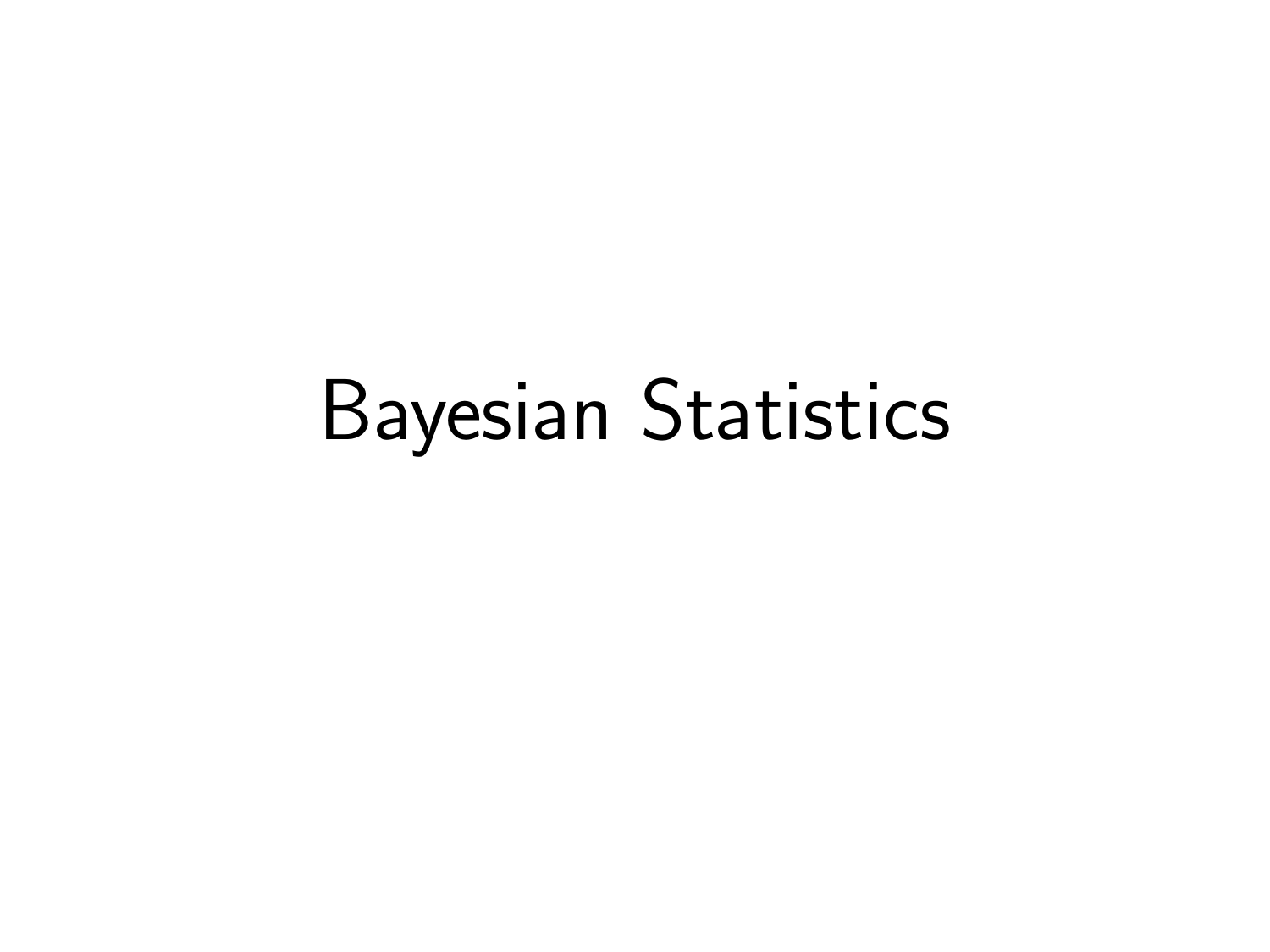- Suppose X has a distribution parameterized by  $\theta$ .
- Let  $f(\theta)$  be a density assigned to  $\theta$  before observing any data. This density is call the prior distribution.
- Bayesian inference is driven by the <u>likelihood,</u>  $L(\theta|x)$ .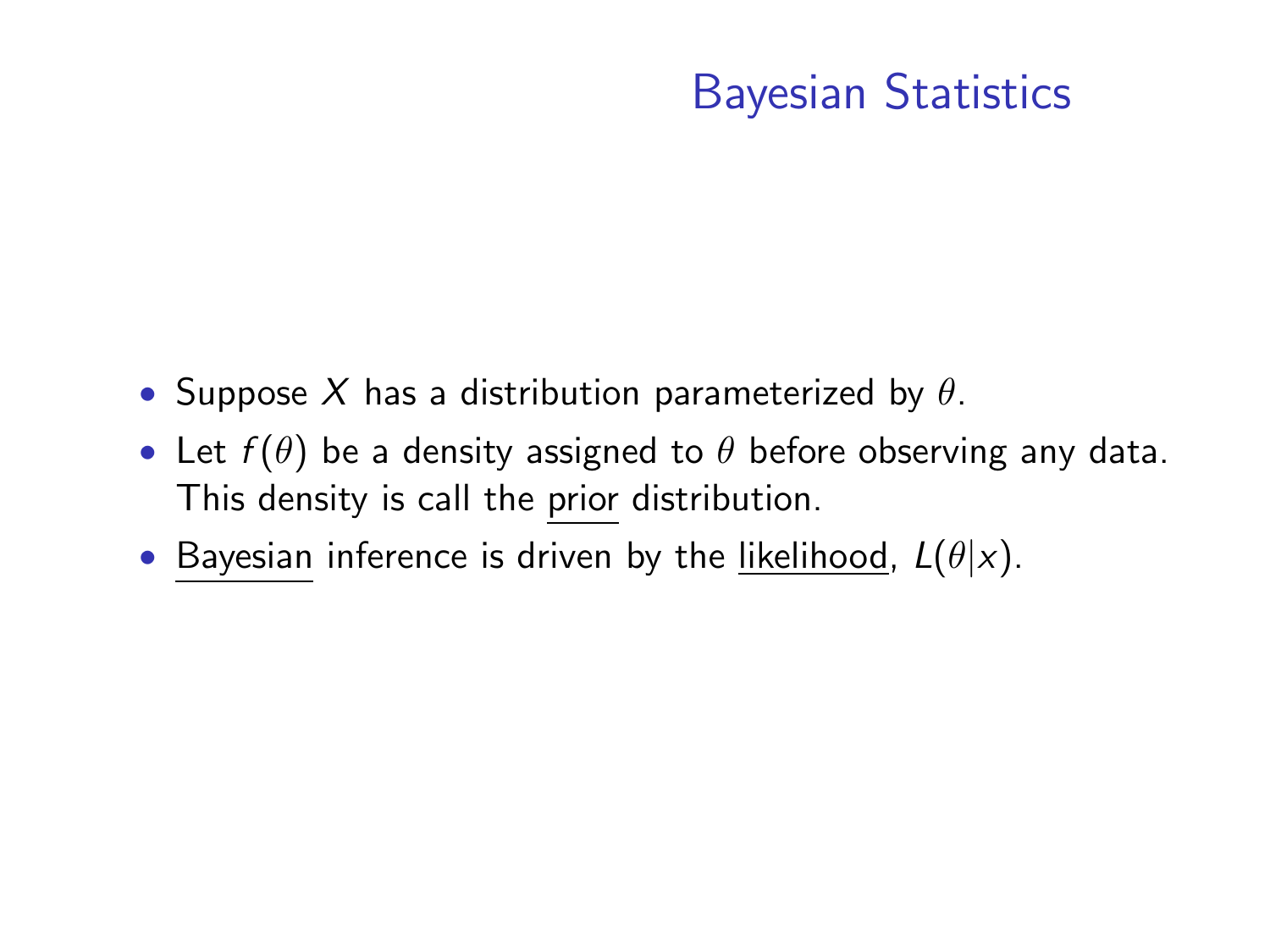Starting with our prior, after observing data we can update our beliefs to form a posterior distribution (via Bayes Rule), i.e.

$$
f(\theta|x) = cf(\theta)L(\theta|x)
$$

where

$$
c = \frac{1}{\int f(\theta)L(\theta|x)d\theta}
$$
 (which is often difficult to compute).

The posterior,  $f(\theta|x)$  is used for Bayesian inference on  $\theta$ .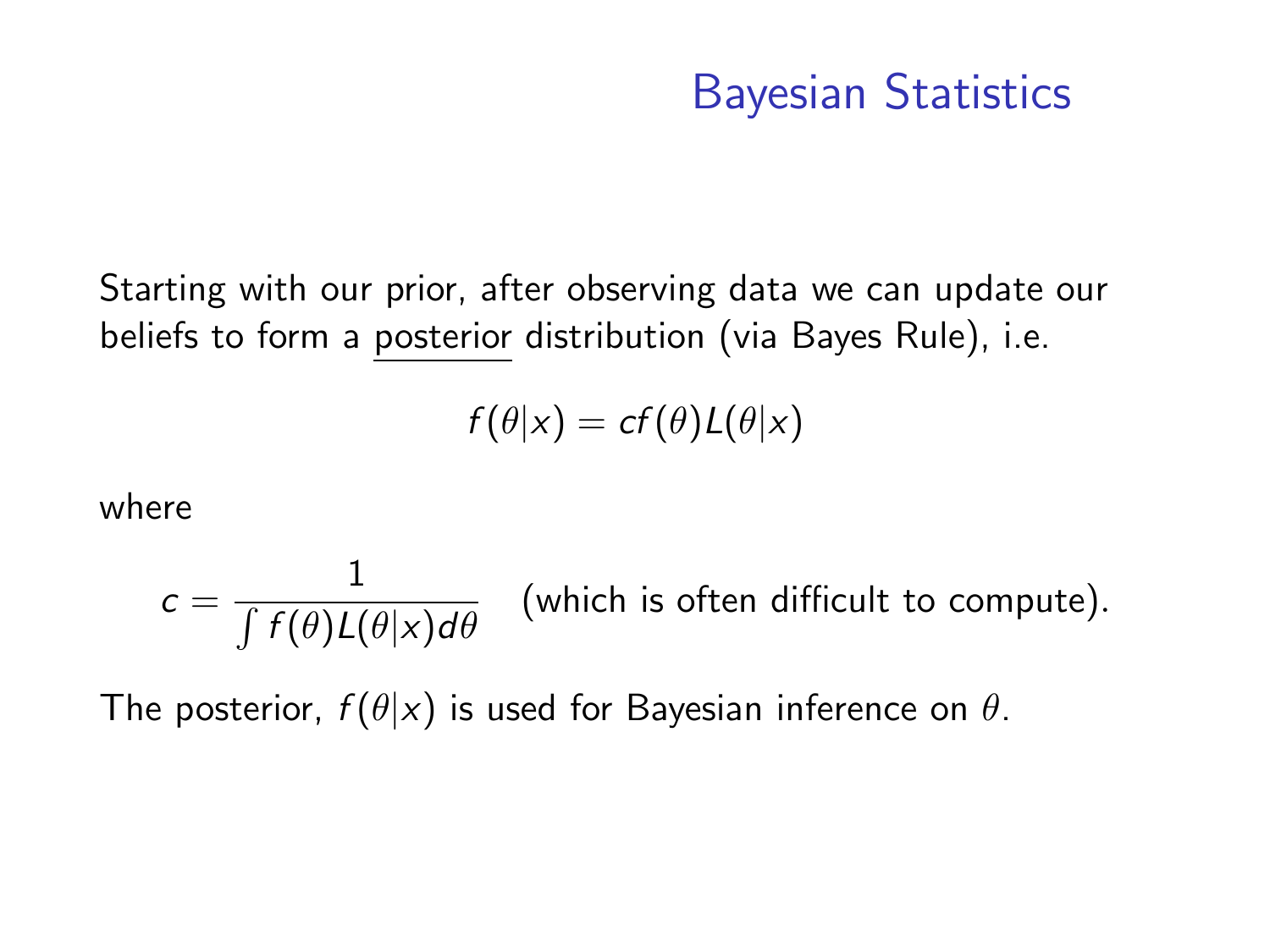**Example:** Suppose  $X_1, \ldots, X_n$  are i.i.d.  $N(\theta, \sigma^2)$  where  $\sigma^2$  is known. Suppose further we have a prior  $\theta \sim \mathcal{N}(\mu, \tau^2)$ . Then the posterior can be obtained as follows,

$$
f(\theta|x) \propto f(\theta) \prod_{i=1}^{n} f(x_i|\theta)
$$
  
 
$$
\propto \exp\left\{-\frac{1}{2} \left(\frac{(\theta - \mu)^2}{\tau^2} + \frac{\sum_{i=1}^{n} (x_i - \theta)^2}{\sigma^2}\right)\right\}
$$
  
 
$$
\propto \exp\left\{-\frac{1}{2} \frac{\left(\theta - \frac{\mu/\tau^2 + n\bar{x}/\sigma^2}{1/\tau^2 + n/\sigma^2}\right)^2}{\frac{1}{1/\tau^2 + n/\sigma^2}}\right\}.
$$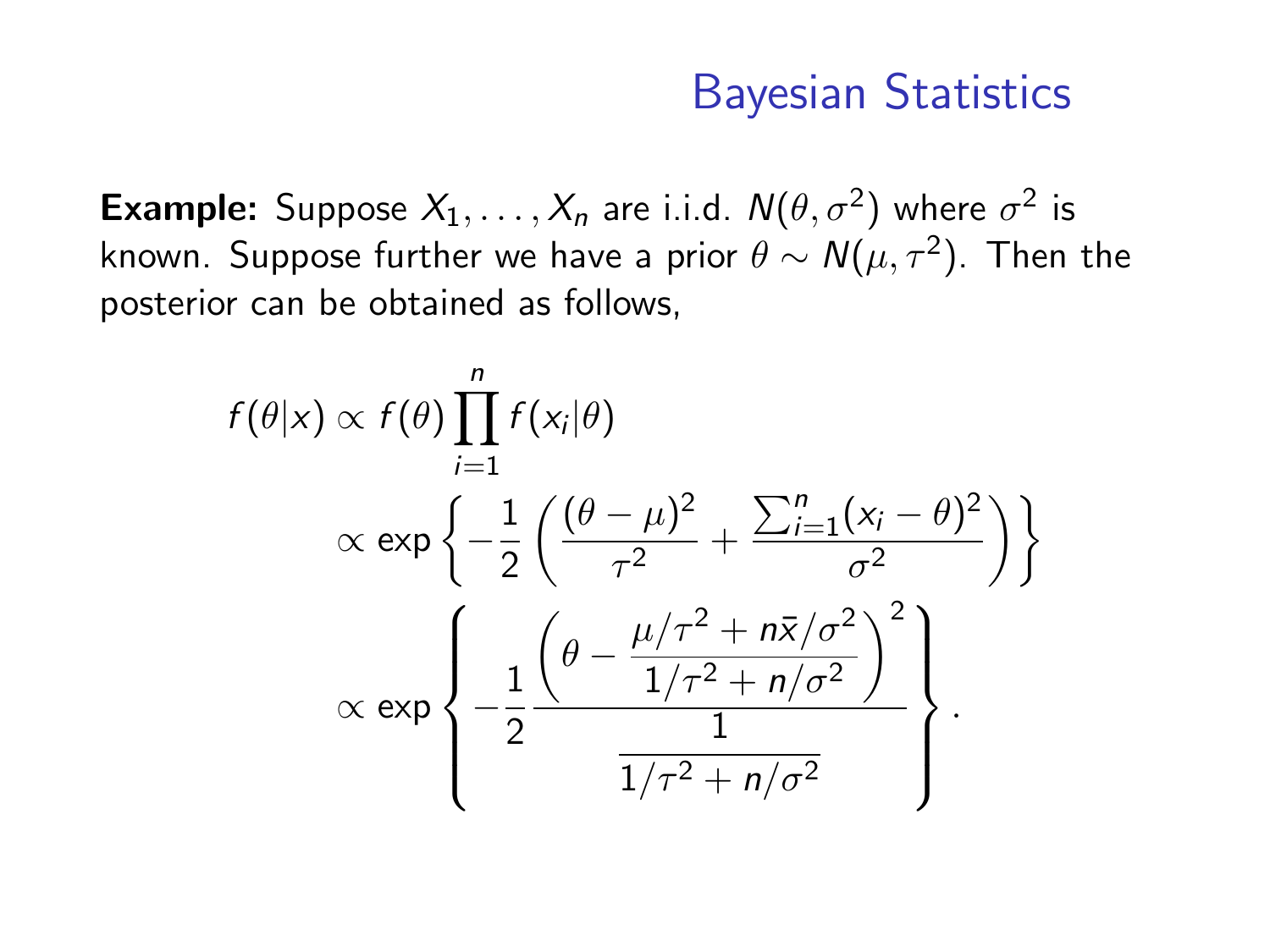Or  $f(\theta|x) \sim N(\mu_n, \tau_n^2)$  where

$$
\mu_n = \left(\frac{\mu}{\tau^2} + \frac{n\bar{x}}{\sigma^2}\right)\tau_n^2 \quad \text{and} \quad \tau_n^2 = \frac{1}{1/\tau^2 + n/\sigma^2}.
$$

Notice, this is a conjugate Bayes model. Also note a 95% credible region for  $\theta$  is given by (this is also the HPD, highest posterior density)

$$
(\mu_n-1.96\tau_n,\mu_n+1.96\tau_n).
$$

For large n, the data will overwhelm the prior.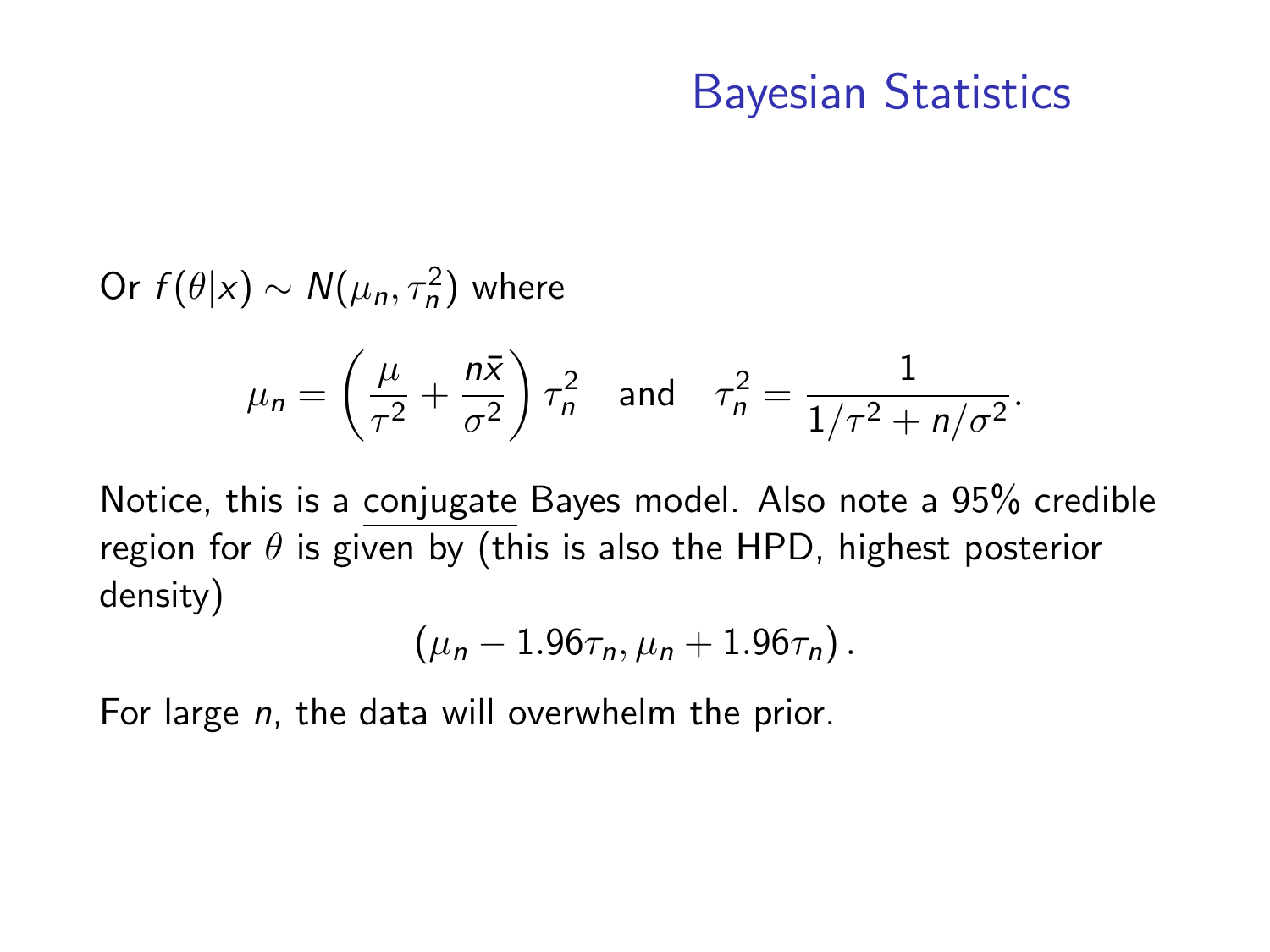- If  $f(\theta) \propto 1$ , an improper prior, then a 95% credible region for  $\theta$  is the same as a 95% confidence interval since  $f(\theta|x) \sim N(\bar{x}, \sigma^2/n)$  (try to show this at home).
- Usually, we specify a prior and likelihood that result in an posterior that is intractable. That is, we can't work with it analytically or even calculate the appropriate normalizing constant c.
- However, it is often easy to simulate a Markov chain with  $f(\theta|x)$  as its stationary distribution.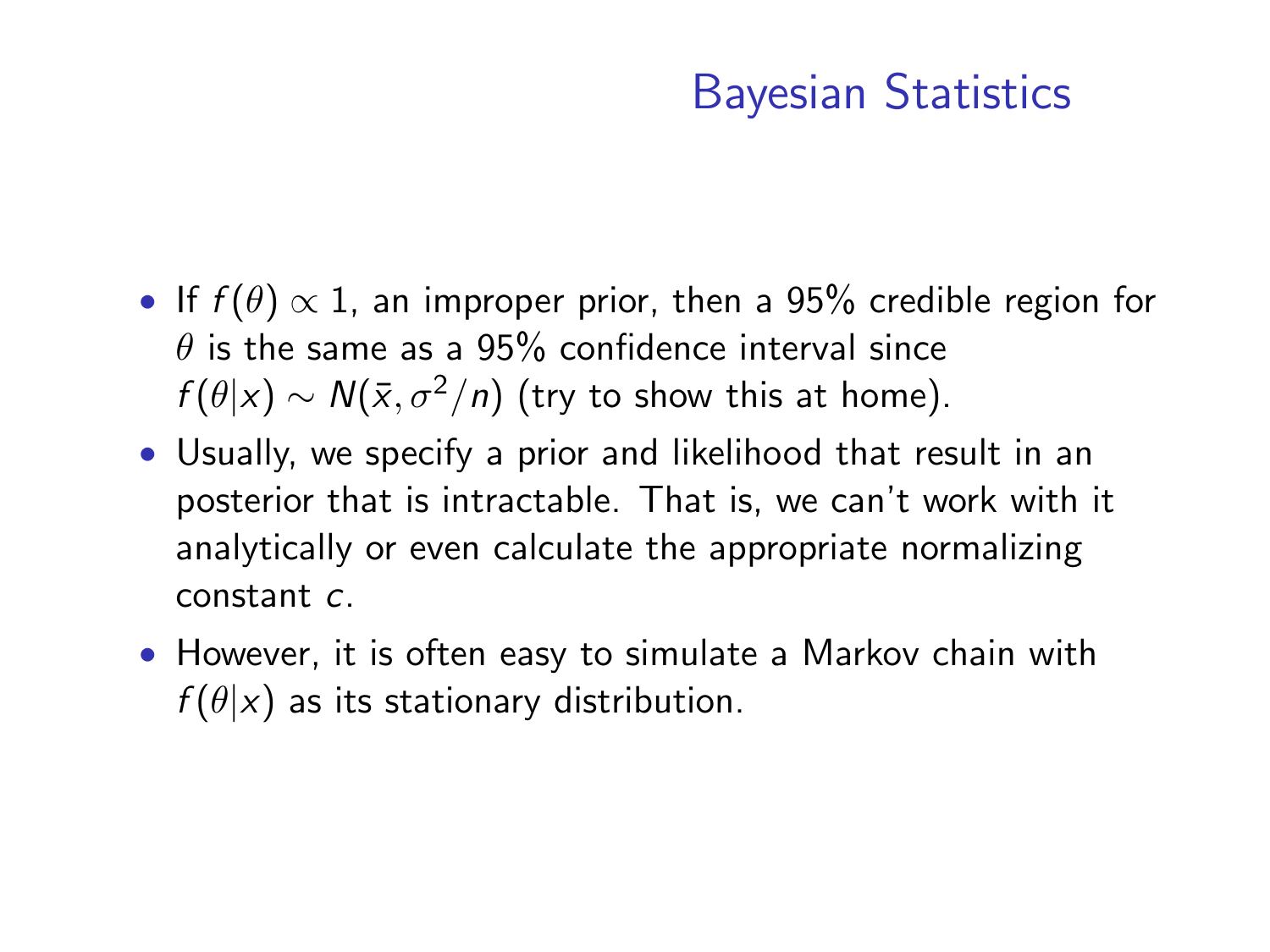Consider discrete time, discrete state space Markov chains. If

$$
P(X_{t+1}=j|X_0=x_0,\ldots,X_t=i)=P(X_{t+1}=j|X_t=i)=p_{ij}
$$

for all t,  $x_0, \ldots, x_n \in S$ ,  $i, j \in S$ , then  $\{X_t\}$  is a Markov chain (time homogeneous). This is governed by a Markov transition matrix

$$
P = \begin{bmatrix} p_{00} & p_{01} & p_{02} & \dots & p_{0n} \\ p_{10} & p_{11} & p_{12} & \dots & p_{1n} \\ \vdots & \vdots & \vdots & \ddots & \vdots \\ p_{n0} & p_{n1} & p_{n3} & \dots & p_{nn} \end{bmatrix}
$$
 (rows sum to one).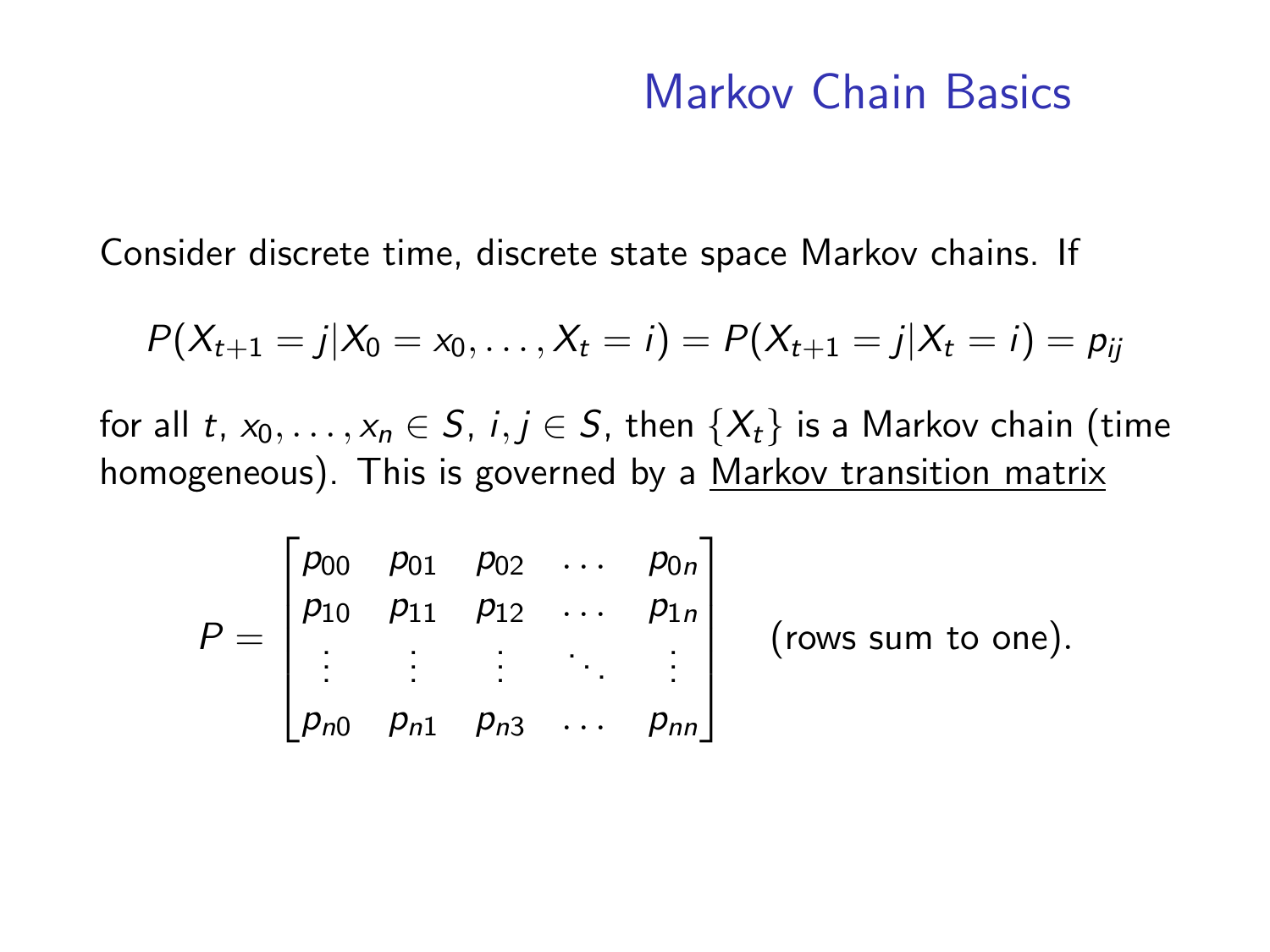Limit theory of Markov chains is important.

- A state the chain returns to w.p.1 is recurrent.
	- If the expected time to return is finite, then non null.
	- If the expected time to return is infinite, then null recurrent.
- A chain is irreducible if for all *i*, *j* pairs there exists  $m > 0$ such that  $P(X_{m+n} = i | X_n = j) > 0$ .
- A chain is periodic if it can only visit portions of the state space at regular intervals,  $d$  is the smallest divisor of the times.
- A chain is aperiodic if  $d = 1$ .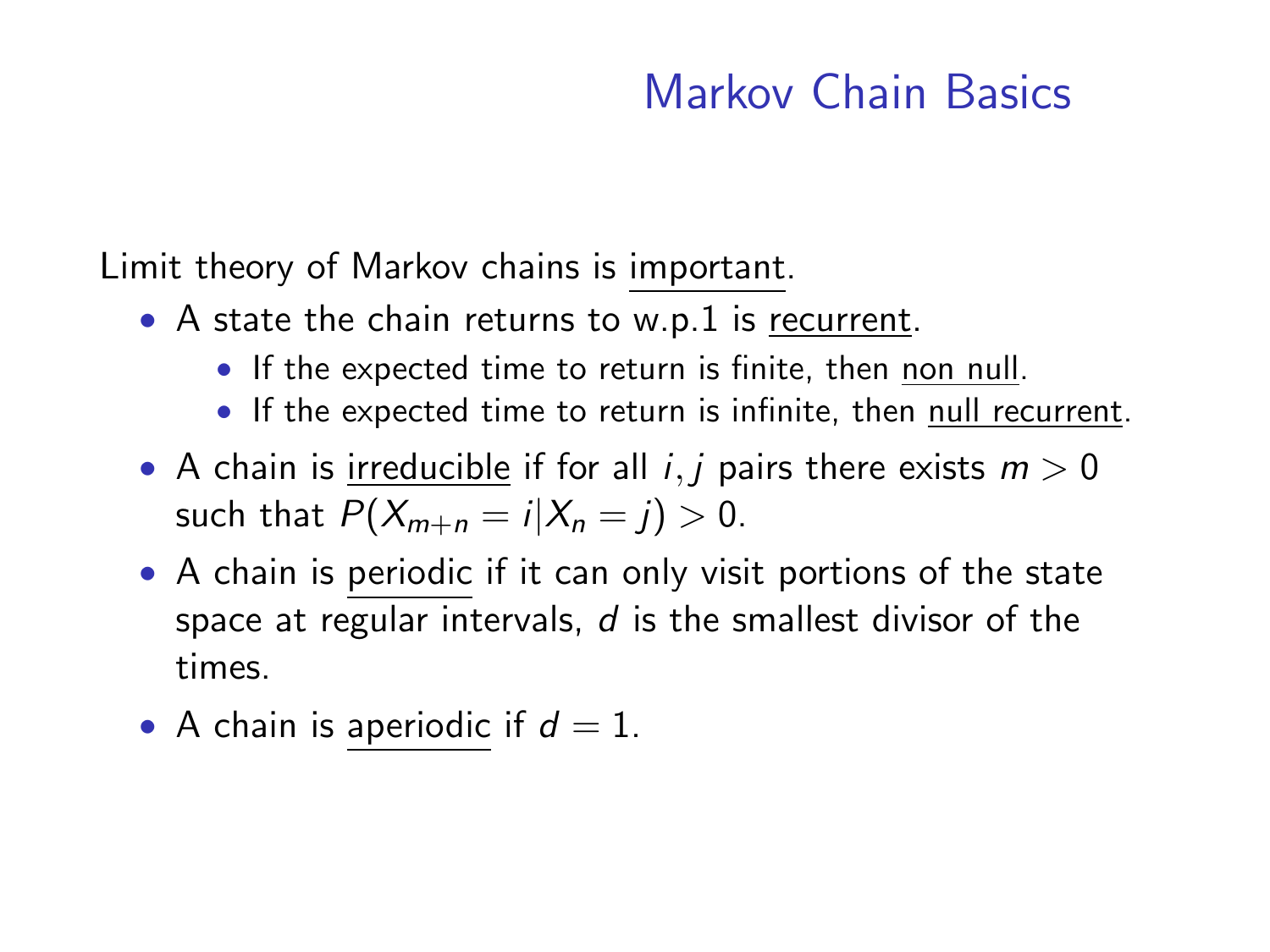- A Markov chain is ergodic if it is irreducible, aperiodic, and all its states are non null and recurrent.
- Suppose  $\pi$  is such that  $\pi P = \pi$ , then  $\pi$  is the stationary (or invariant) distribution for P.
- If  $\{X_t\}$  is irreducible and aperiodic, then  $\pi$  is unique and

$$
\lim_{n\to\infty} P(X_{t+n}=j|X_t=i)=\pi_j.
$$

• And for any function h

$$
\frac{1}{n}\sum_{i=1}^n h(x_i) \stackrel{a.s.}{\to} E_{\pi}[h(X)].
$$

This is the ergodic theorem, a generalization of the SLLN.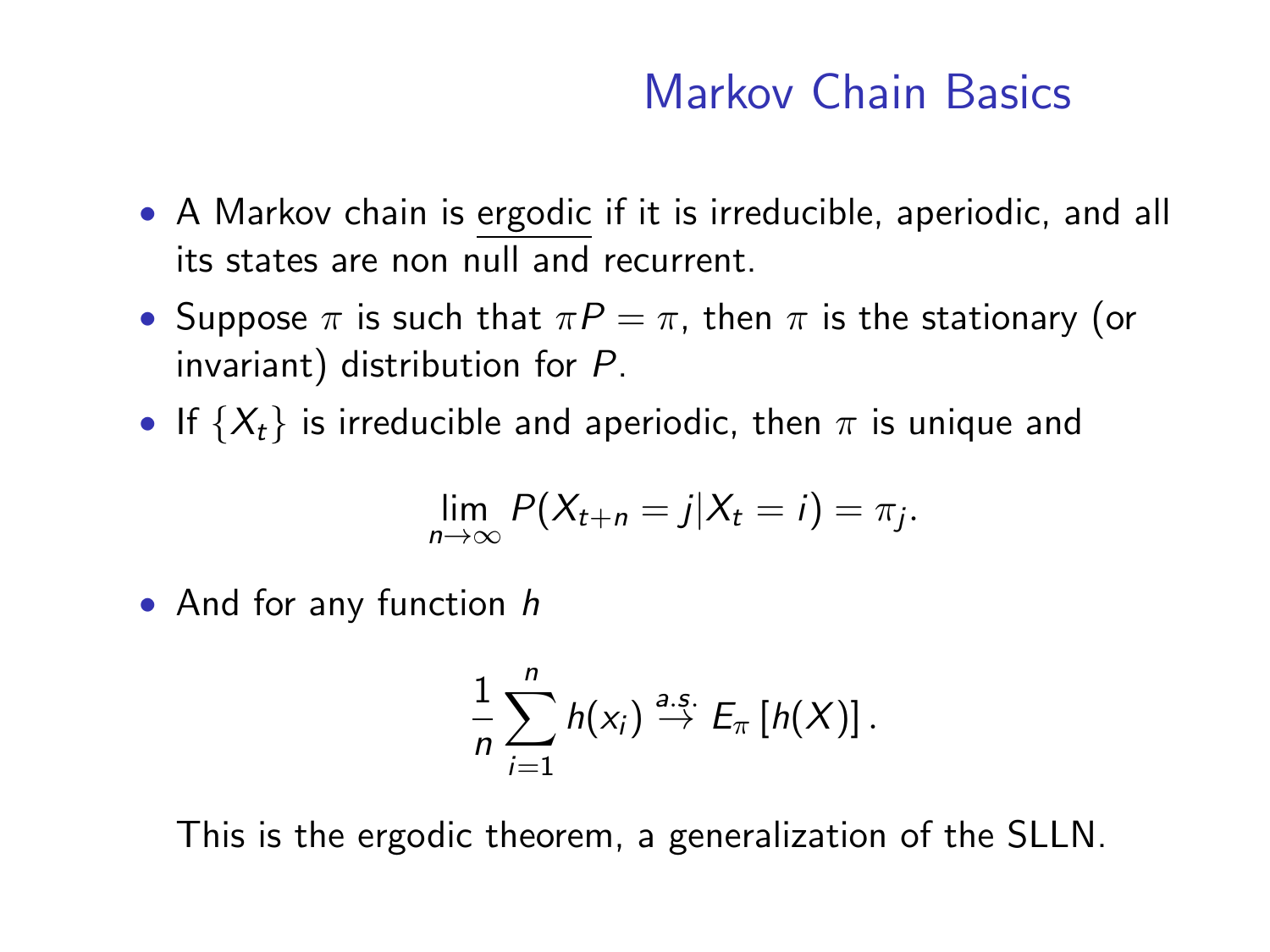# Markov Chain Monte Carlo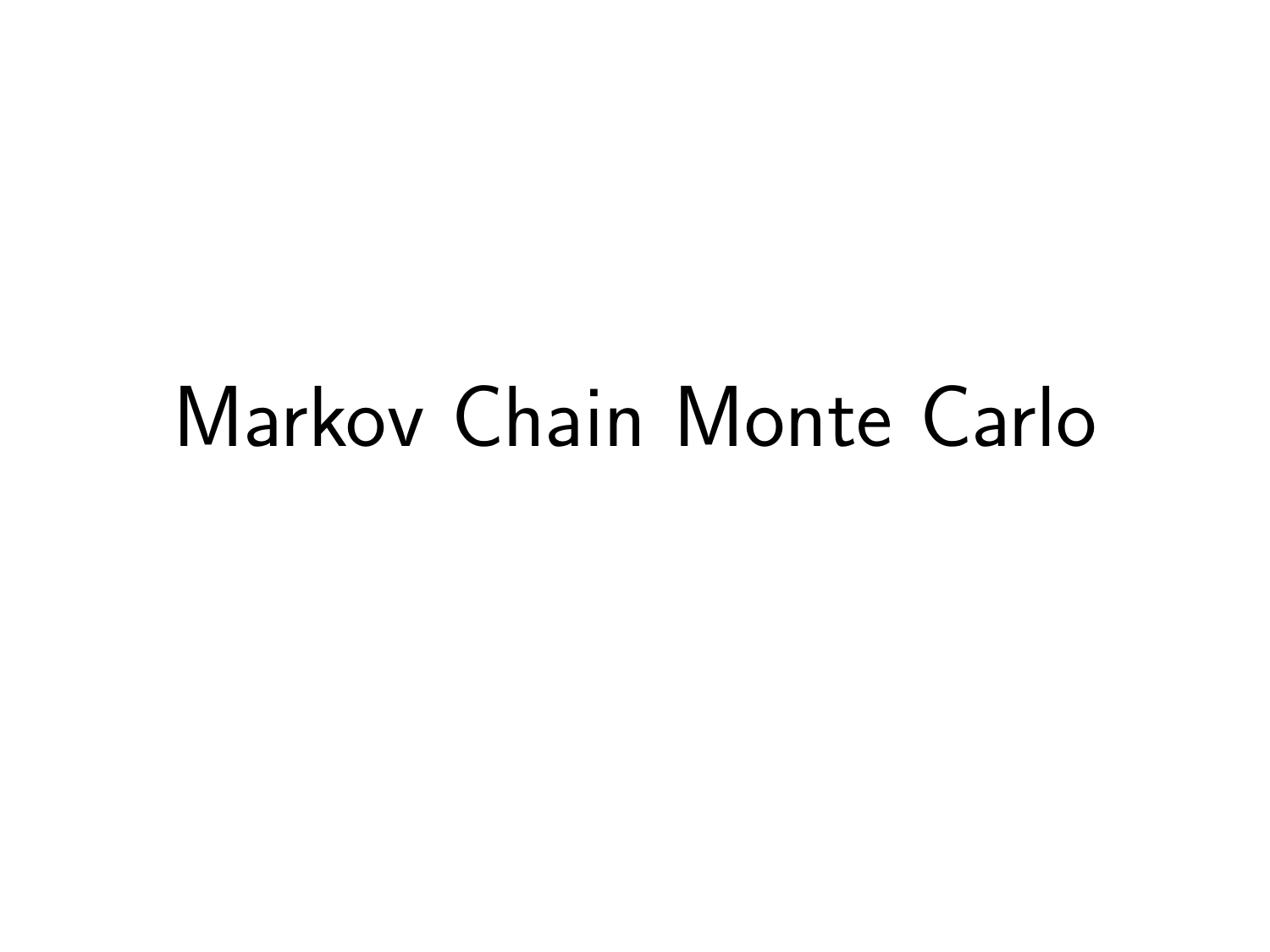# Markov Chain Monte Carlo

MCMC methods are used most often in Bayesian inference where f or  $\pi$  is a posterior distribution. Challenge lies in construction of a suitable Markov chain with  $f$  as its stationary distribution. A key problem is we only get to observe t observations from  $\{X_t\}$ , which are serially dependent.

#### Questions to Consider:

...

How good are my MCMC estimators?

How long to run my Markov chain simulation?

How to compare MCMC samplers?

What to do in high-dimensional settings?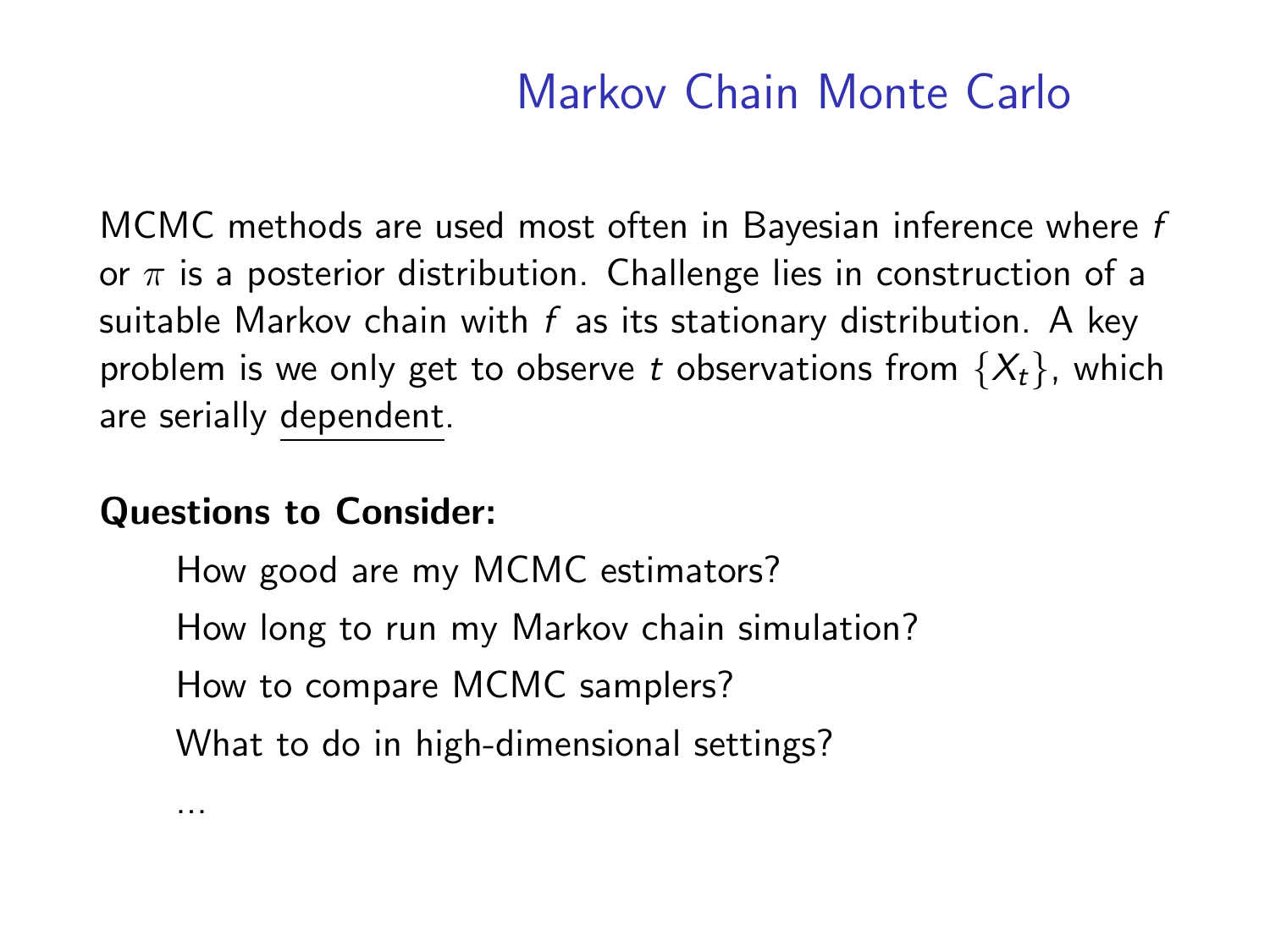## Metropolis-Hastings Algorithm

Setting  $X_0 = x_0$  (somehow), the Metropolis-Hastings algorithm generates  $X_{t+1}$  given  $X_t = x_t$  as follows:

- $\bf{D}$  Sample a candidate value  $X^*\sim g(\cdot|x_t)$  where  $g$  is the proposal distribution.
- $\bar{\textbf{2}}$  Compute the MH ratio  $R(\textit{\textbf{x}}_t, \textit{\textbf{X}}^*)$ , where

$$
R(x_t, X^*) = \frac{f(x^*)g(x_t|x^*)}{f(x_t)g(x^*|x_t)}.
$$

3 Set

$$
X_{t+1} = \begin{cases} x^* \text{ w.p. } \min\{R(x_t, X^*), 1\} \\ x_t \text{ otherwise.} \end{cases}
$$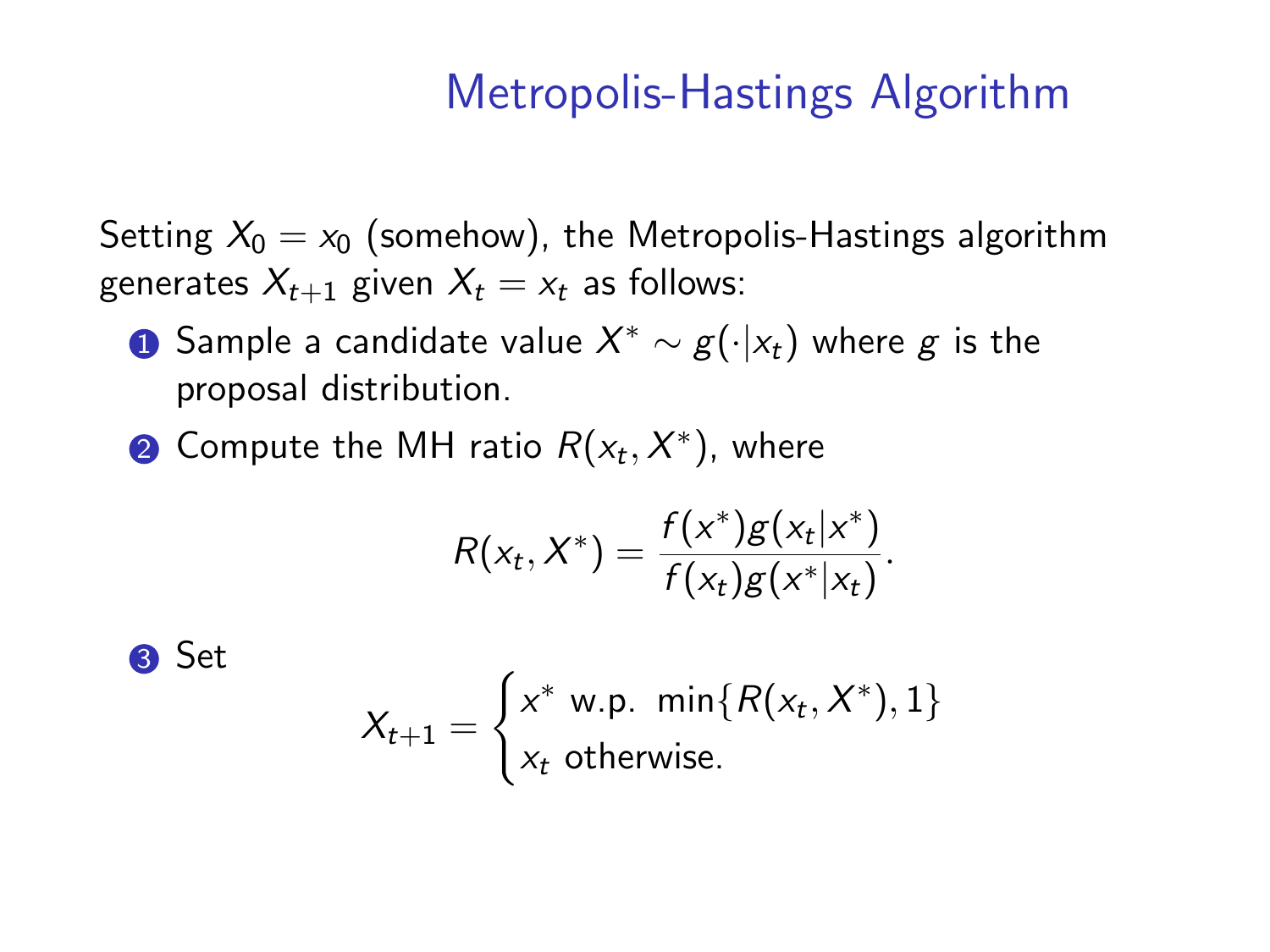# Metropolis-Hastings Algorithm

- Irreducibility and aperiodicity depend on the choice of  $g$ , these must be checked.
- Performance (finite sample) depends on the choice of  $g$  also, be careful.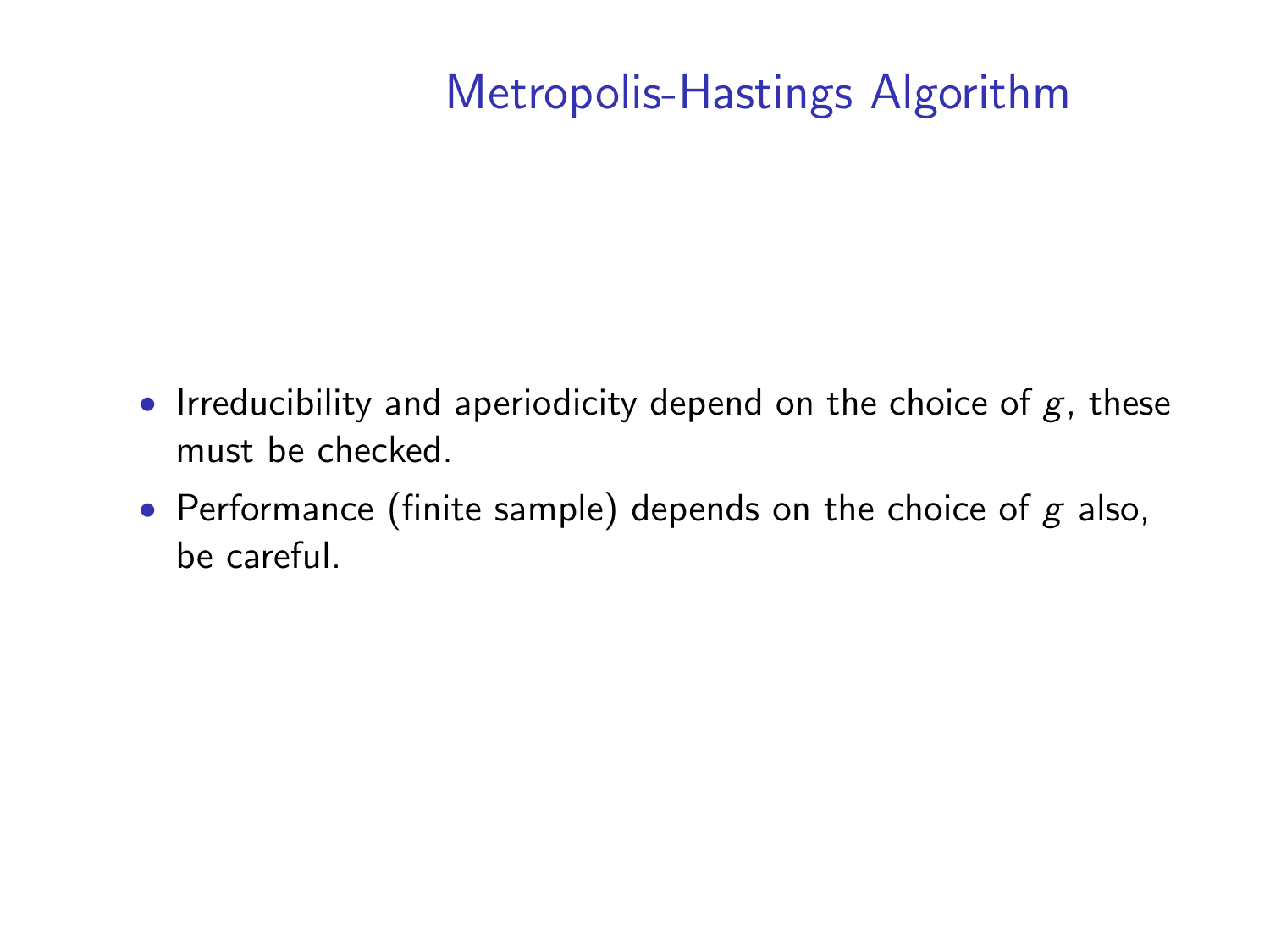# Independence MH Chains

Suppose  $g(x^*|x_t) = g(x^*)$ , this yields an independence chain since the proposal does not depend on the current state. In this case, the MH ratio is

$$
R(x_t, X^*) = \frac{f(x^*)g(x_t)}{f(x_t)g(x^*)},
$$

and the resulting Markov chain will be irreducible and aperiodic if  $g > 0$  where  $f > 0$ .

A good envelope function g should resemble f, but should cover f in the tails.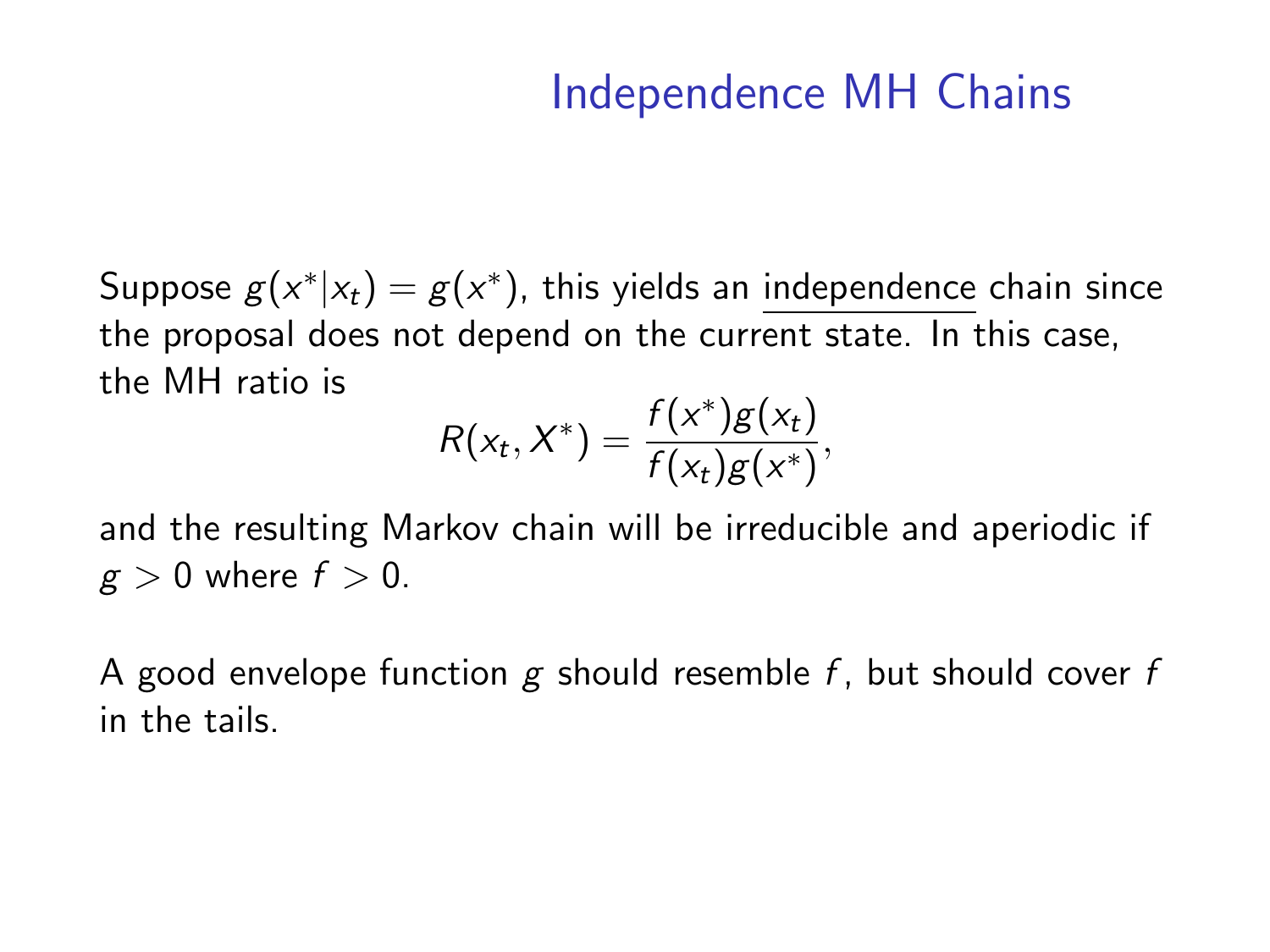#### Random Walk MH Chains

Generate  $X^*$  such that  $\epsilon \sim \mathit{h}(\cdot)$  and set  $X^* = X_t + \epsilon$ . Then  $g(x^*|x_t)=h(x^*-x_t)$ . Common choices of  $h(\cdot)$  are symmetric zero mean random variables with a scale parameter, e.g. a Uniform $(-a, a)$ , Normal $(0, \sigma^2)$ ,  $c * T_{\nu}, \ldots$ 

For symmetric zero mean random variables, the MH ratio is

$$
R(x_t, X^*) = \frac{f(x^*)}{f(x_t)}.
$$

If the support of f is connected and  $h$  is positive in a neighborhood of 0, then the chain is irreducible and aperiodic.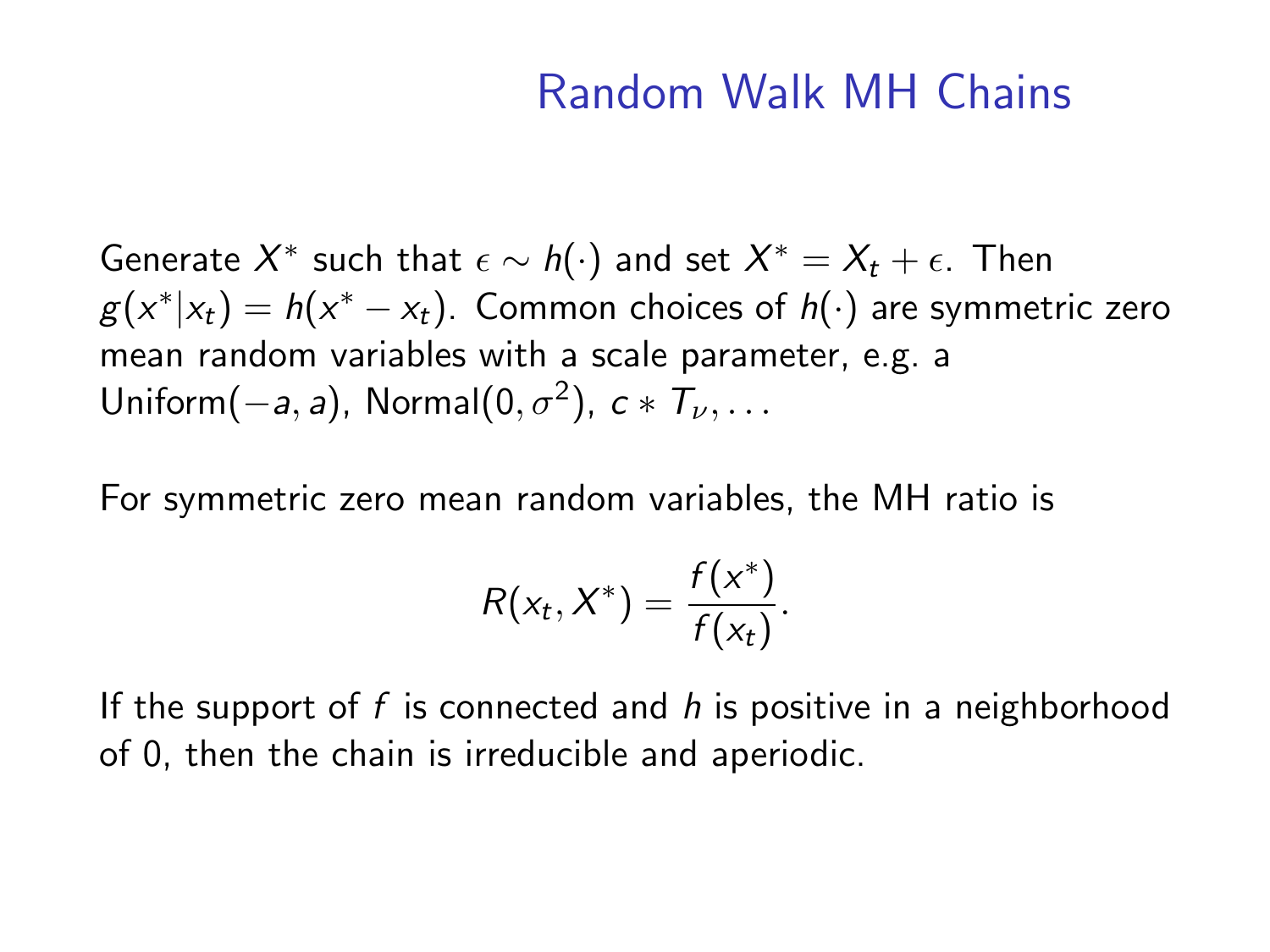**Exercise:** Suppose  $f \sim Exp(1)$ .

- **1** Write an independence MH sampler with  $g \sim Exp(\theta)$ .
- 2 Show  $R(x_t, X^*) = \exp \{(x_t x^*)(1 \theta)\}.$
- **3** Generate 1000 draws from f with  $\theta \in \{1/2, 1, 2\}$ .
- 4) Write a random walk MH sampler with  $h \sim \mathcal{N}(0,\sigma^2).$
- **5** Show  $R(x_t, X^*) = \exp\{x_t x^*\} I(x^*) > 0$ .
- **6** Generate 1000 draws from f with  $\sigma \in \{.2, 1, 5\}.$
- **7** In general, do you prefer an independence chain or a random walk MH sampler? Why?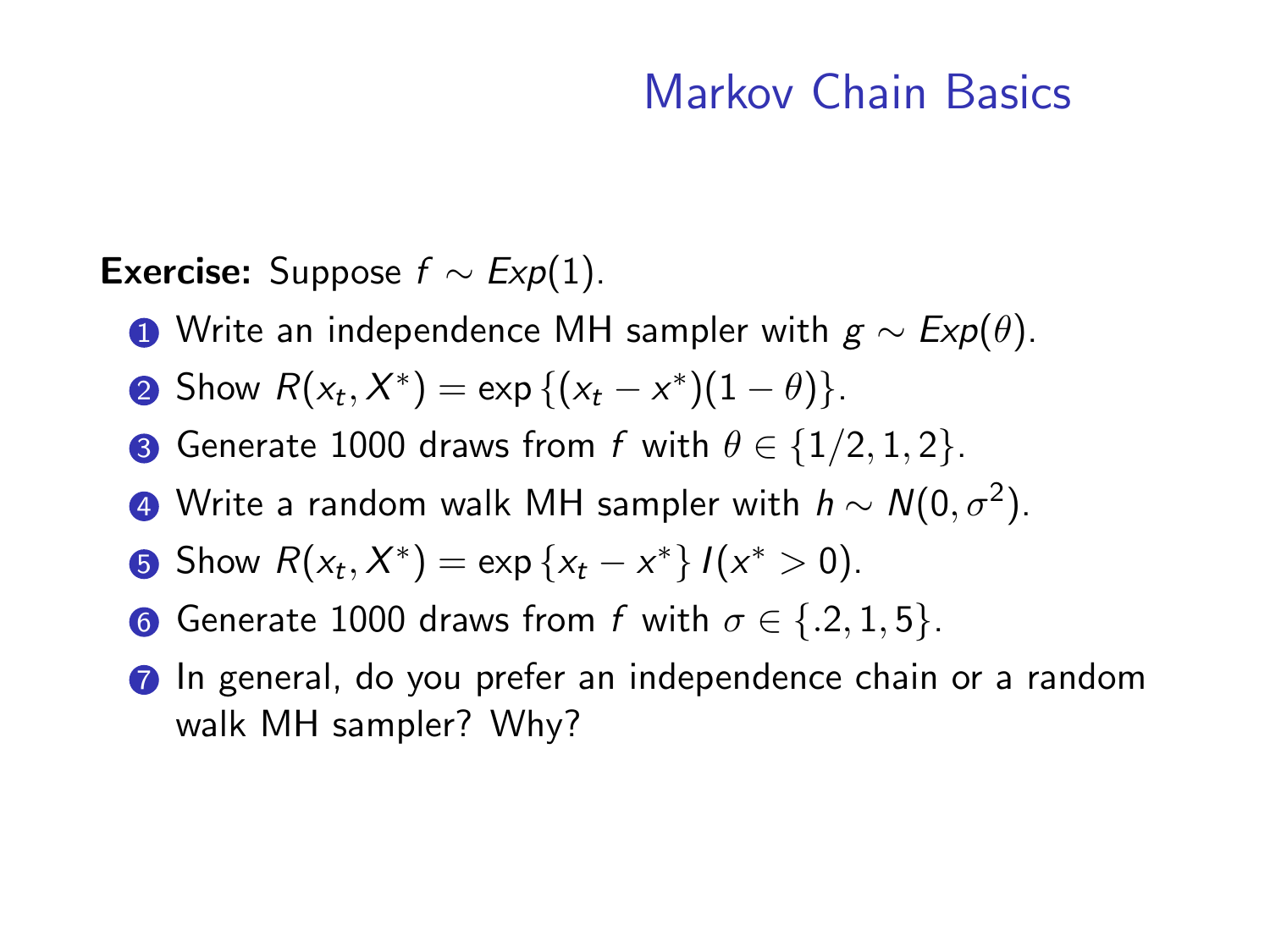```
########################################
## Introduction to MH Samplers
########################################
```
## Independence Metropolis sampler with Exp(theta) proposal.

```
ind.chain \leq function(x, n, theta = 1) {
  ## if theta = 1, then this is an iid sampler
  m \leq -\operatorname{length}(x)x \leftarrow append(x, \text{ double}(n))for(i in (m+1):length(x)){
    x.prime \leftarrow rexp(1, rate=theta)
    u \leftarrow \exp((x[(i-1)]-x.\text{prime)*(1 theta}))if(runif(1) < u)x[i] <- x.prime
    else
       x[i] \leftarrow x[(i-1)]}
  return(x)}
```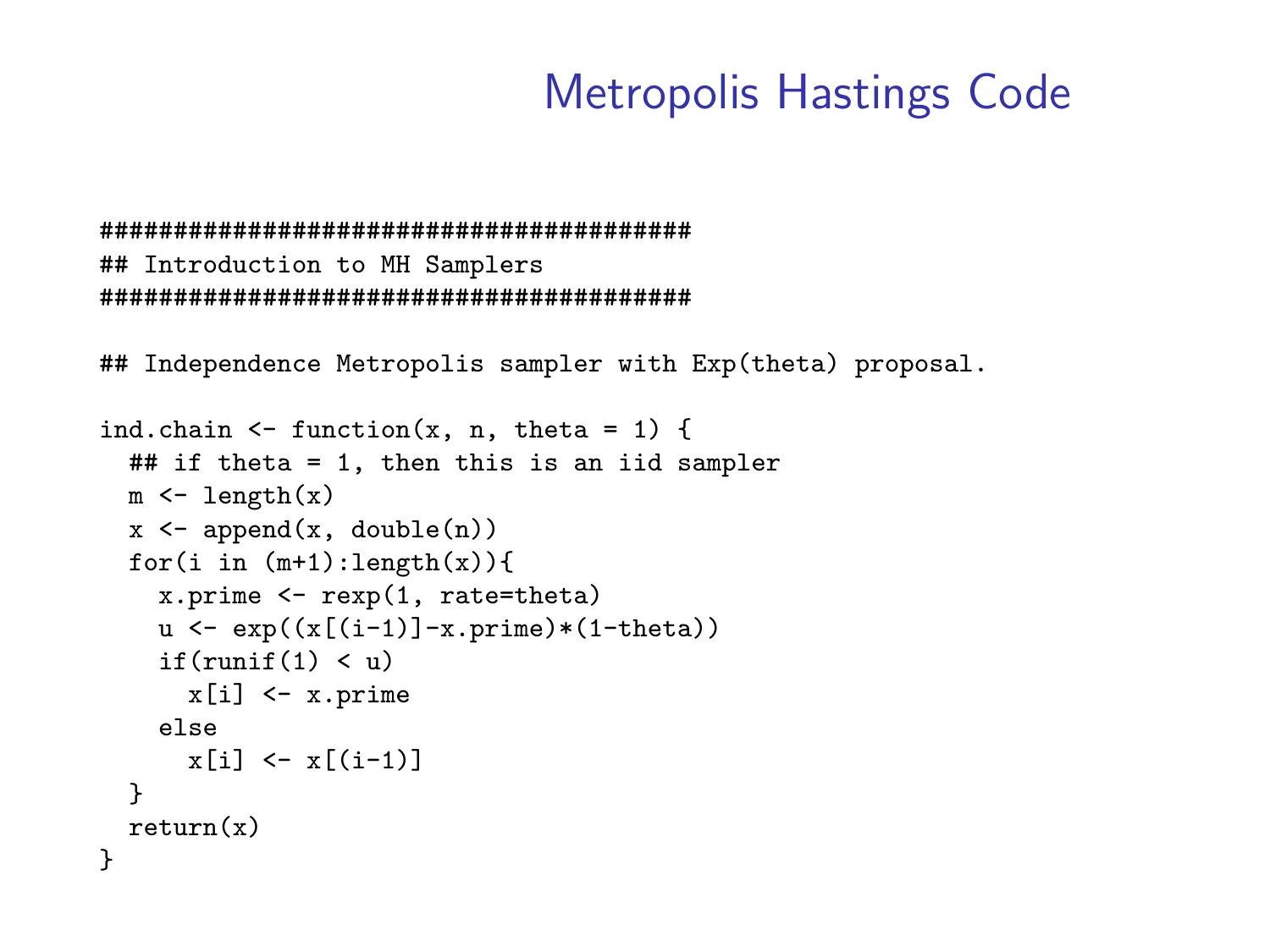## Random Walk Metropolis sampler with N(0, sigma) proposal.

```
rw.chain \leq function(x, n, sigma = 1) {
  m \leftarrow length(x)x \leftarrow append(x, \text{ double}(n))for(i in (m+1):length(x)){
     x.prime \leftarrow x[(i-1)] + rnorm(1, sd = sigma)u \leftarrow \exp((x[(i-1)]-x.\text{prime}))u
     if(runif(1) \langle u \times x \rangle when \langle v \ranglex[i] <- x.prime
     else
       x[i] <- x[(i-1)]}
  return(x)}
```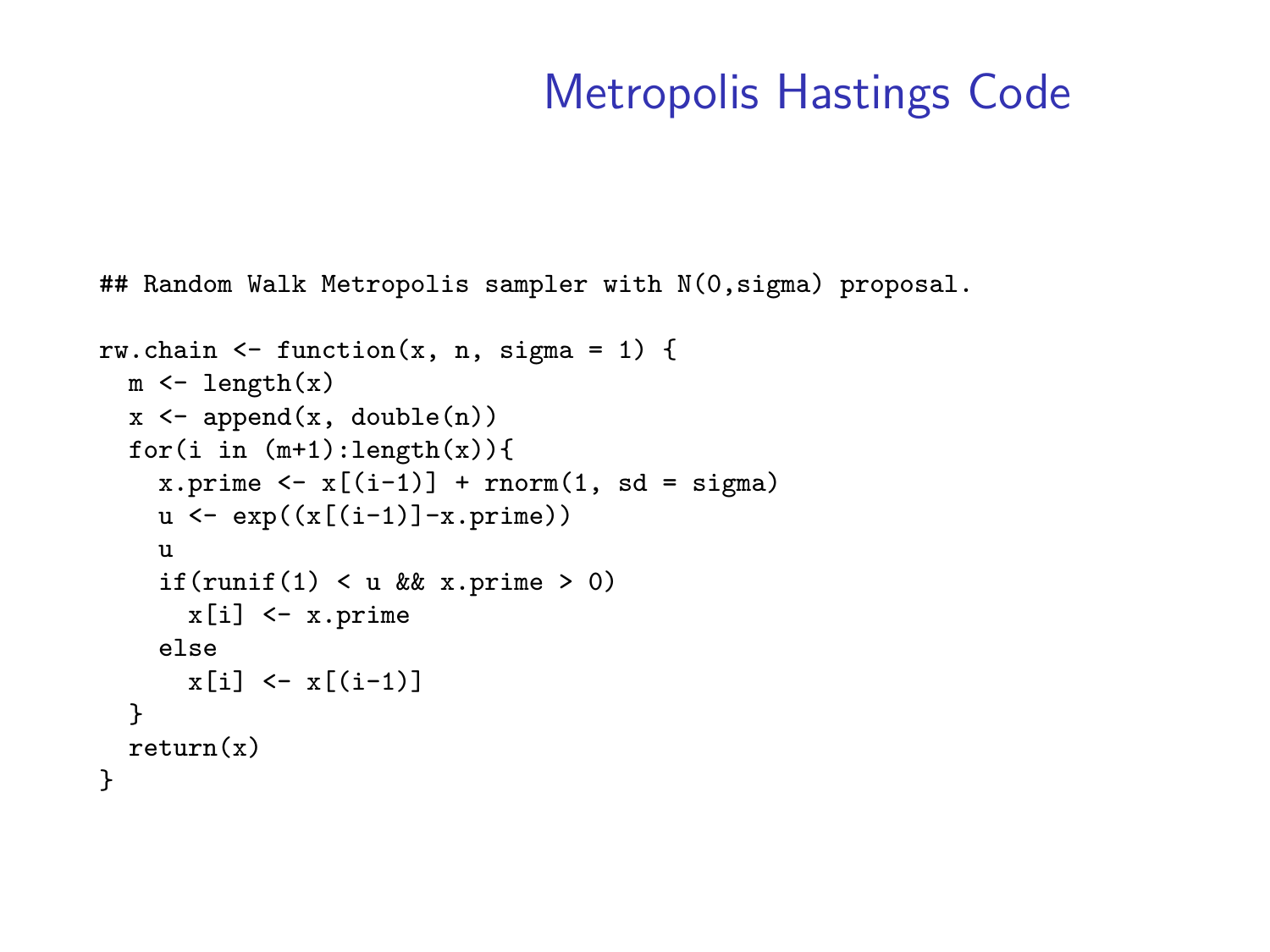## Simulations

```
trial0 <- ind.chain(1, 200, 1)
trial1 \leftarrow ind.chain(1, 200, 2)trial2 <- ind.chain(1, 200, 1/2)
rw1 \leftarrow rw.\text{chain}(1, 200, .2)rw2 \le -rw \cdot chain(1, 200, 1)rw3 <- rw.chain(1, 200, 5)
```
## Plotting

```
par(mfrow=c(2,3))plot.ts(trial0, ylim=c(0,6), main="IID Draws")
plot.ts(trial1, ylim=c(0,6), main="Independence with 1/2")
plot.ts(trial2, ylim=c(0,6), main="Independence with 2")
plot.ts(rw1, ylim=c(0,6), main="Random Walk with .2")
plot.ts(rw2, ylim=c(0,6), main="Random Walk with 1")
plot.ts(rw3, ylim=c(0,6), main="Random Walk with 5")
par(mfrow=c(1,1))
```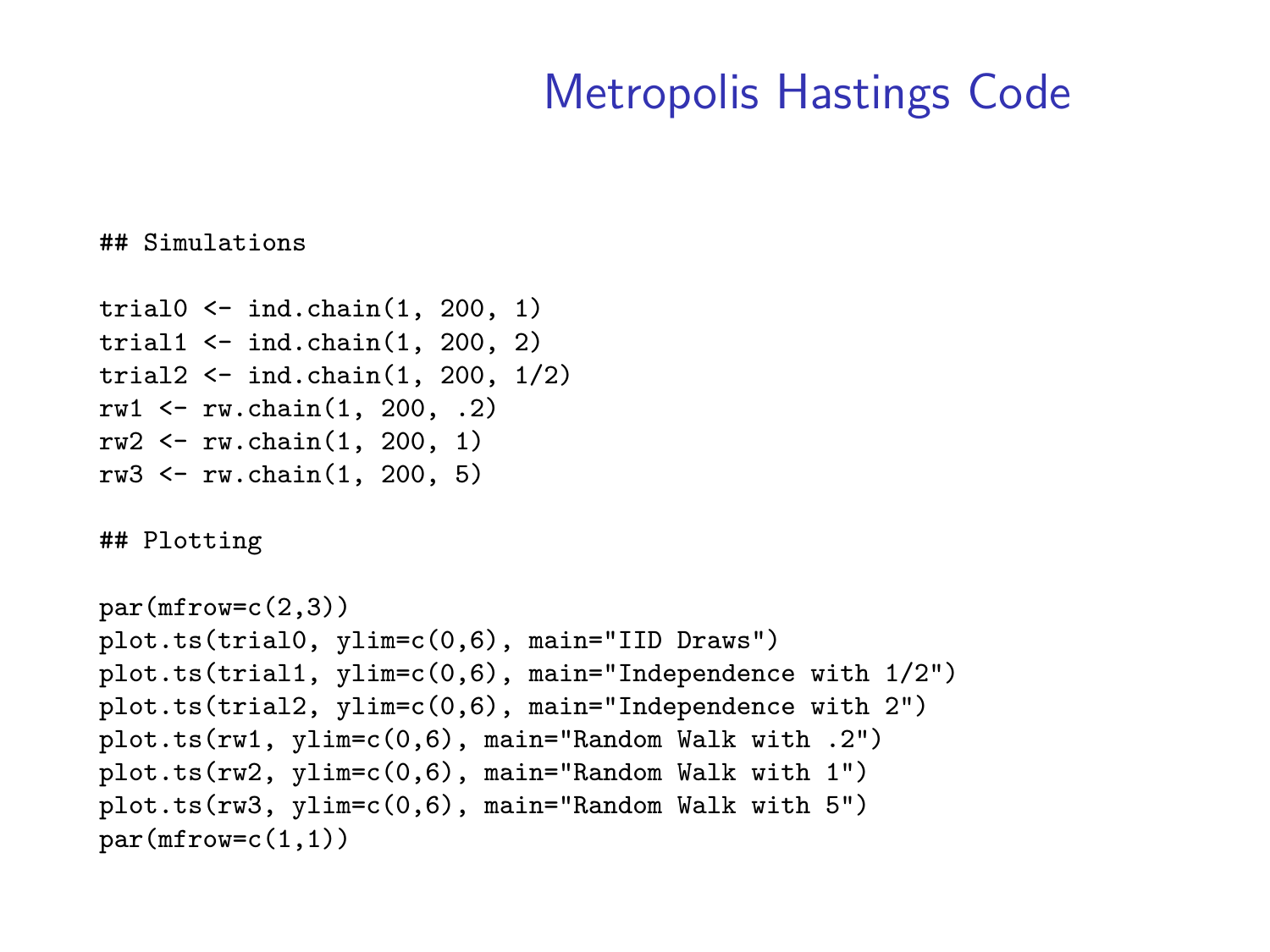```
## Writing out a plot
pdf("MHPlot.pdf")
par(mfrow=c(2,3))plot.ts(trial0, ylim=c(0,6), main="IID Draws")
plot.ts(trial1, ylim=c(0,6), main="Indepdence with 1/2")
plot.ts(trial2, ylim=c(0,6), main="Indepdence with 2")
plot.ts(rw1, ylim=c(0,6), main="Random Walk with .2")
plot.ts(rw2, ylim=c(0,6), main="Random Walk with 1")
plot.ts(rw3, ylim=c(0,6), main="Random Walk with 5")
par(mfrow=c(1,1))dev.off()
```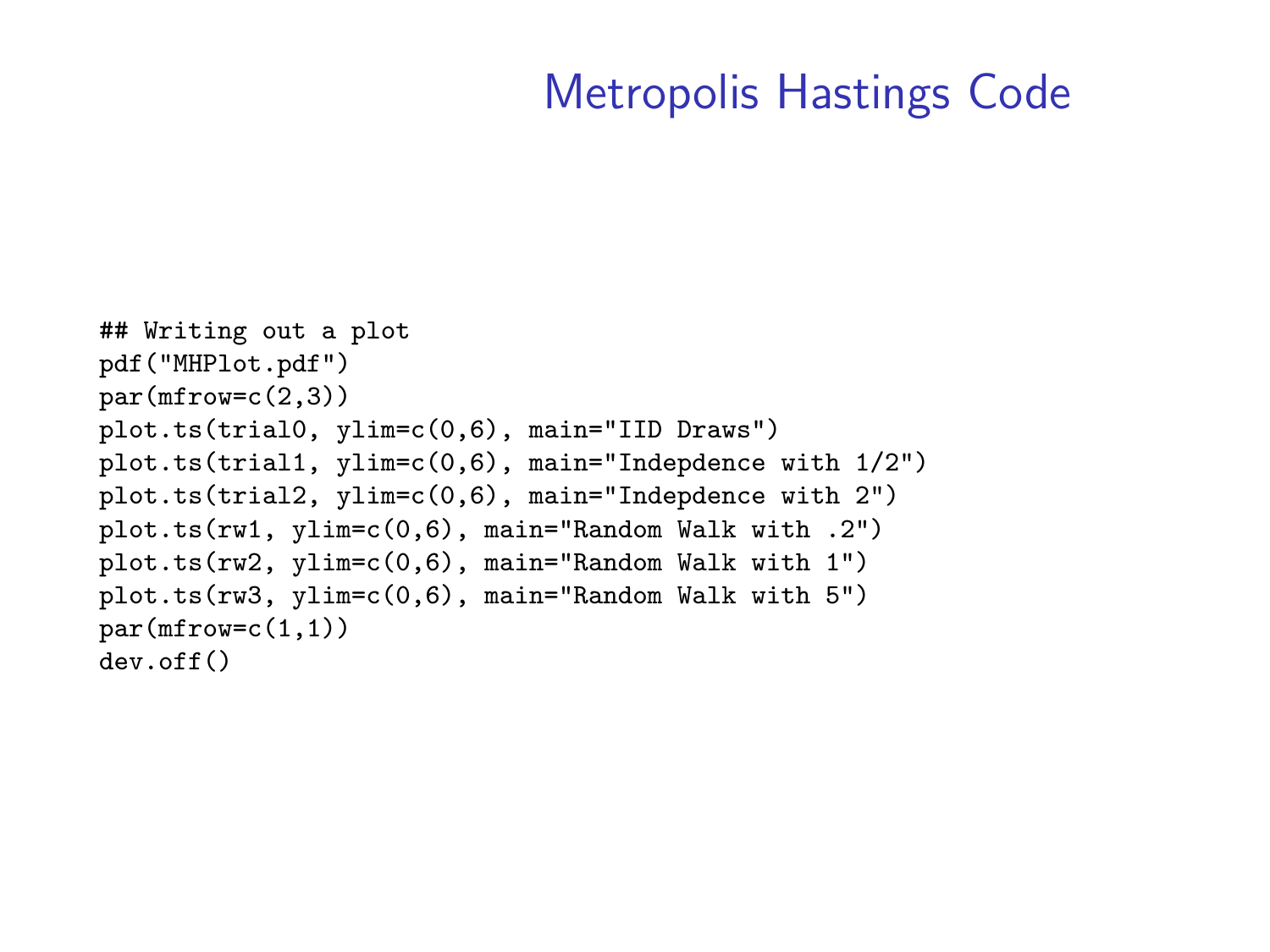# Sampler Comparison

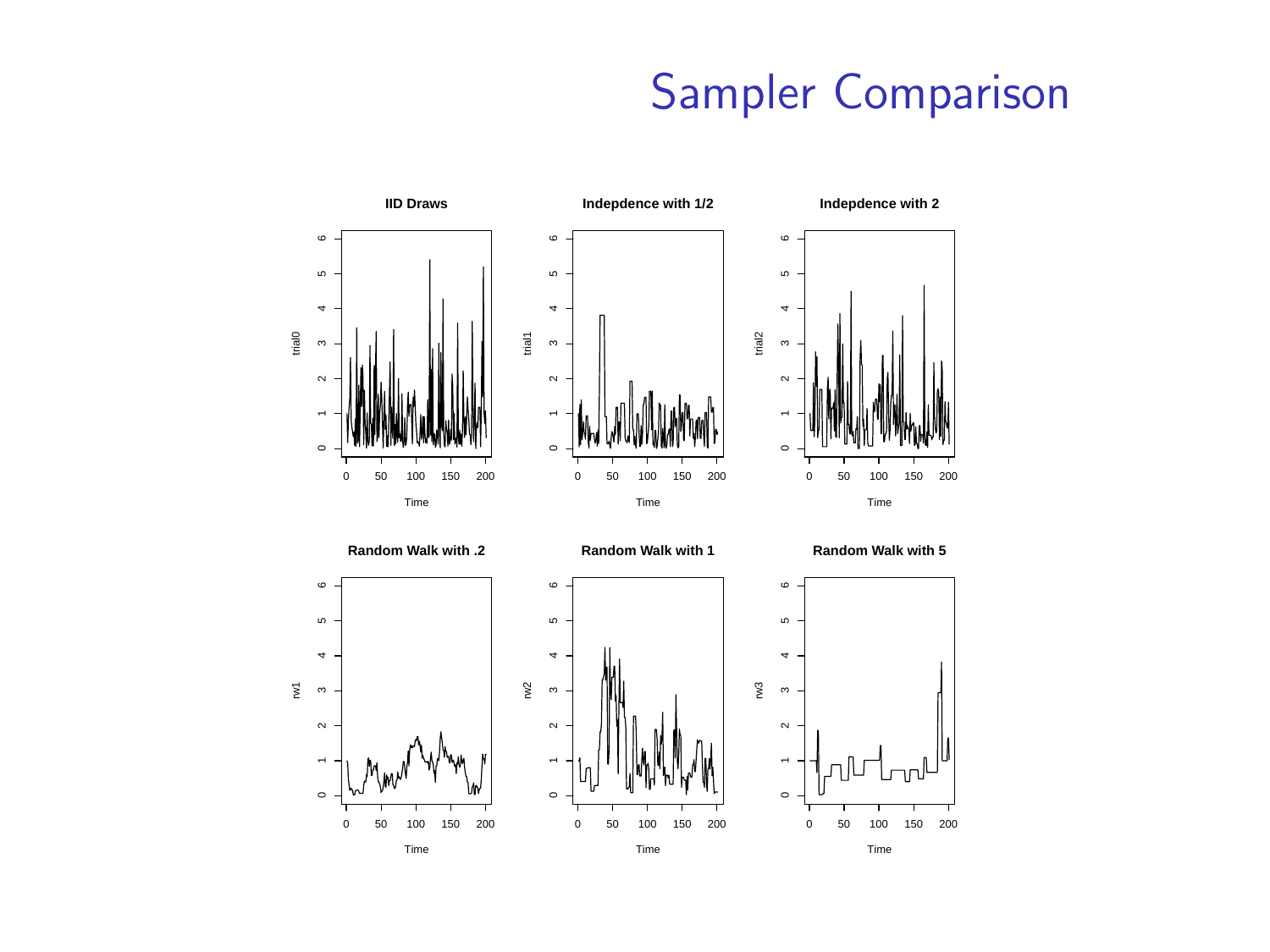# Gibbs Sampling

.

Works with a univariate (or blocks) conditional distribution, which are often available in closed form. Consider the following notation

$$
X = \left(X^{(1)}, \ldots, X^{(p)}\right)^T \text{ and}
$$

$$
X^{(-i)} = \left(X^{(1)}, \ldots, X^{(i-1)}, X^{(i+1)}, \ldots, X^{(p)}\right)^T
$$

If  $f(x^{(i)}|x^{(-i)})$  is available in closed form, then the Gibbs sampler is as follows.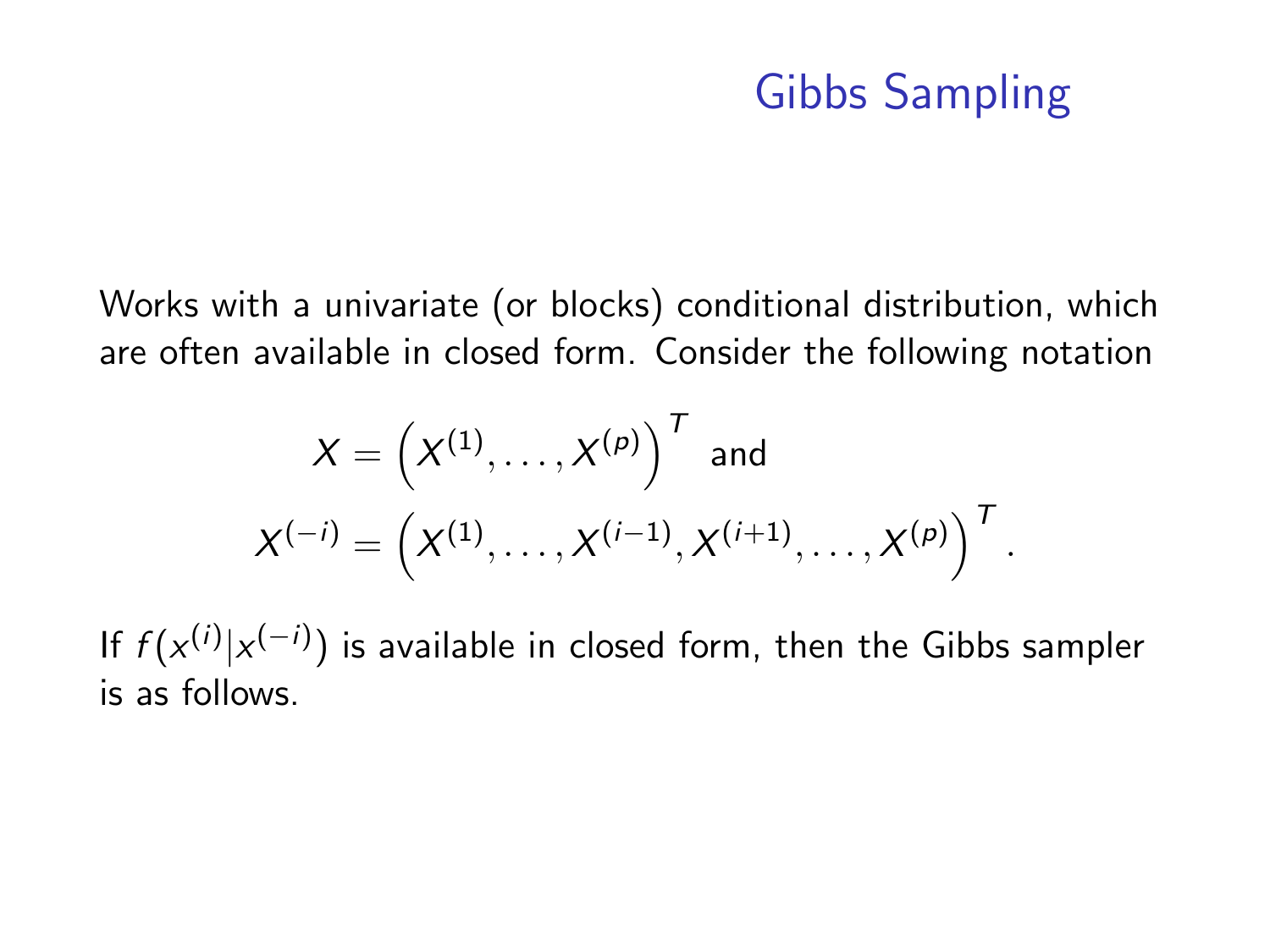# Gibbs Sampling

- **1** Select starting values  $x_0$  and set  $t = 0$ .
- <sup>2</sup> Generate in turn (deterministic scan Gibbs sampler)

$$
x_{t+1}^{(1)} \sim f(x^{(1)}|x_t^{(-1)})
$$
  
\n
$$
x_{t+1}^{(2)} \sim f(x^{(2)}|x_{t+1}^{(1)}, x_t^{(3)}, \dots, x_t^{(p)})
$$
  
\n
$$
x_{t+1}^{(3)} \sim f(x^{(3)}|x_{t+1}^{(1)}, x_{t+1}^{(2)}, x_t^{(4)}, \dots, x_t^{(p)})
$$
  
\n
$$
x_{t+1}^{(p)} \sim f(x^{(p)}|x_{t+1}^{(-p)})
$$

**3** Increment t and go to Step 2.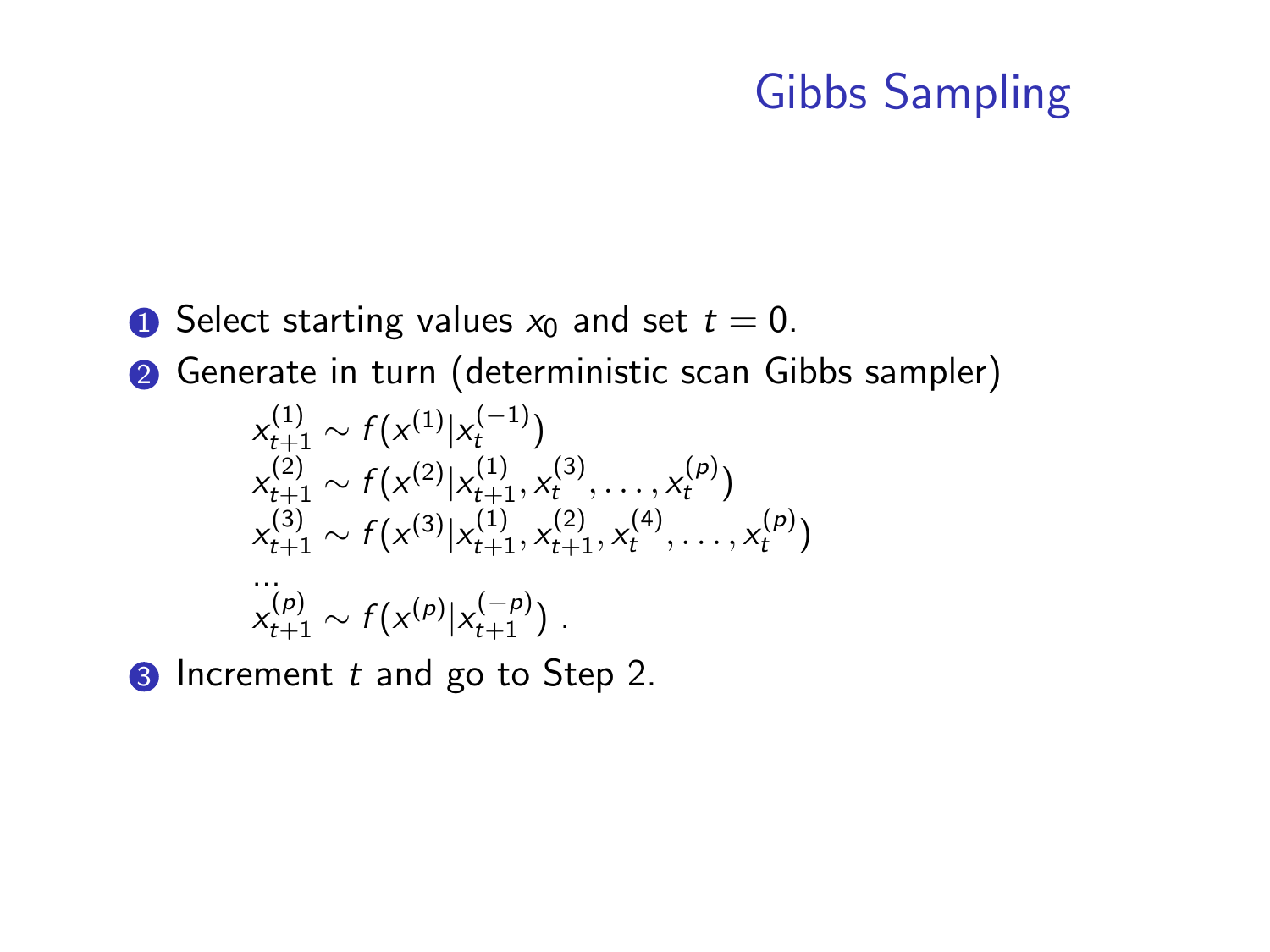# Gibbs Sampling

- Common to have one or more components not available in closed form. Then one can just use a MH sampler for those components known as a Metropolis within Gibbs or Hybrid Gibbs sampling.
- Common to "block" groups of random variables.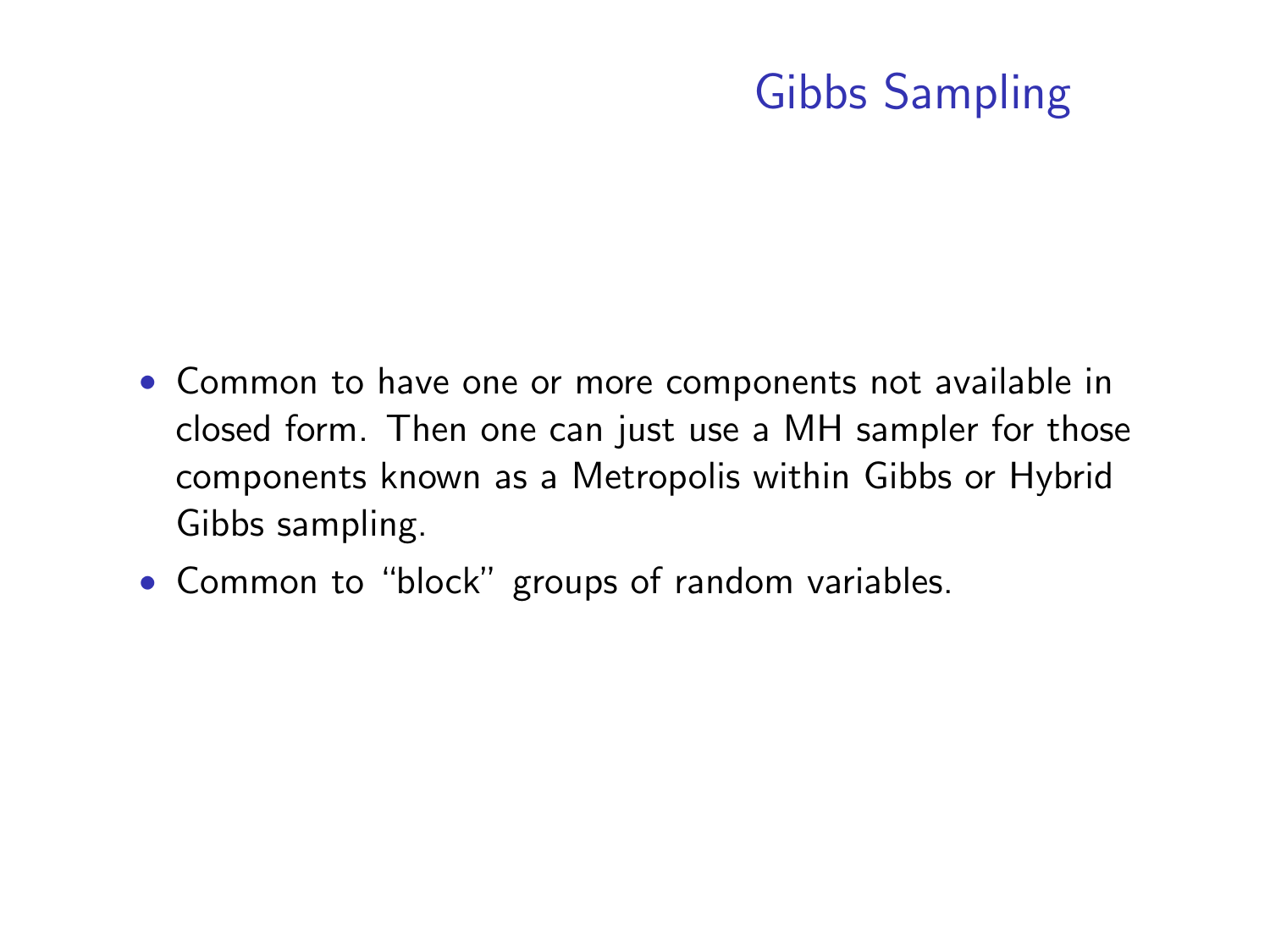Exercise: Data from a fur seal pup capture-recapture study. Goal is to estimate the number of pups in a fur seal colony using a capture-recapture study.

|                                                                         |                                                                           |  |  |  |  |  |  | 1 2 3 4 5 6 7 |  |  |
|-------------------------------------------------------------------------|---------------------------------------------------------------------------|--|--|--|--|--|--|---------------|--|--|
|                                                                         |                                                                           |  |  |  |  |  |  |               |  |  |
|                                                                         | Captured $c_i$ 30 22 29 26 31 32 35<br>Newly Caught $m_i$ 30 8 17 7 9 8 5 |  |  |  |  |  |  |               |  |  |
| Table: Count of fur seal pup capture-recapture study for $i = 7$ census |                                                                           |  |  |  |  |  |  |               |  |  |
| attempts.                                                               |                                                                           |  |  |  |  |  |  |               |  |  |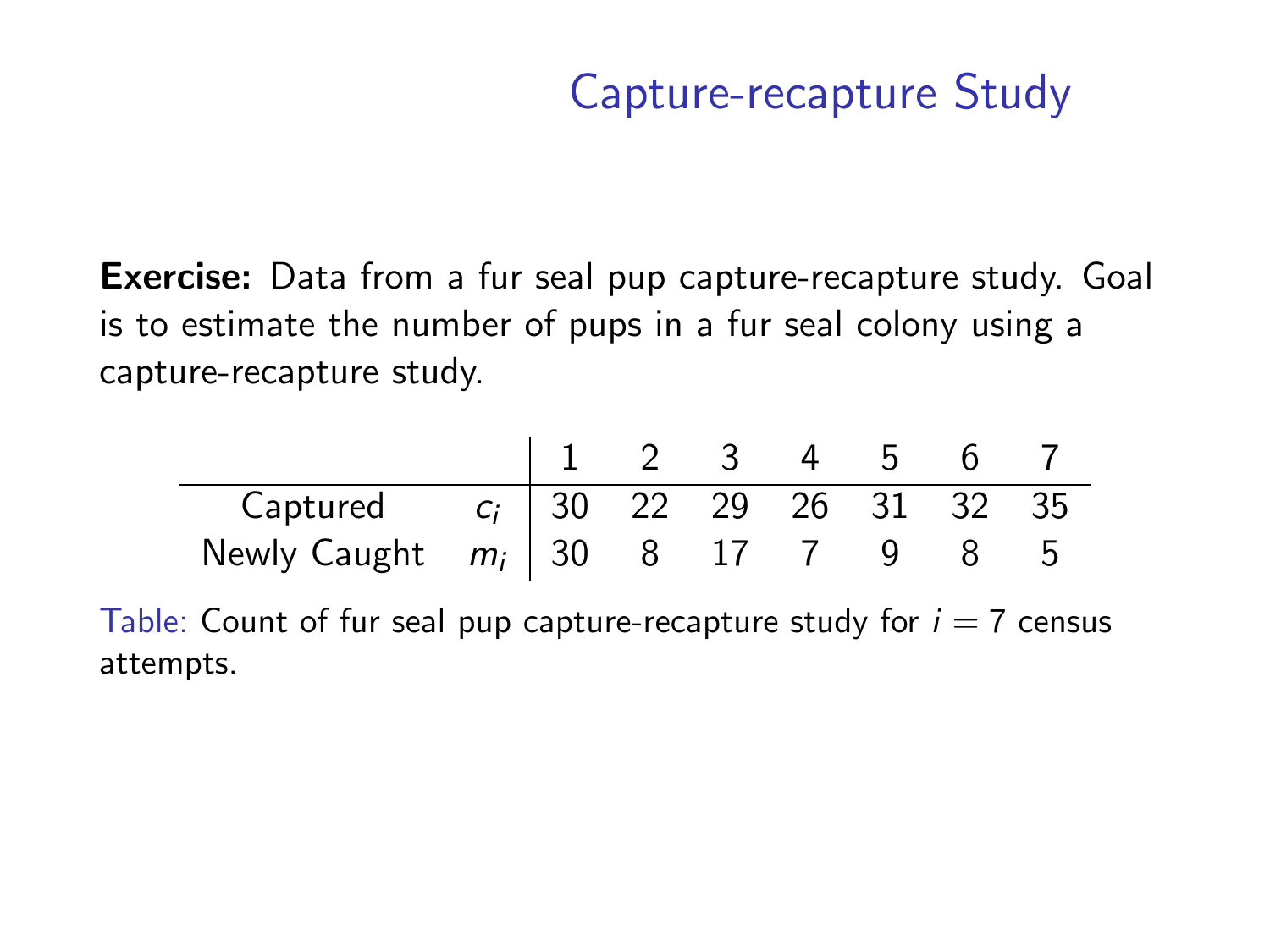Let N be the population size,  $I$  be the number of census attempts where  $c_i$  were captured ( $I = 7$  in our case), and r be the total number captured ( $r = \sum_{i=1}^{I} m_i = 84$ ).

We consider a separate unknown capture probability for each census  $(\alpha_1, \ldots, \alpha_l)$  where the animals are equally "catchable". Then

$$
L(N, \alpha | c, r) \propto \frac{N!}{(N-r)!} \prod_{i=1}^l \alpha_i^{c_i} (1-\alpha_i)^{N-c_i}.
$$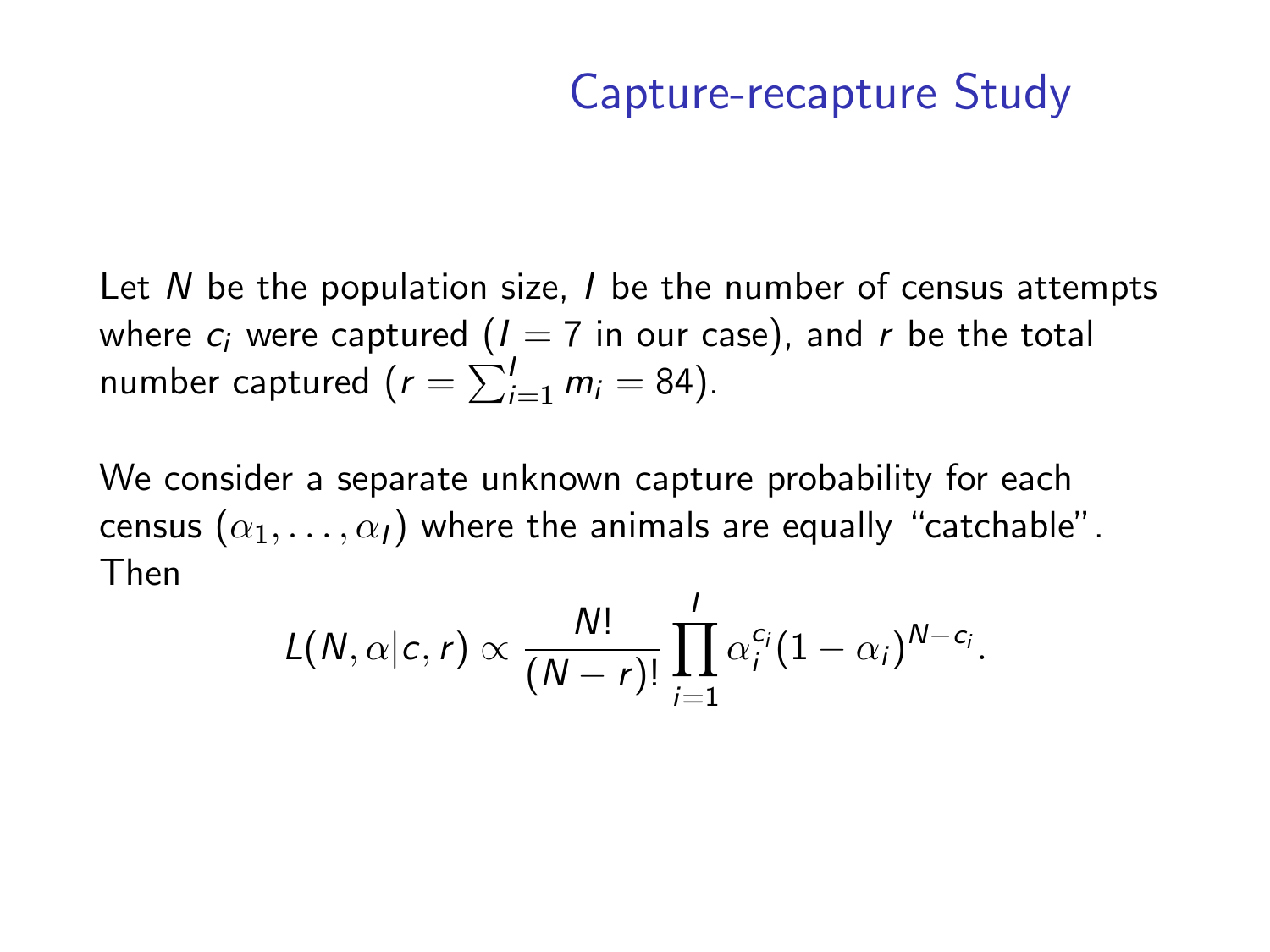Assume N and  $\alpha$  are apriori independent with

$$
f(N) \propto 1
$$
 and  $f(\alpha_i|\theta_1, \theta_2) \stackrel{i.i.d.}{\sim} \text{Beta}(\theta_1, \theta_2)$ .

We use  $\theta_1 = \theta_2 = 1/2$ , which is the Jeffrey's Prior. The resulting posterior is proper when  $1 > 2$  and recommended when  $1 > 5$ .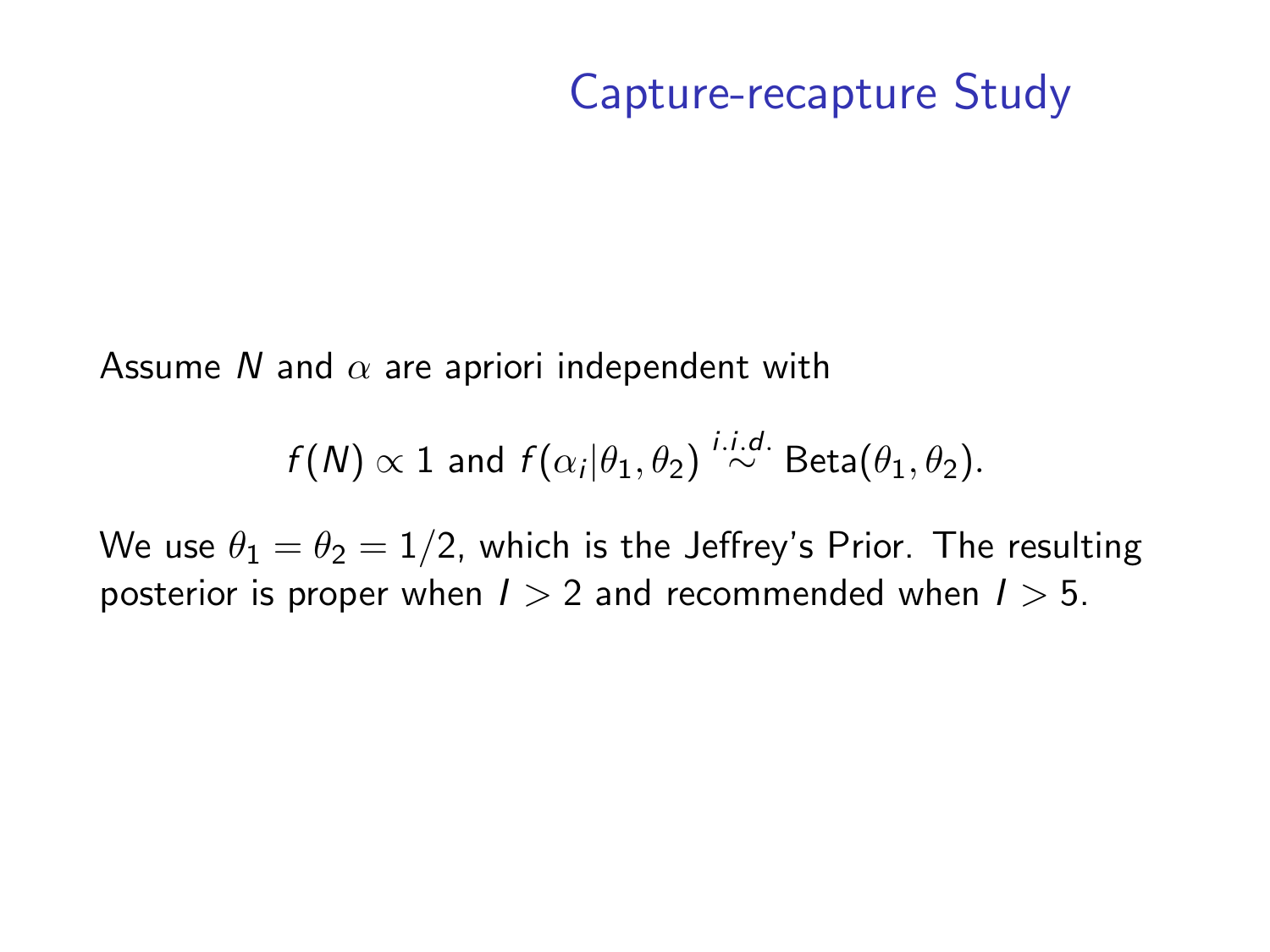Then it is easy to show the posterior is

$$
f(N, \alpha | c, r) \propto \frac{N!}{(N-r)!} \prod_{i=1}^l \alpha_i^{c_i} (1-\alpha_i)^{N-c_i} \prod_{i=1}^l \alpha_i^{-1/2} (1-\alpha_i)^{-1/2}.
$$

Further, one can show

$$
N - 84|\alpha \sim NB\left(85, 1 - \prod_{i=1}^{I} (1 - \alpha_i)\right) \text{ and}
$$

$$
\alpha_i | N \sim \text{Beta}(c_i + 1/2, N - c_i + 1/2) \text{ for all } i.
$$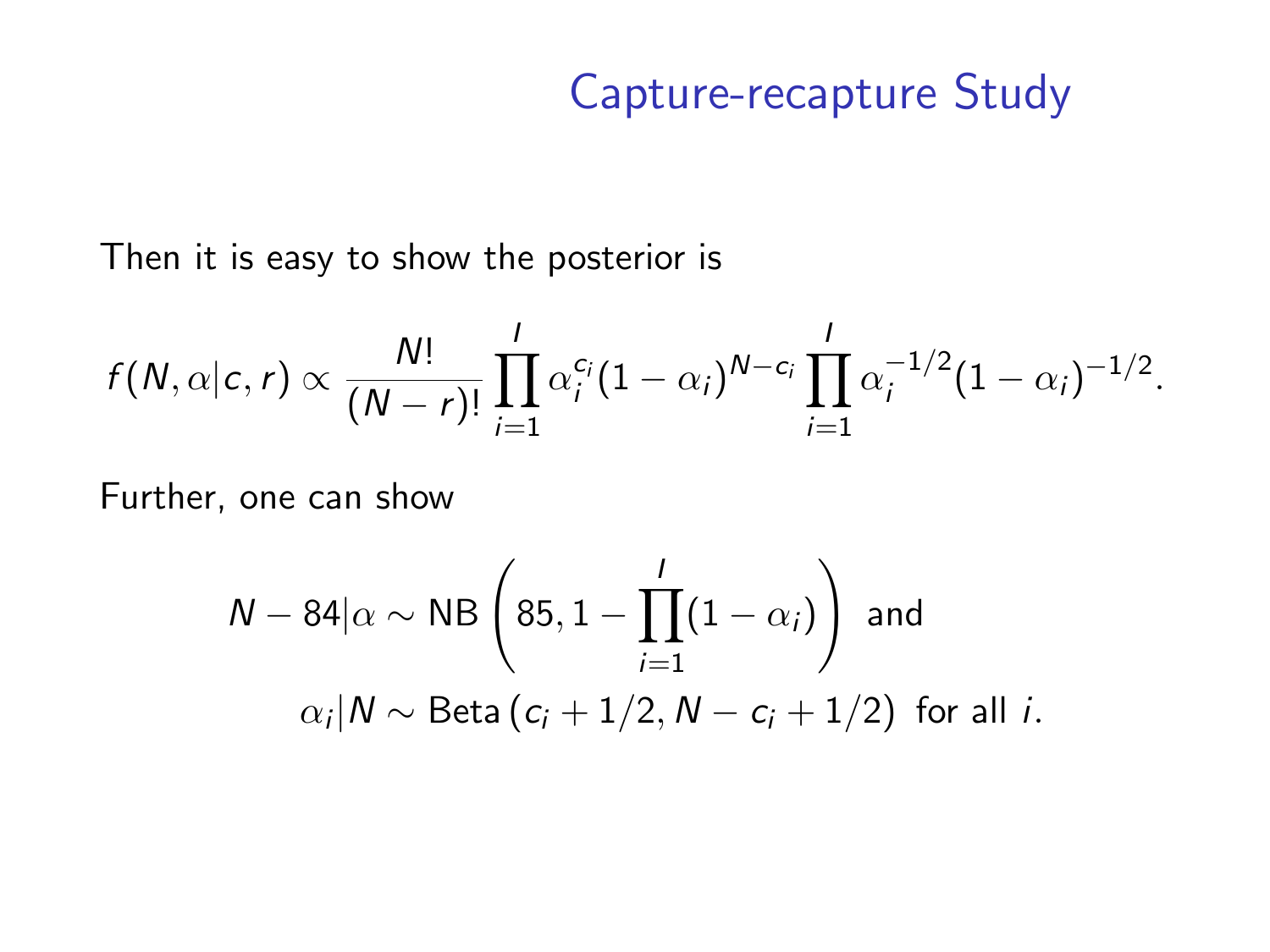Then we can consider the chain

$$
(\mathsf{N},\alpha)\to\big(\mathsf{N}',\alpha\big)\to\big(\mathsf{N}',\alpha'\big)
$$

or

$$
(N,\alpha)\to (N,\alpha')\to (N',\alpha')\,,
$$

where both involve a "block" update of  $\alpha$ .

The following R code implements the Gibbs sampler above along with some measures of uncertainty for the resulting estimators.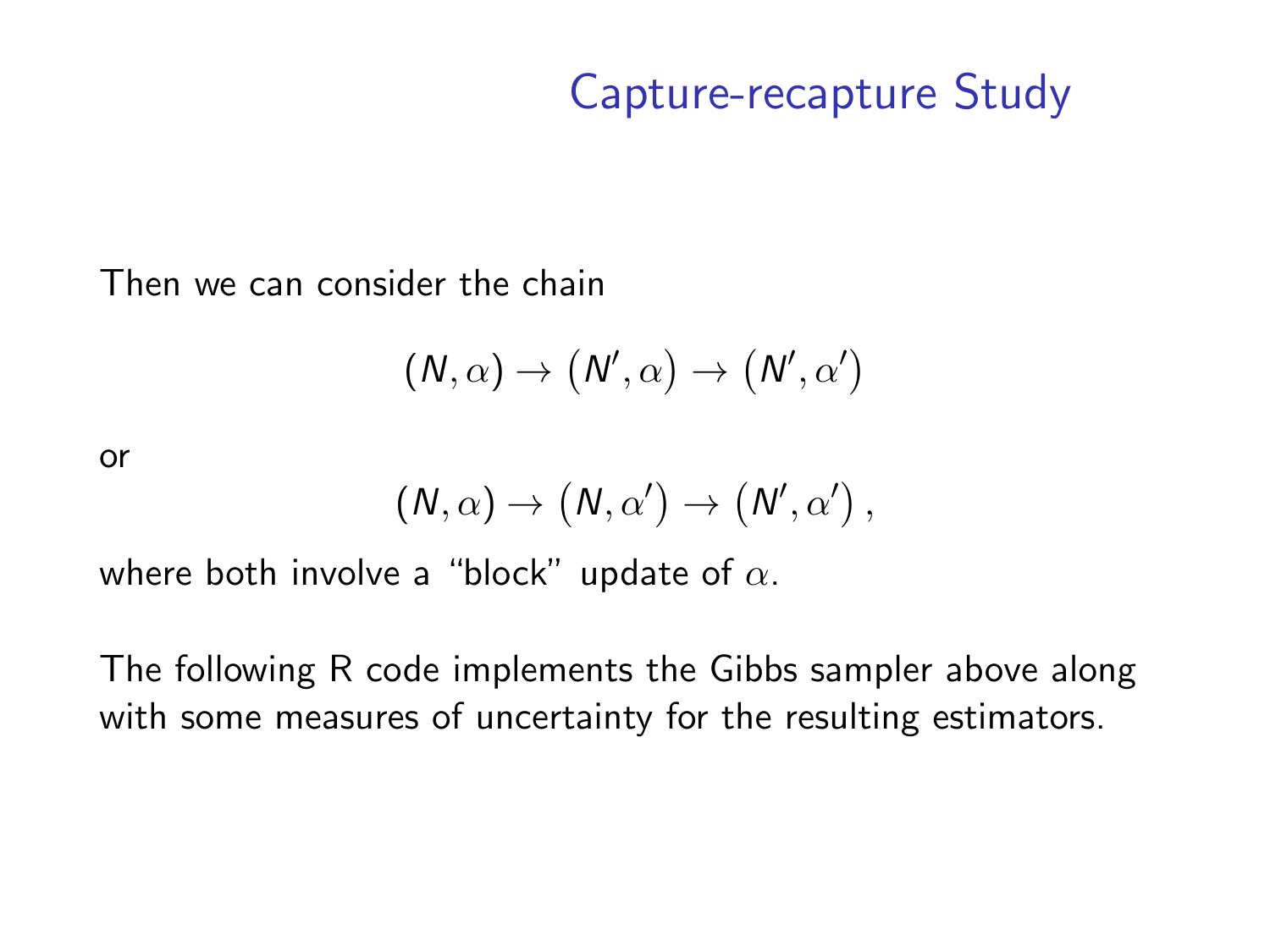set.seed(1)

######################################## ## Capture-recapture Data ########################################

captured <- c(30, 22, 29, 26, 31, 32, 35) new.captures <- c(30, 8, 17, 7, 9, 8, 5) total.r <- sum(new.captures)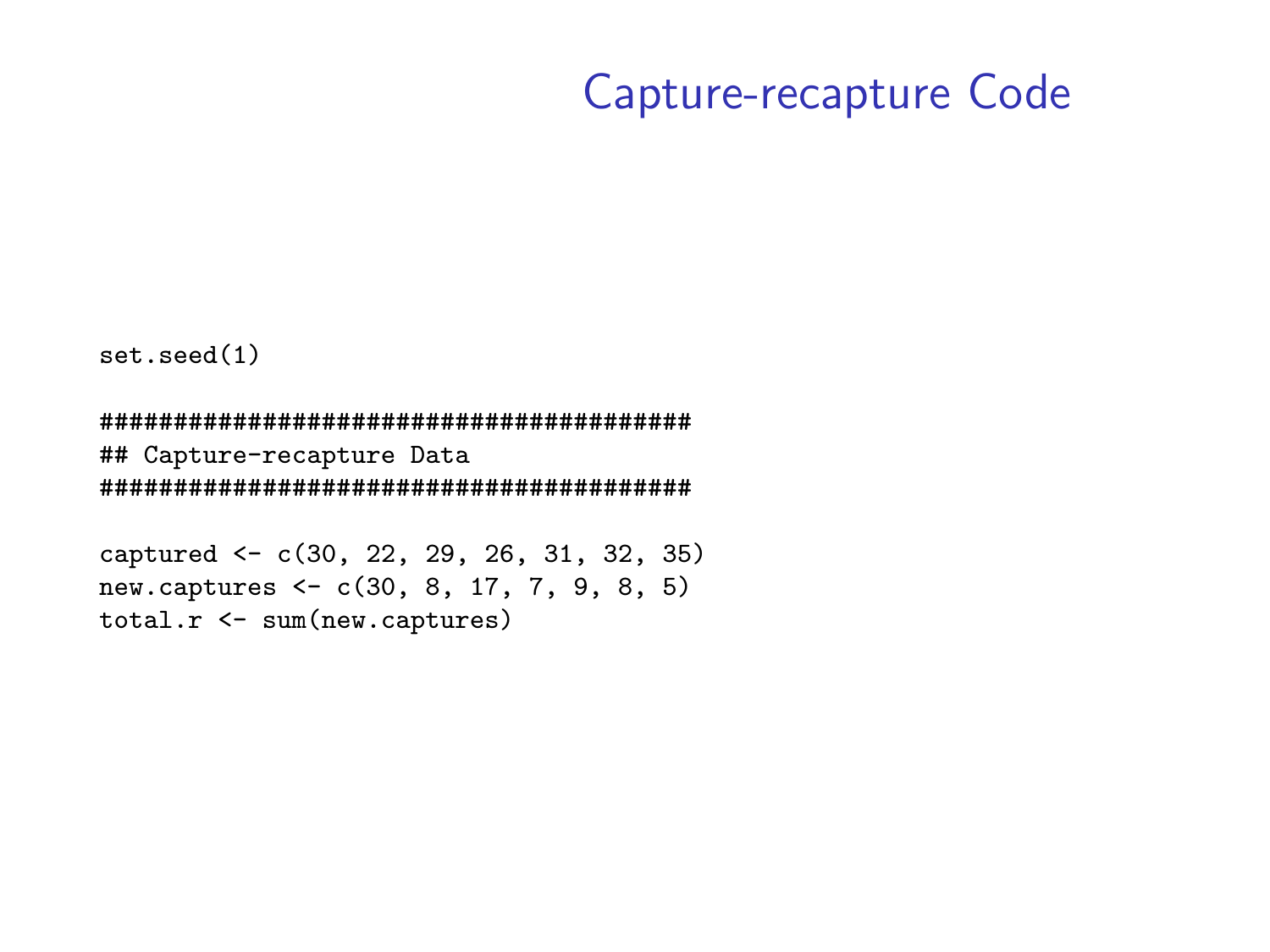```
########################################
## Gibbs Sampler
########################################
```

```
gibbs.chain \leq function(n, N.start = 94, alpha.start = rep(.5,7)) {
output <- matrix(0, nrow=n, ncol=8)
for(i \in 1:n)neg.binom.prob <- 1 - prod(1-alpha.start)
N.new <- rnbinom(1, 85, neg.binom.prob) + total.r
beta1 <- captured + .5
beta2 <- N.new - captured + .5
alpha.new <- rbeta(7, beta1, beta2)
output[i,] <- c(N.new, alpha.new)
N.start <- N.new
alpha.start <- alpha.new
}
return(output)
}
```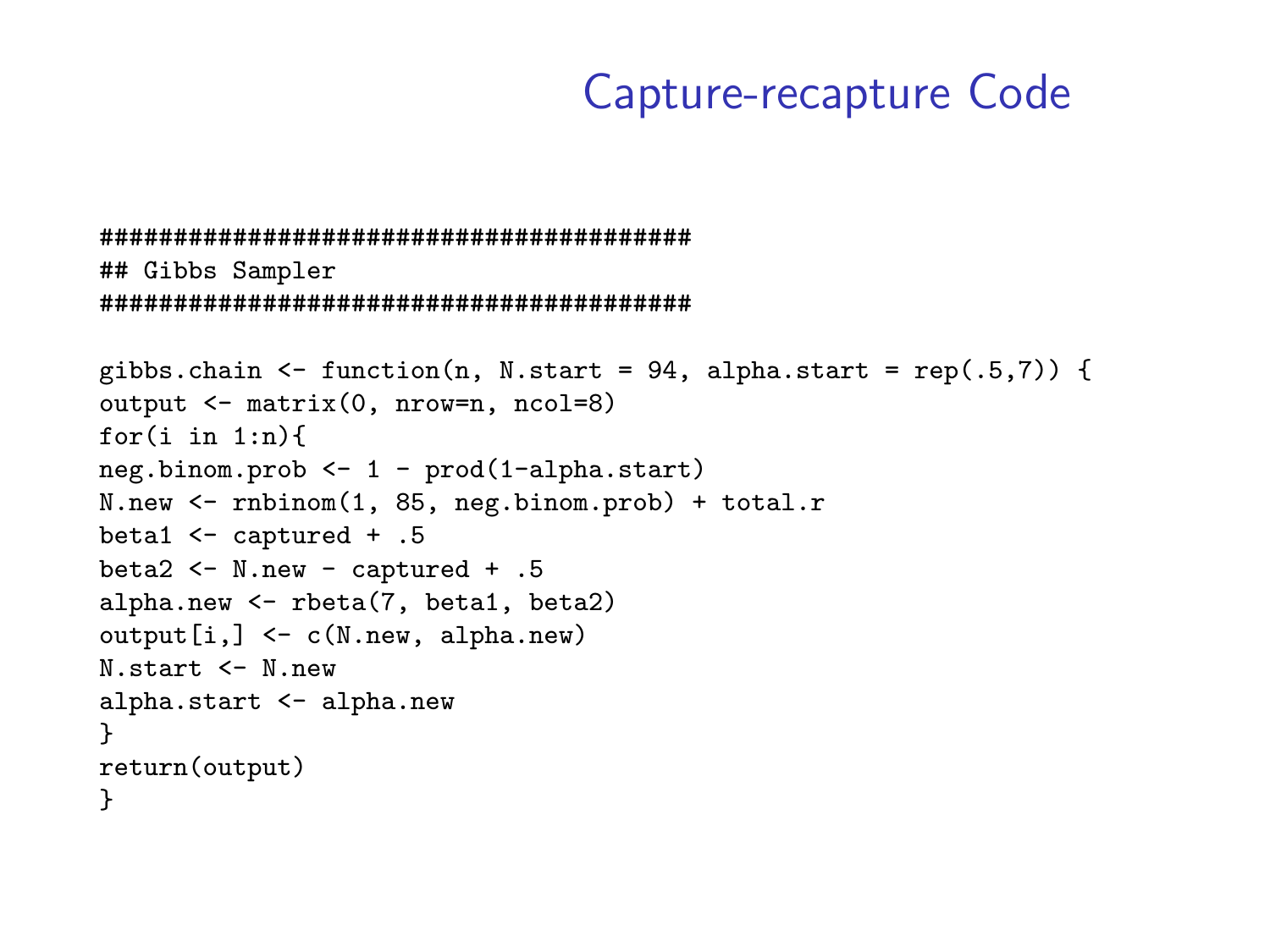```
########################################
## Preliminary Simulations
########################################
trial <- gibbs.chain(1000)
plot.ts(trial[,1], main = "Trace plot for N")
for(i in 1:7)plot.ts(trial[,(i+1)], main = paste("Trace plot for Alpha", i))
readline("Press <return to continue")
}
\text{act}(\text{trial}[,1], main = "Lag Correlation plot for N")
for(i in 1:7)\text{act}(\text{trial}[,(\text{i+1})], main = paste("Lag Correlation plot for Alpha", i))
readline("Press <return to continue")
}
```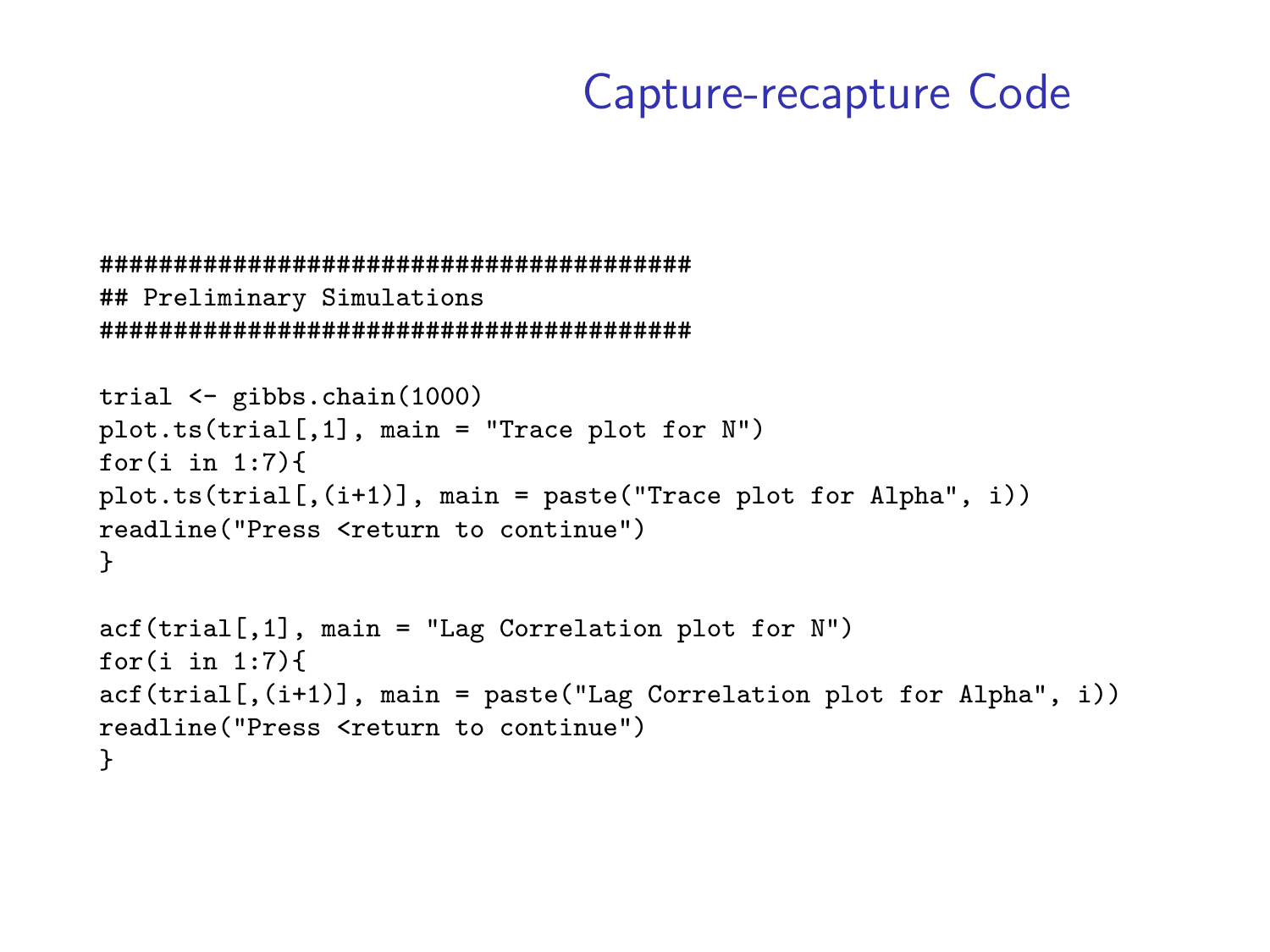```
########################################
## Simulations
########################################
```

```
sim <- gibbs.chain(10000)
N < - \sin[.1]alpha1 \leq sim[,2]
hist(N, freq=F, main="Estimated Marginal Posterior for N")
hist(alpha1, freq=F, main ="Estimating Marginal Posterior for Alpha 1")
```
library(mcmcse)

ess(N) ess(alpha1)

estvssamp(N) estvssamp(alpha1)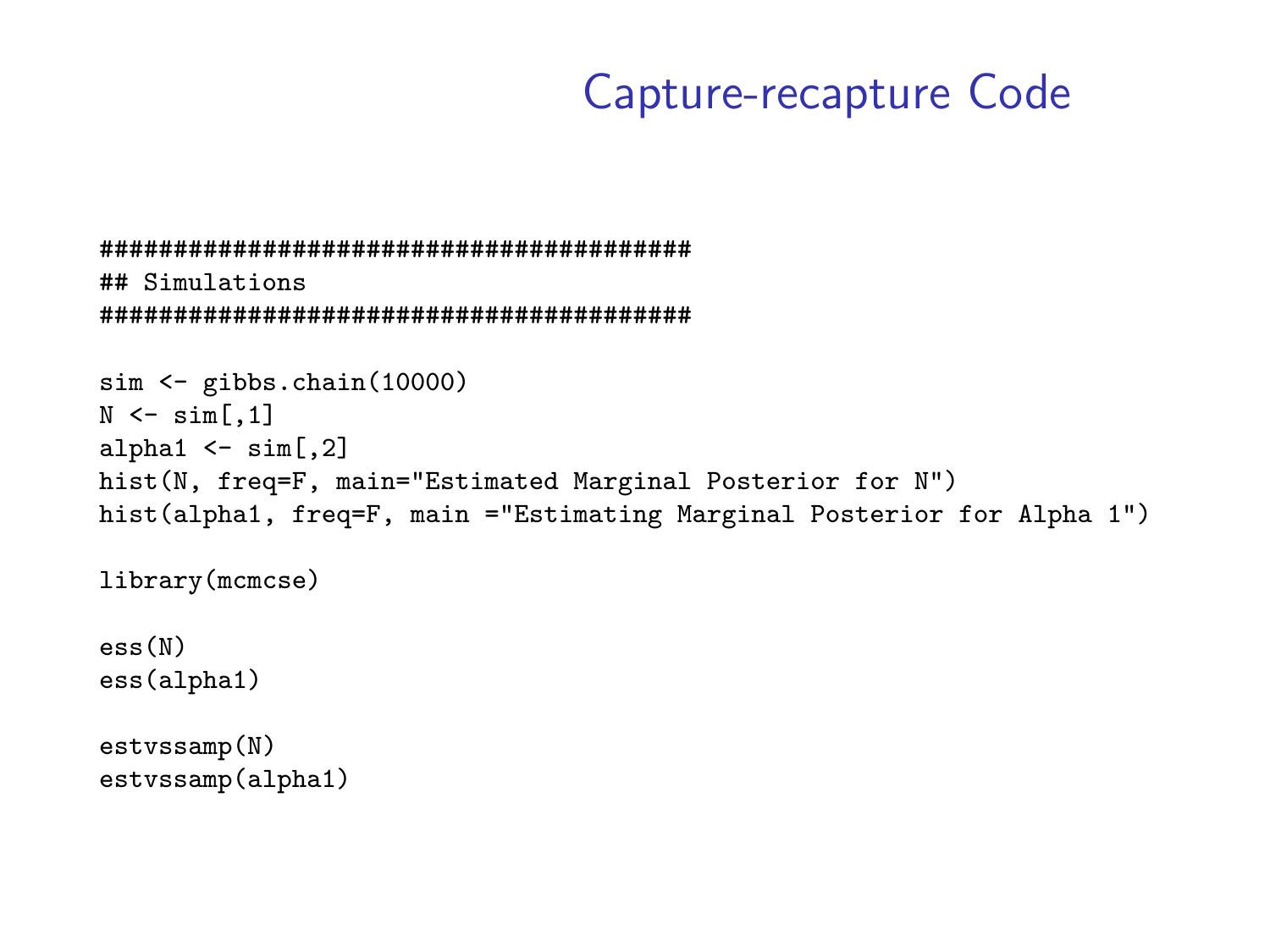```
mcse(N)
mcse.q(N, .05)
mcse.q(N, .95)
```
mcse(alpha1) mcse.q(alpha1, .05) mcse.q(alpha1, .95)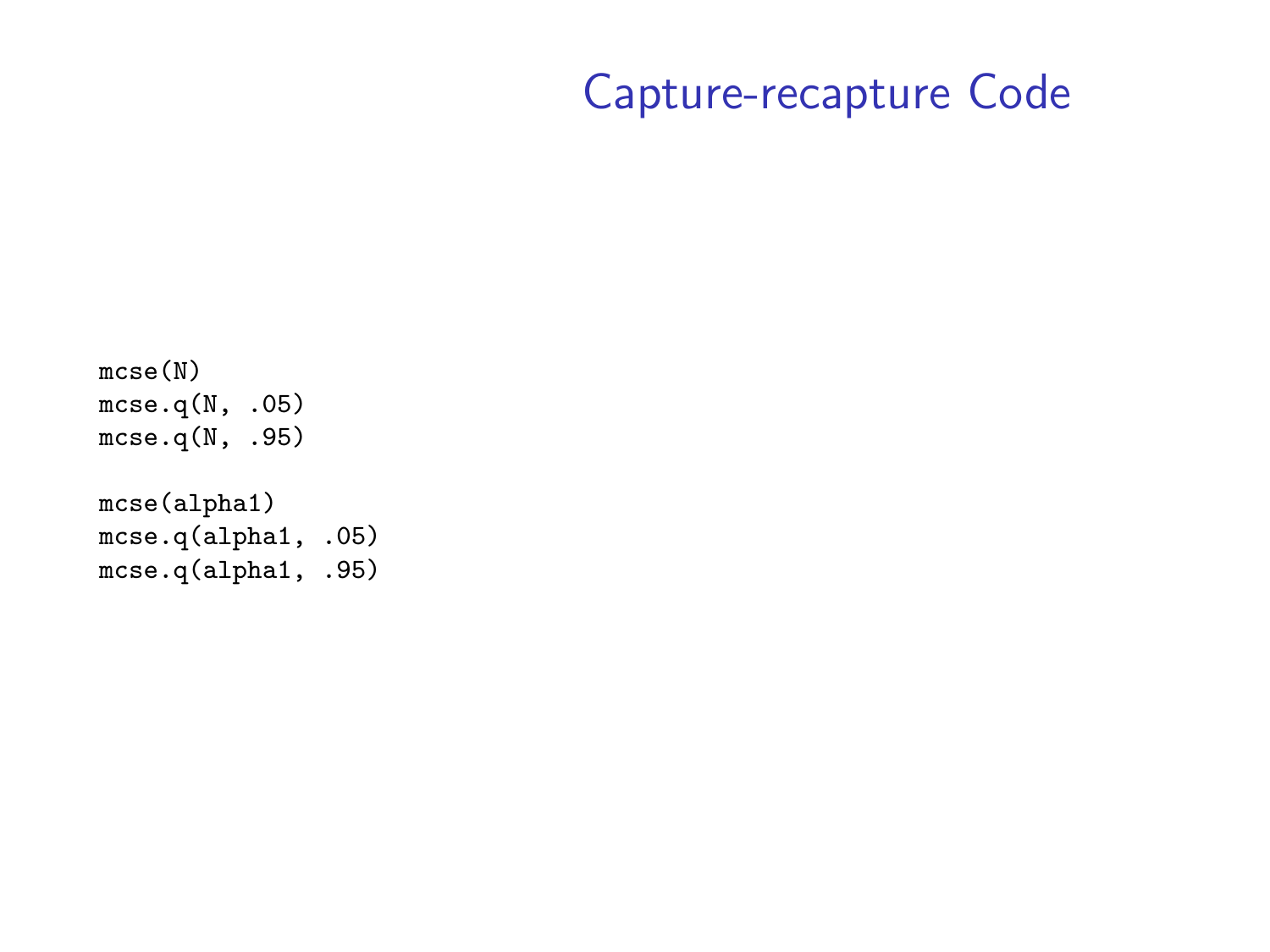```
current <- sim[10000,] # start from here is you need more simulations
sim <- rbind(sim, gibbs.chain(10000, N.start = current[1],
       alpha.start = current[2:8]))N.big \leftarrow \text{sim}[,1]hist(N.big, freq=F, main="Estimated Marginal Posterior for N")
ess(N)
ess(N.big)
estvssamp(N)
estvssamp(N.big)
mcse(N)
mcse(N.big)
mcse.q(N, .05)mcse.q(N.big, .05)
mcse.q(N, .95)mcse.q(N.big, .95)
```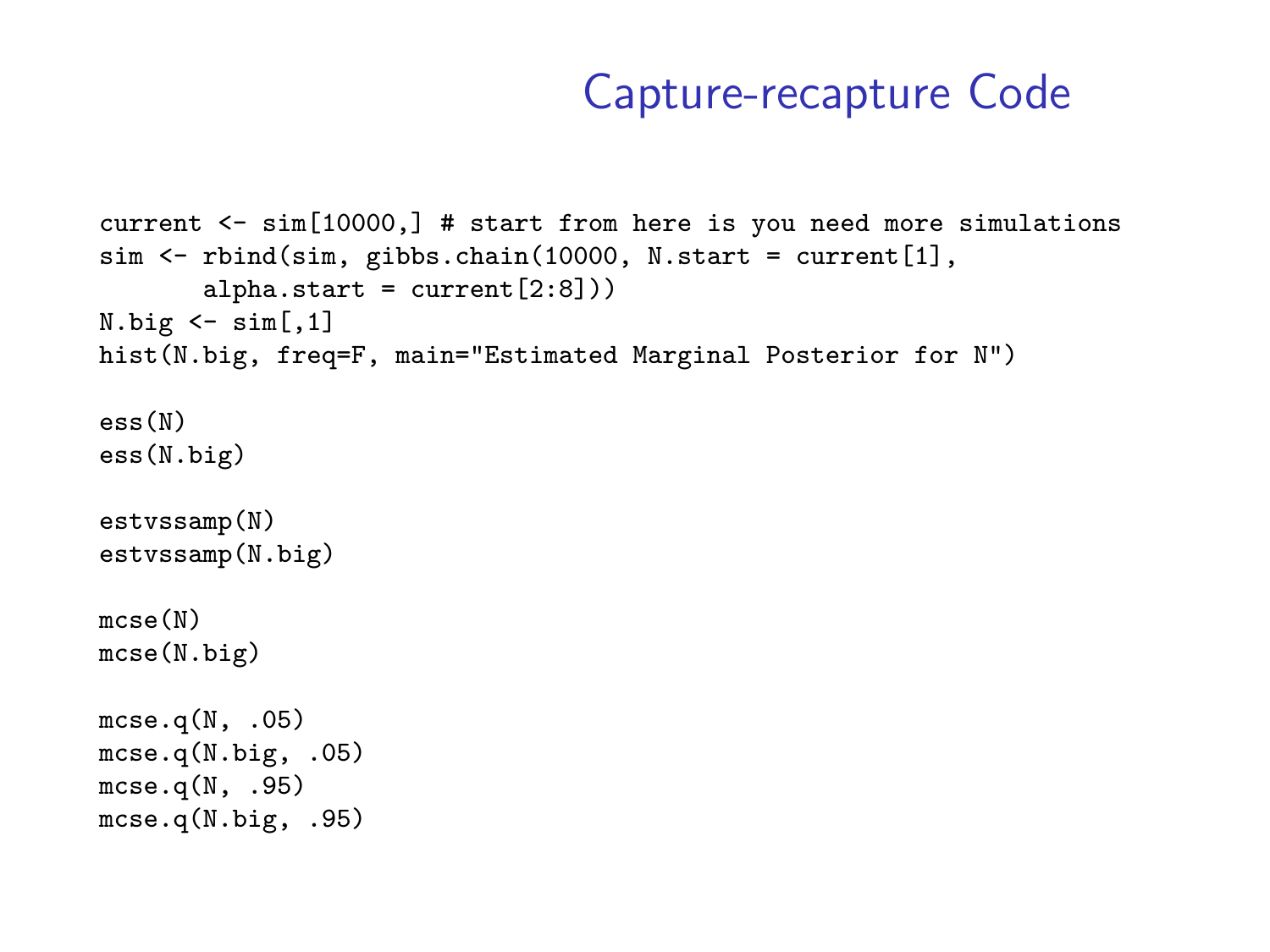# MCMC Output Analysis

- Let  $\pi$  be a probability distribution having support  $\mathcal{X} \subseteq \mathbb{R}^d$ ,  $d \geq 1$  we want to explore.
- When i.i.d. observations are unavailable, a Markov chain with stationary distribution  $\pi$  can be utilized.
- Summarize  $\pi$  with expectations, quantiles, density plots ...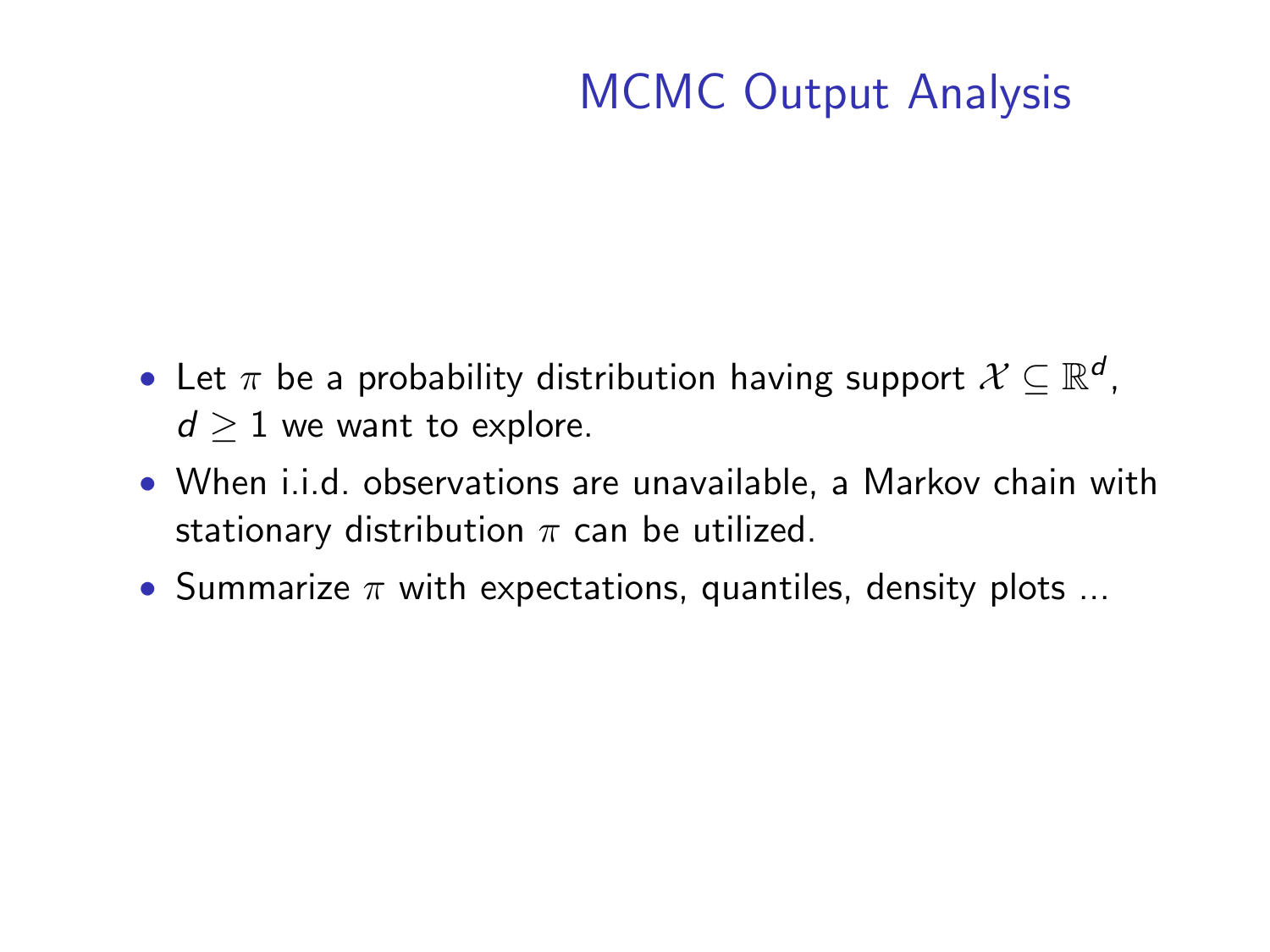## Target Features

• Consider estimating an expectation with respect to  $\pi$  denoted

$$
\theta = \mathbb{E}_{\pi} g = \int_{\mathcal{X}} g(x) \pi(dx),
$$

where  $g : \mathcal{X} \to \mathbb{R}$ .

- However, this expectation is often intractable.
- $\theta$  is an unknown quantity I would like to estimate using simulated data.
- Let  $X = \{X^{(0)}, X^{(1)}, \ldots\}$  be a Markov chain.
- $\bullet$  Usually,  $X^{(j)} \sim F_j \neq \pi$  and Cov $(g(X^{(j)}), g(X^{(j+1)})) > 0$ .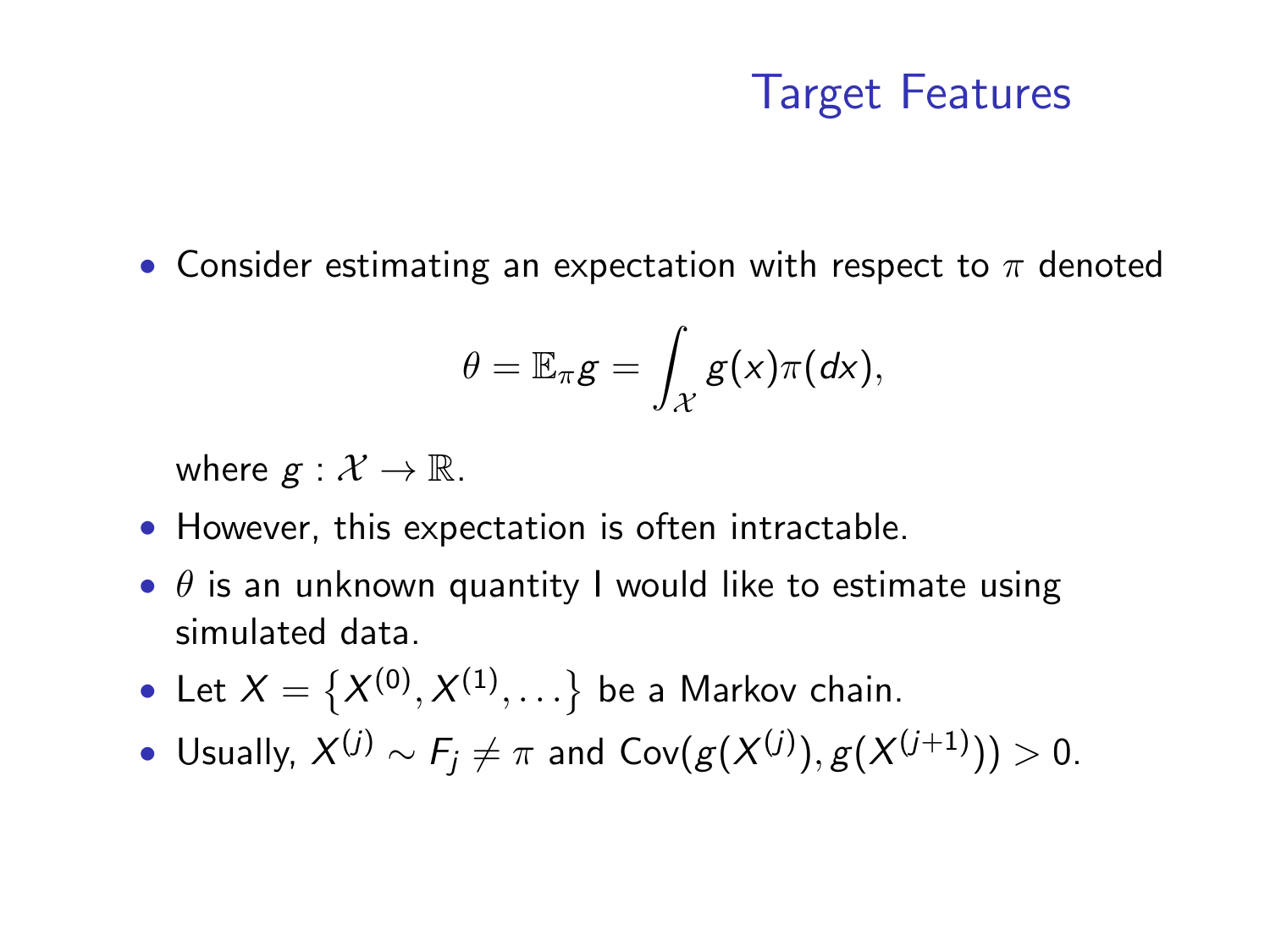## Monte Carlo Error

• We can often find a consistent estimator of  $\theta$ , say

$$
\theta_n = \bar{g}(n) := \frac{1}{n} \sum_{j=0}^{n-1} g\left(X^{(j)}\right).
$$

- Want  $\theta_n \theta$ , the Monte Carlo error, to be small.
- Under regularity conditions, a Markov chain CLT holds,

$$
\sqrt{n} (\theta_n - \theta) \stackrel{d}{\rightarrow} N(0, \sigma^2) \text{ where}
$$

$$
\sigma^2 = \text{Var}_{\pi}[g] + 2 \sum_{k=1}^{\infty} \text{Cov}_{\pi} [g(X^{(0)}), g(X^{(0+k)})].
$$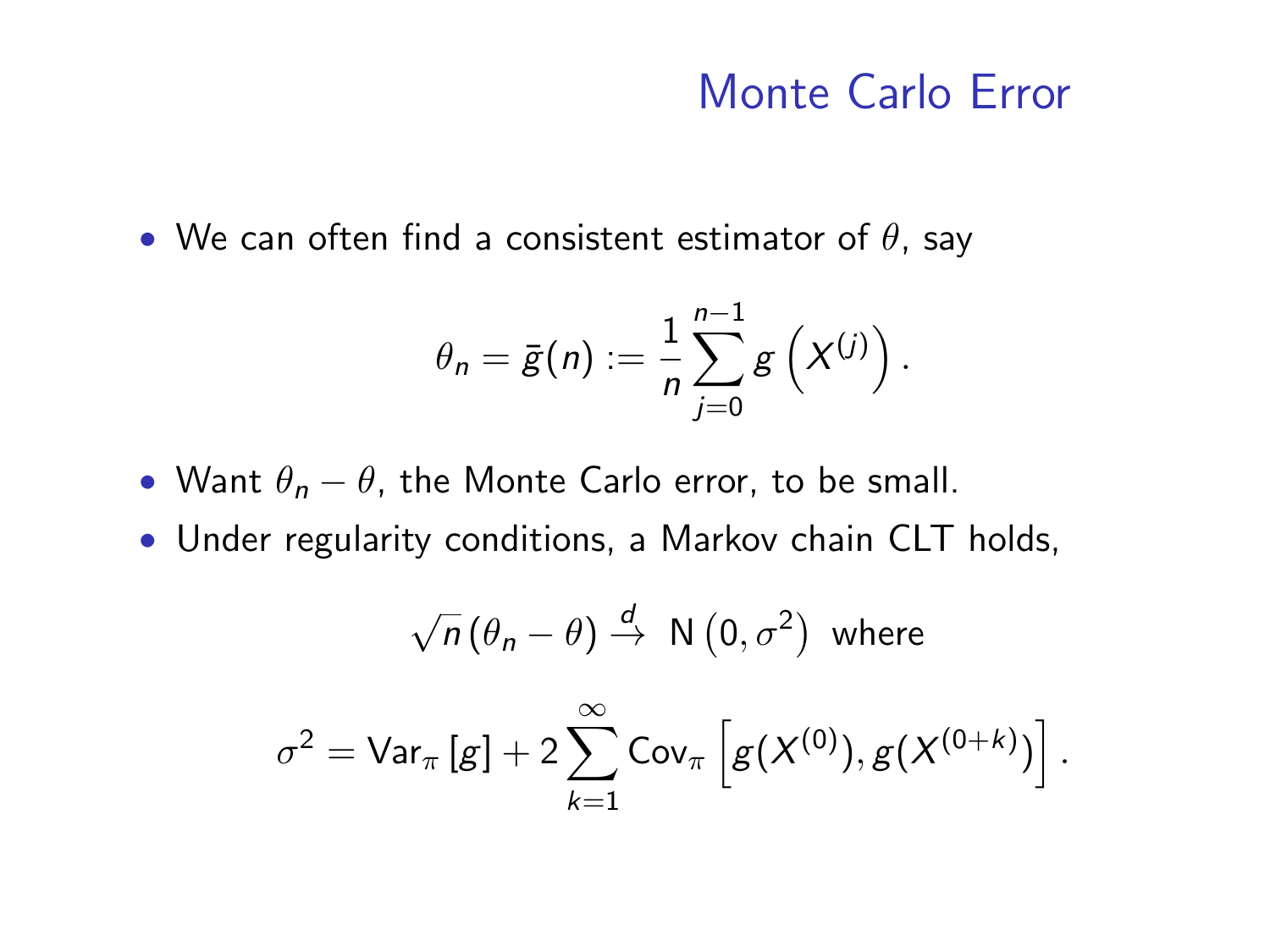## Monte Carlo Error

• Let  $\hat{\sigma}(n)$  denote an estimator of  $\sigma$ . Then the CLT allows construction of a  $100(1 - \delta)\%$  confidence interval with width

$$
w_n=2z_{\delta/2}\frac{\hat{\sigma}(n)}{\sqrt{n}}.
$$

• Suppose  $\epsilon > 0$ , then a fixed-width stopping rule terminates the simulation the first time  $w_n < \epsilon$ .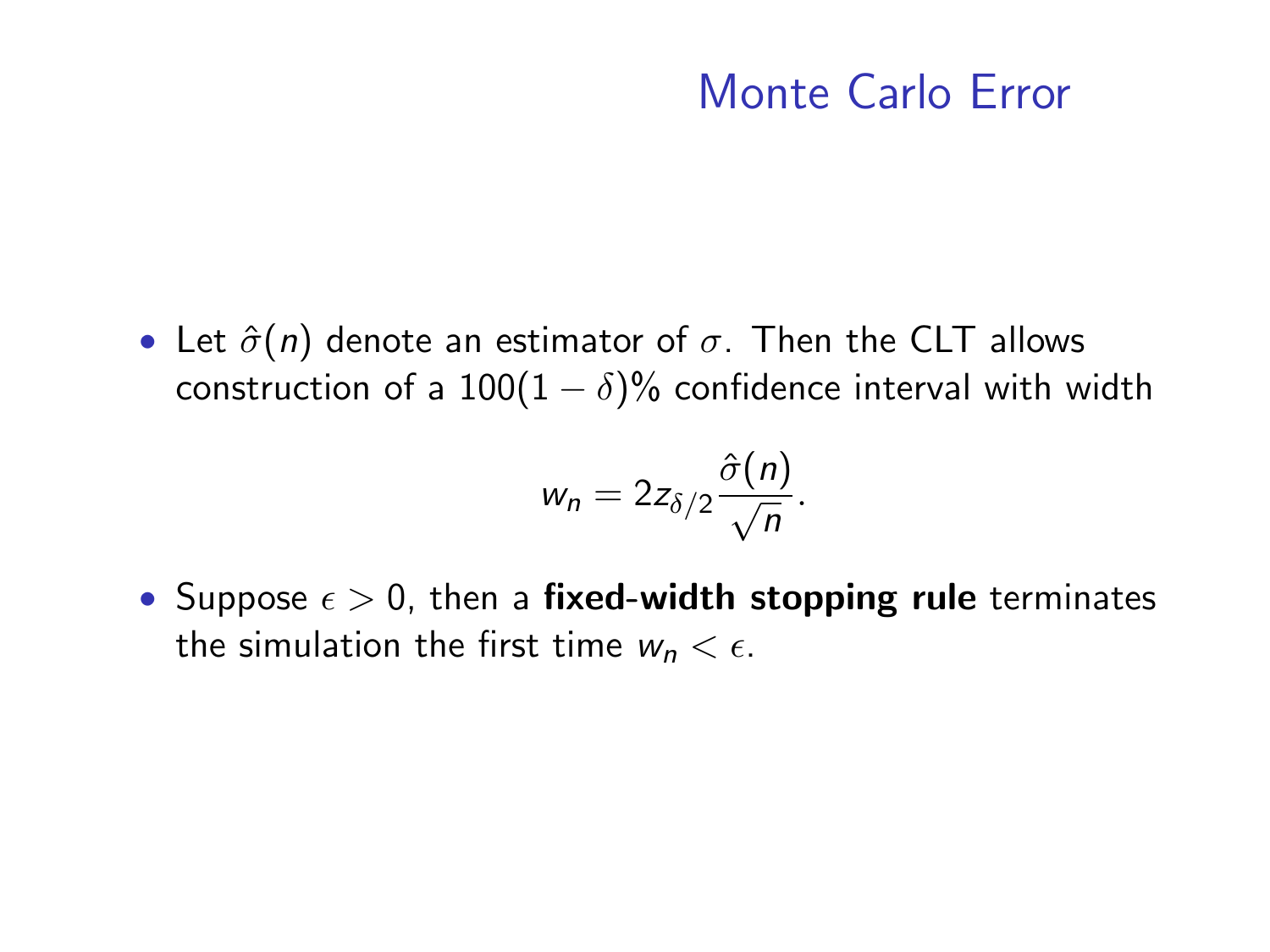# AR(1) Model

Consider the Markov chain such that

$$
X_i = \rho X_{i-1} + \epsilon_i
$$

where  $\epsilon_i \stackrel{iid}{\sim} N(0,1)$ .

• Consider  $X_1 = 0$ ,  $\rho = .95$ , and estimating  $E_{\pi}X = 0$ .

• Run until

$$
w_n = 2z_{.975} \frac{\hat{\sigma}(n)}{\sqrt{n}} \leq 0.2
$$

where  $\hat{\sigma}(n)$  is calculated using batch means.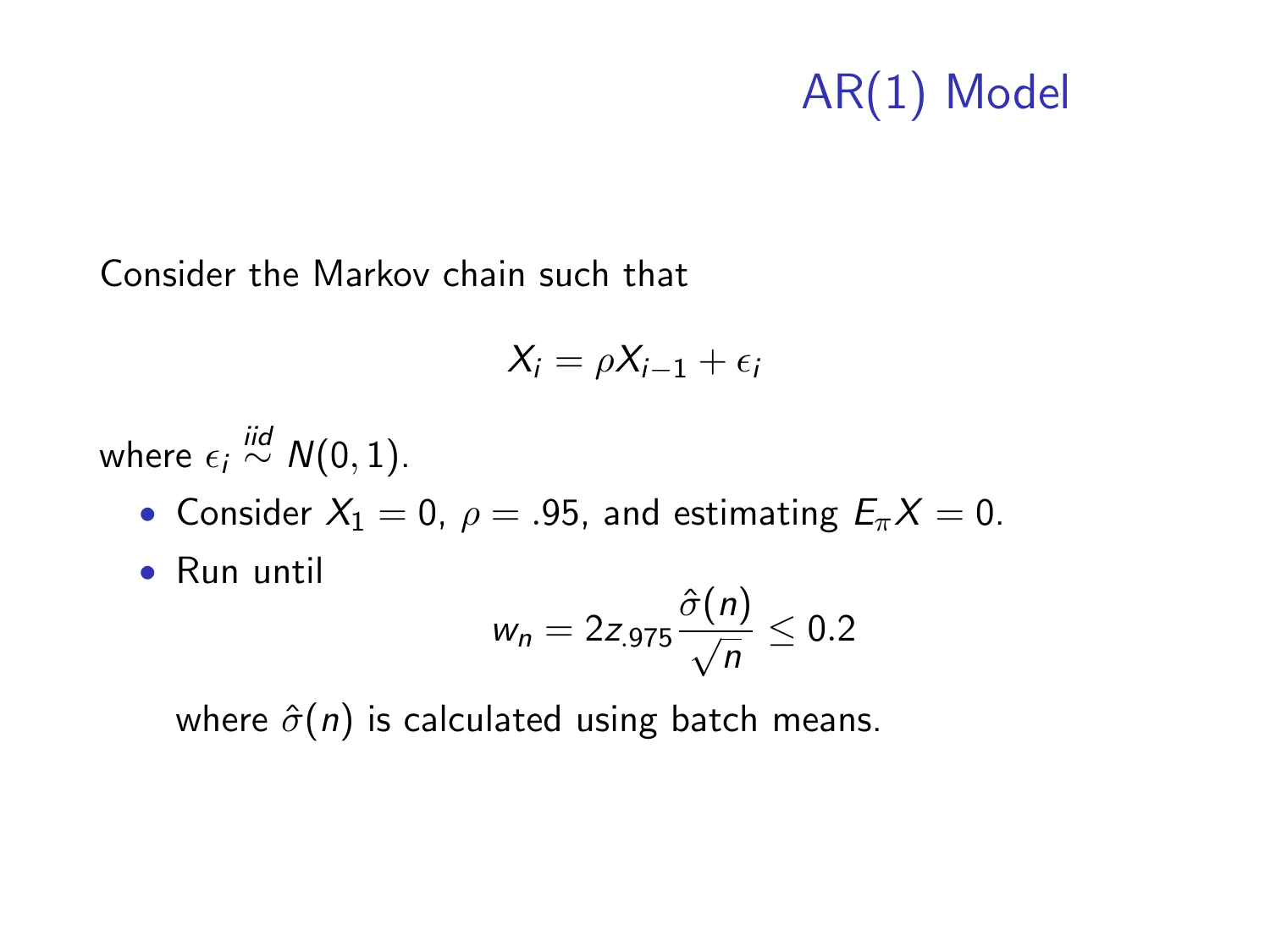# The following will provide an observation from the MC 1 step ahead

```
ar1 <- function(m, rho, tau) {
rho*m + rnorm(1, 0, \text{tau})}
# Next, we will add to this program so that we can give it a Markov
# chain and the result will be p observations from the Markov chain.
ar1.gen \leq function(mc, p, rho, tau, q=1) {
loc <- length(mc)
junk <- double(p)
mc <- append(mc, junk)
for(i in 1:p){
i \leftarrow i+loc-1mc[(j+1)] \leftarrow ar1(mc[j], rho, tau)}
return(mc)
}
```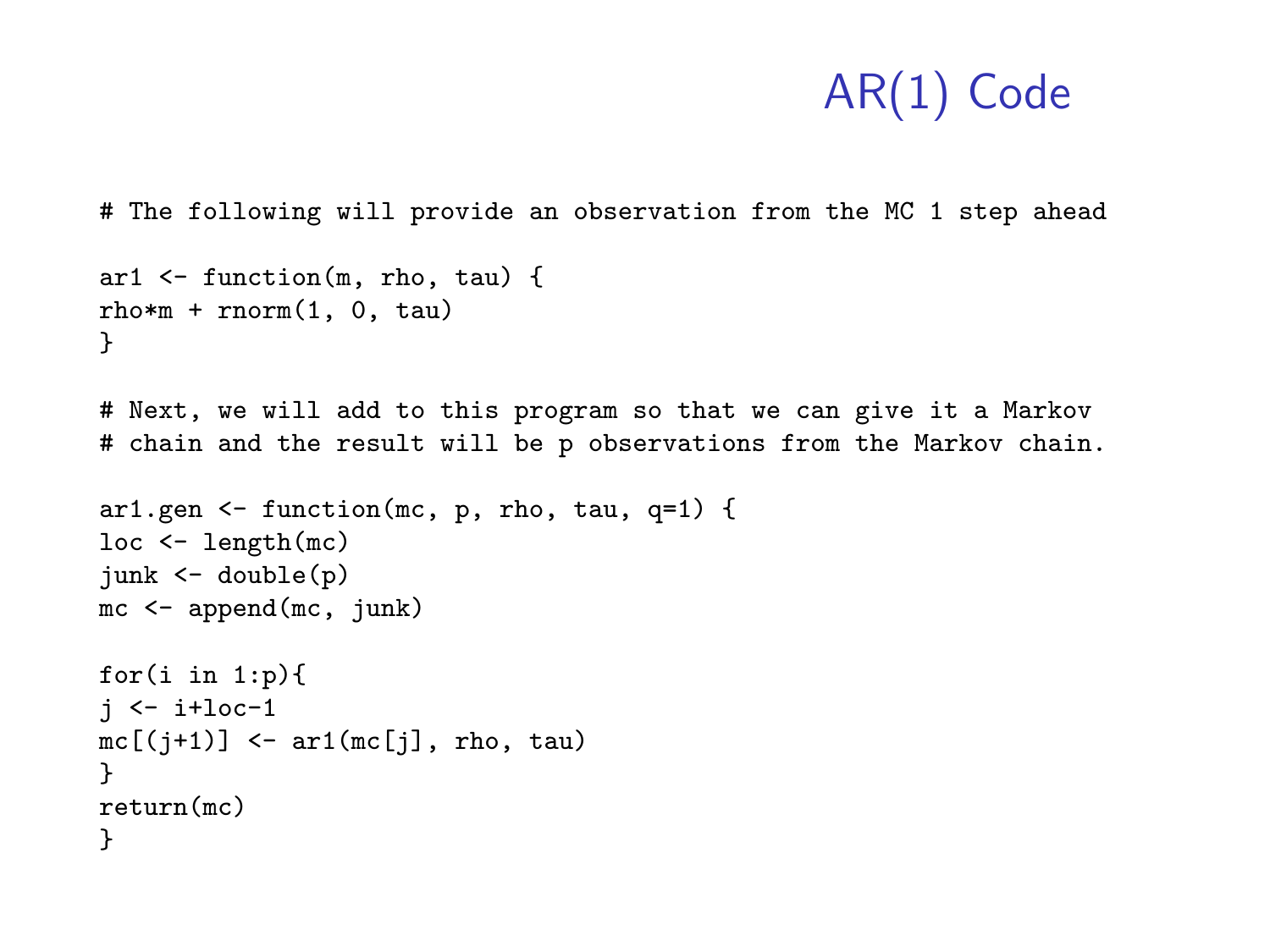set.seed(20) library(mcmcse) tau  $\leftarrow$  1 rho <- .95 out  $<-0$ eps <- 0.1 start <- 1000  $r$  <- 1000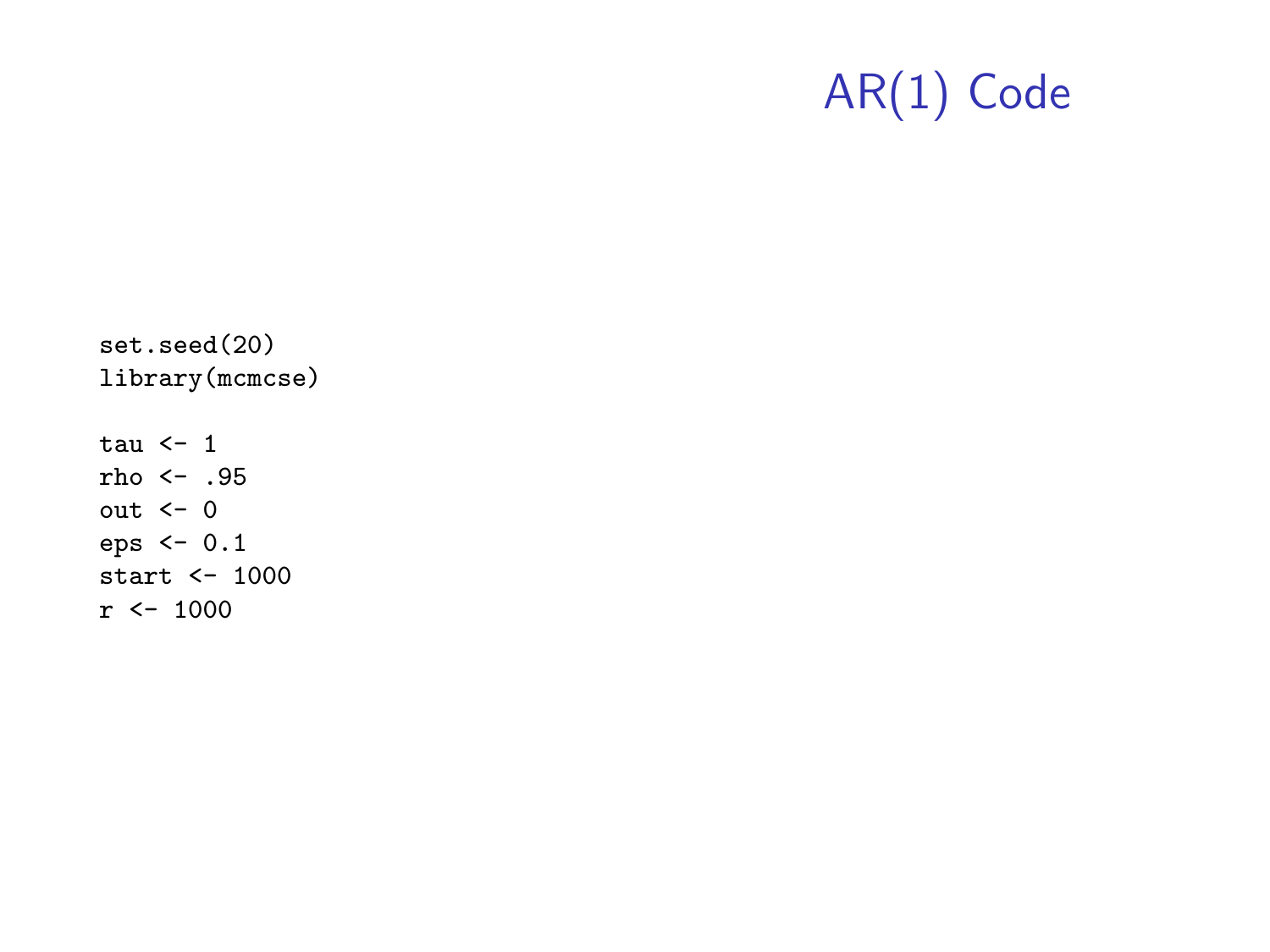```
out <- ar1.gen(out, start, rho, tau)
MCSE <- mcse(out)$se
N <- length(out)
t \leftarrow qt(.975, (floor(sqrt(N) - 1)))muhat \leq mean(\text{out})
check < - MCSE * t
while(eps < check) {
out <- ar1.gen(out, r, rho, tau)
MCSE <- append(MCSE, mcse(out)$se)
N <- length(out)
t \leftarrow qt(.975, (floor(sqrt(N) - 1)))muhat <- append(muhat, mean(out))
check <- MCSE[length(MCSE)] * t
}
```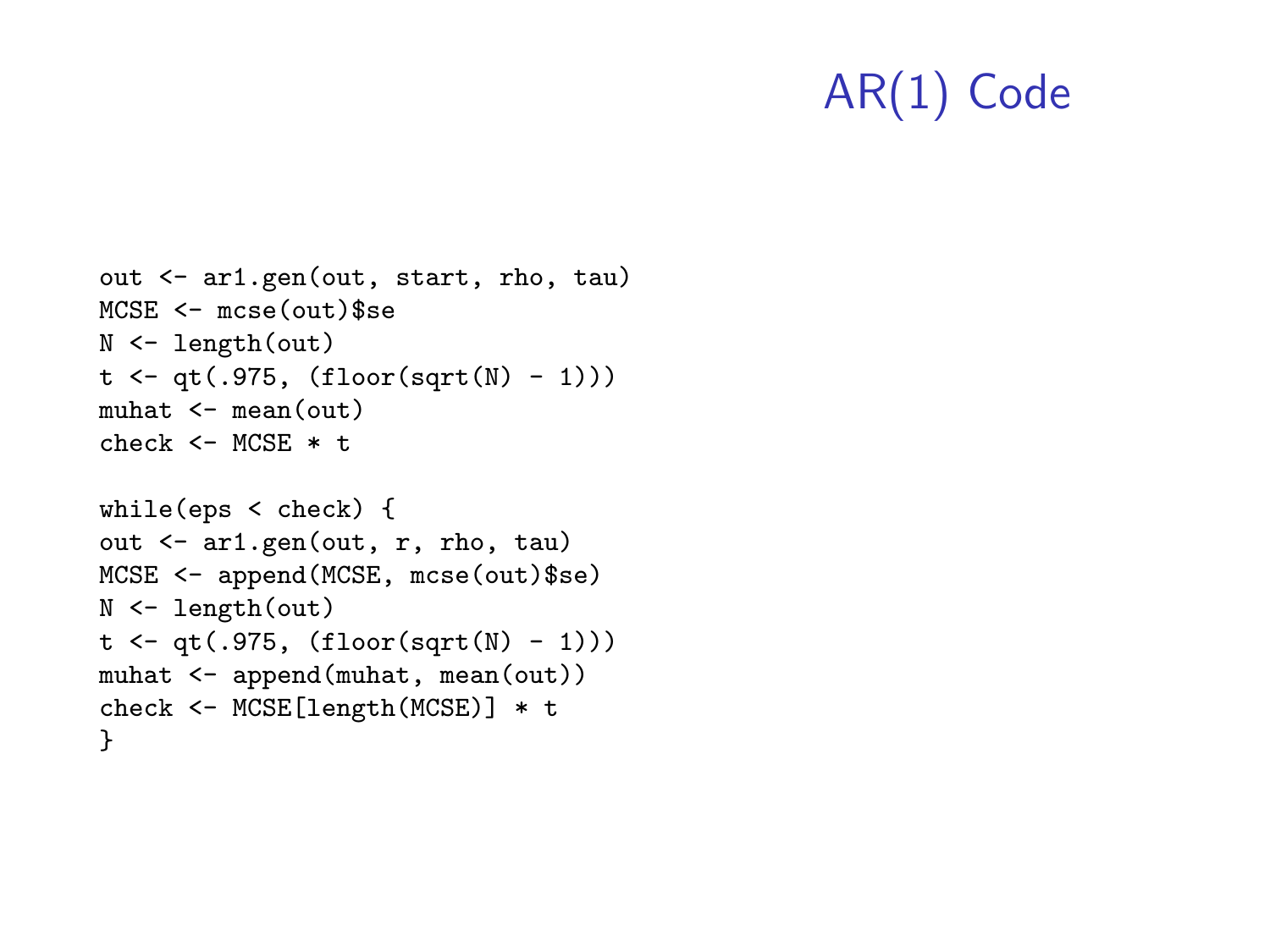```
N <- seq(start, length(out), r)
t \leftarrow qt(.975, (floor(sqrt(N) - 1)))half \leq- MCSE * t.
sigmahat <- MCSE*sqrt(N)
N \leftarrow \text{seq}(\text{start}, \text{length}(\text{out}), r) / 1000
plot(N, muhat, main="Estimates of the Mean",
          xlab="Iterations (in 1000's)")
points(N, muhat, type="l", col="red")
abline(h=0, lwd=3)
legend("bottomright", legend=c("Observed", "Actual"),
         lty=c(1,1), col=c(2,1), lwd=c(1,3))
```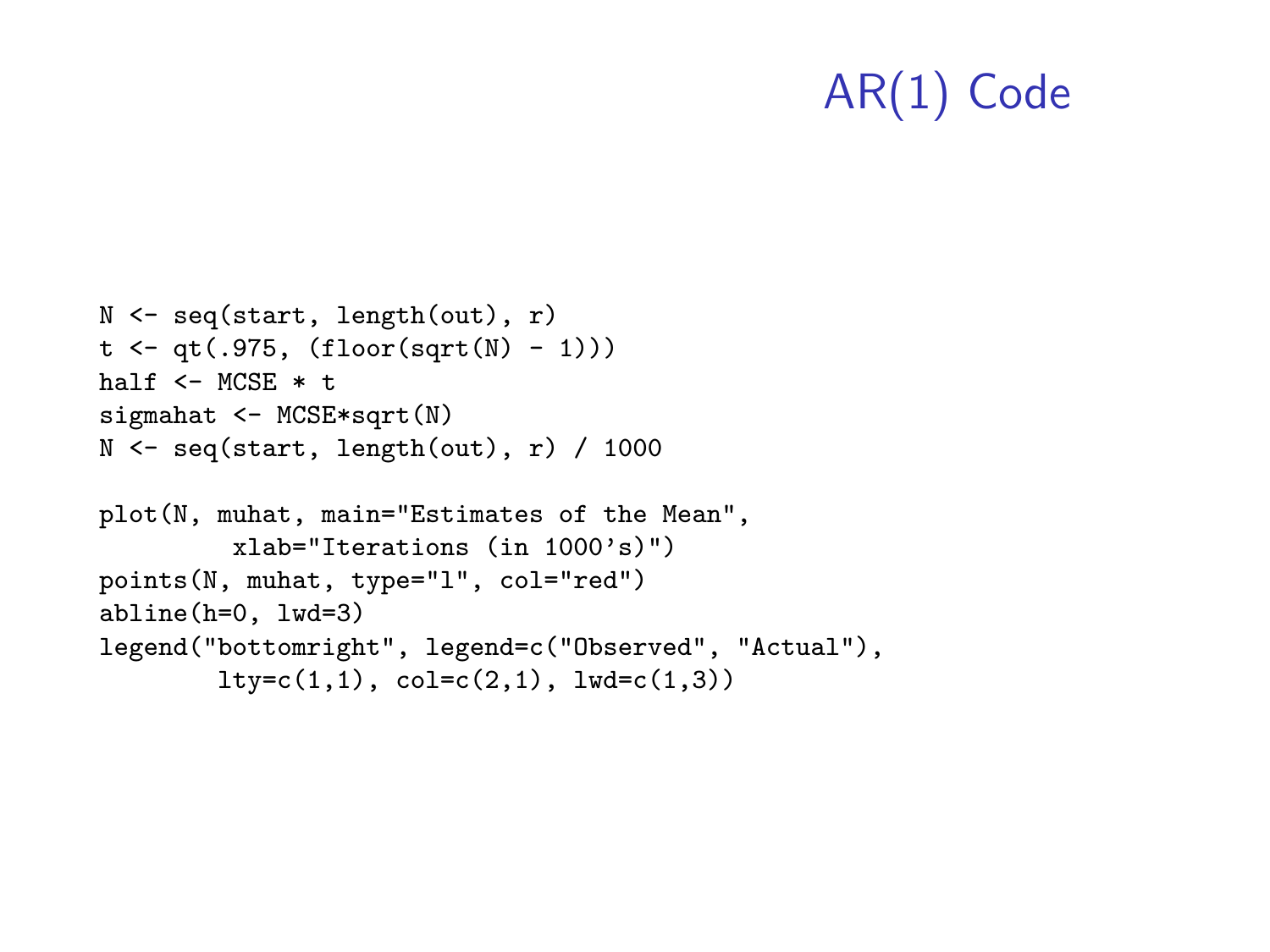```
plot(N, sigmahat, main="Estimates of Sigma", xlab="Iterations (in 1000's)")
points(N, sigmahat, type="l", col="red")
abline(h=20, lwd=3)
legend("bottomright", legend=c("Observed", "Actual"), lty=c(1,1),
        col = c(2,1), \frac{1}{wd} = c(1,3)plot(N, 2*half, main="Calculated Interval Widths", xlab="Iterations
       (in 1000's)", ylab="Width", ylim=c(0, 1.8))
points(N, 2*half, type="l", col="red")
abline(h=0.2, lwd=3)
legend("topright", legend=c("Observed", "Cut-off"), lty=c(1,1), col=c(2,1),
       lwd=c(1,3))
```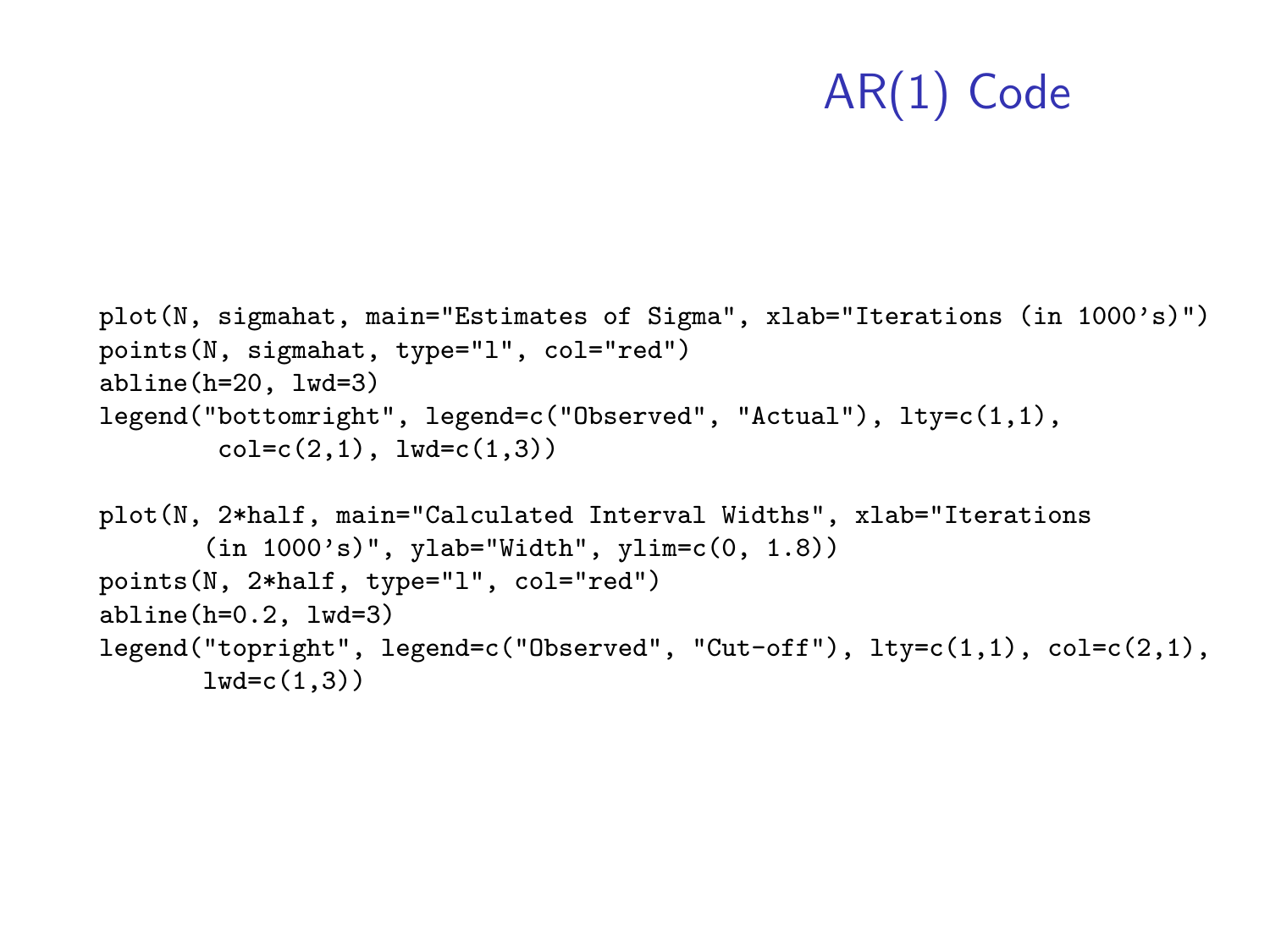# AR(1) Model



Figure: Results from one simulation using a cut-off of  $\epsilon = 0.2$ .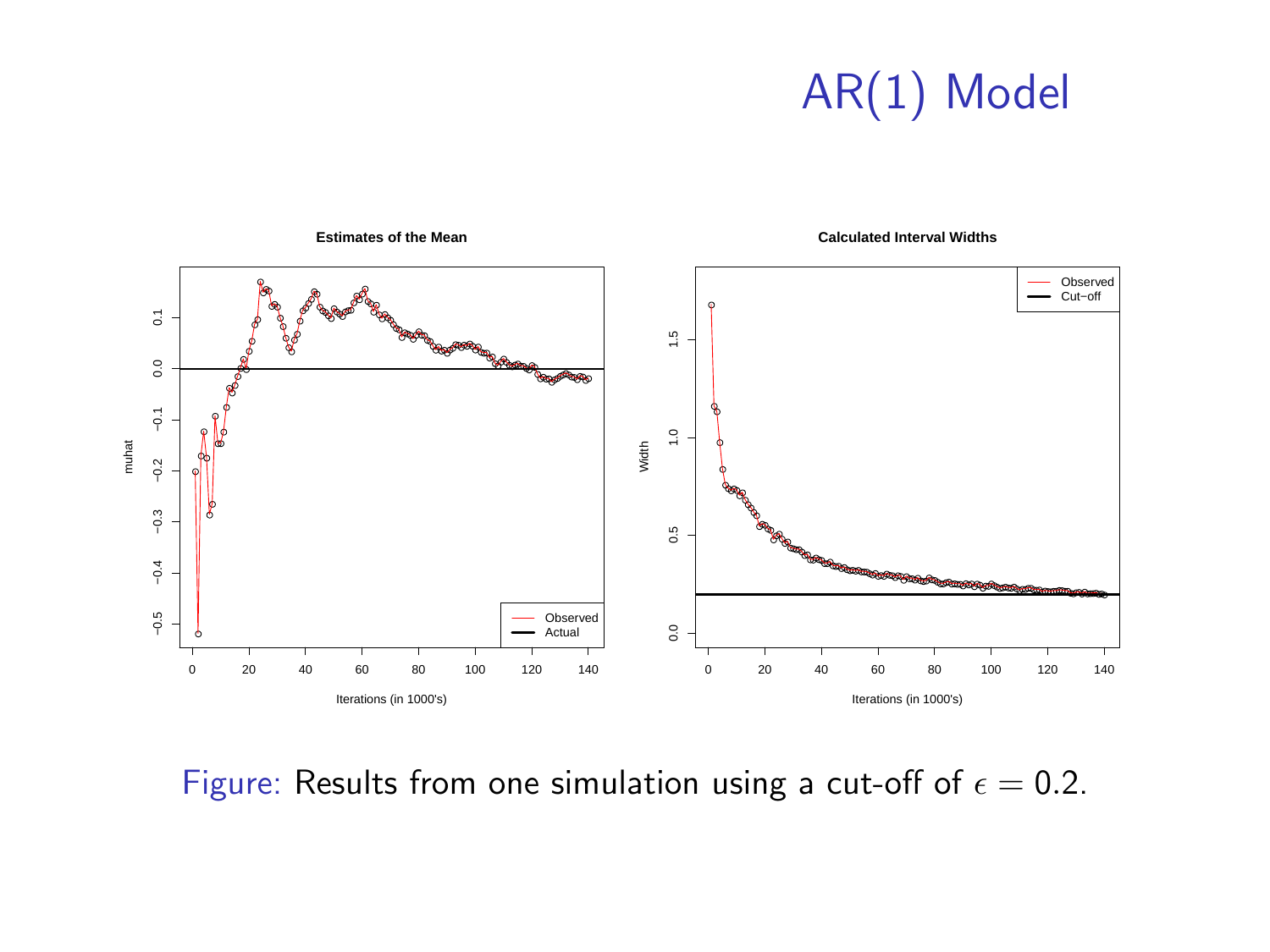# Asymptotically Valid Confidence Intervals

What requirements are necessary for asymptotically valid confidence intervals?

- **1** Need a Markov chain CLT to hold.
- $\textbf{2}$  Need  $\hat{\sigma}_{\text{\scriptsize g}}^2$  to be a strongly consistent estimator of  $\sigma_{\text{\scriptsize g}}^2$ .

Does this work in practice with finite samples? How does it compare to other methods?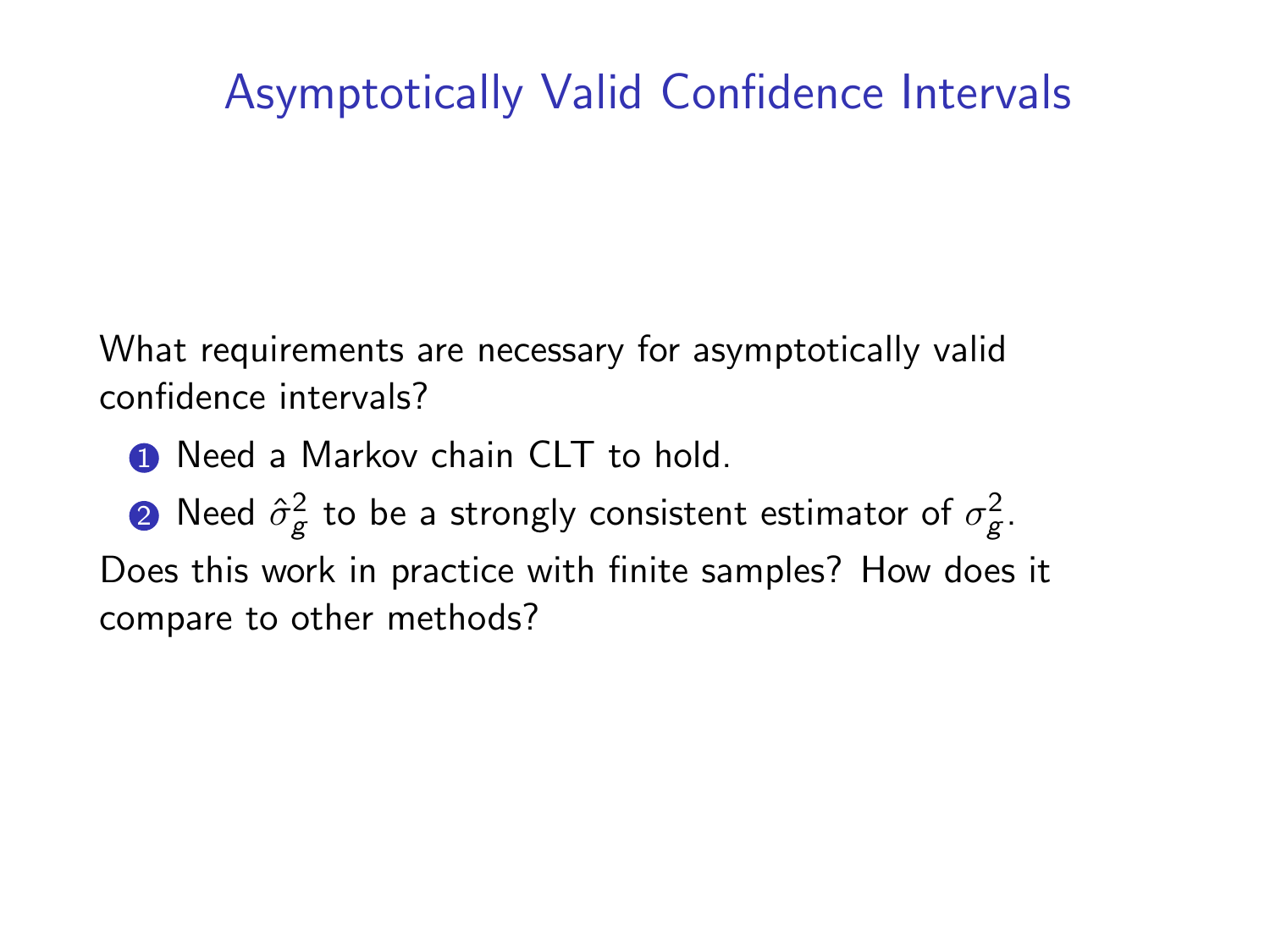# Asymptotically Valid Confidence Intervals

Need  $\hat{\sigma}_{g}^{2}$  to be a strongly consistent estimator of  $\sigma_{g}^{2}$ .

- Batch Means
- Overlapping Batch Means (Subsampling)
- Spectral Variance Estimators
- Regeneration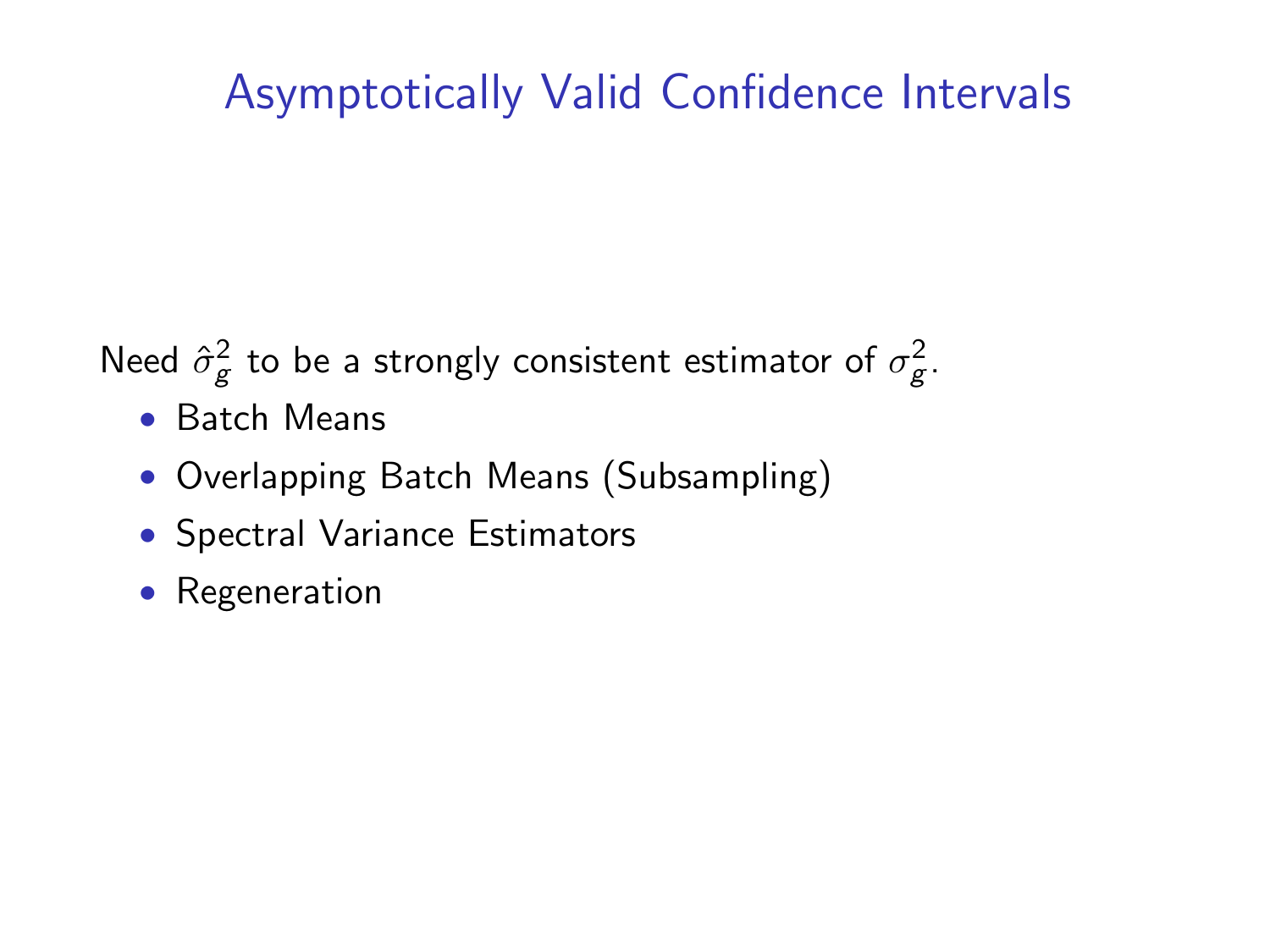## Batch Means

- Batch Means produces a strongly consistent estimator of  $\sigma_{\mathcal{g}}^2$ .
- Let  $b_n$  be the batch size,  $a_n = n/b_n$  be the number of batches, and define a batch mean as

$$
\bar{Y}_k := \frac{1}{b_n} \sum_{i=1}^{b_n} g(X_{kb_n+i}) \quad \text{for } k = 0, \ldots, a_n - 1.
$$

Then

$$
\hat{\sigma}_{BM}^2 = \frac{b_n}{a_n-1} \sum_{k=0}^{a_n-1} (\bar{Y}_k - \bar{g}_n)^2.
$$

• Requires  $b_n \to \infty$  and  $a_n \to \infty$  as  $n \to \infty$ .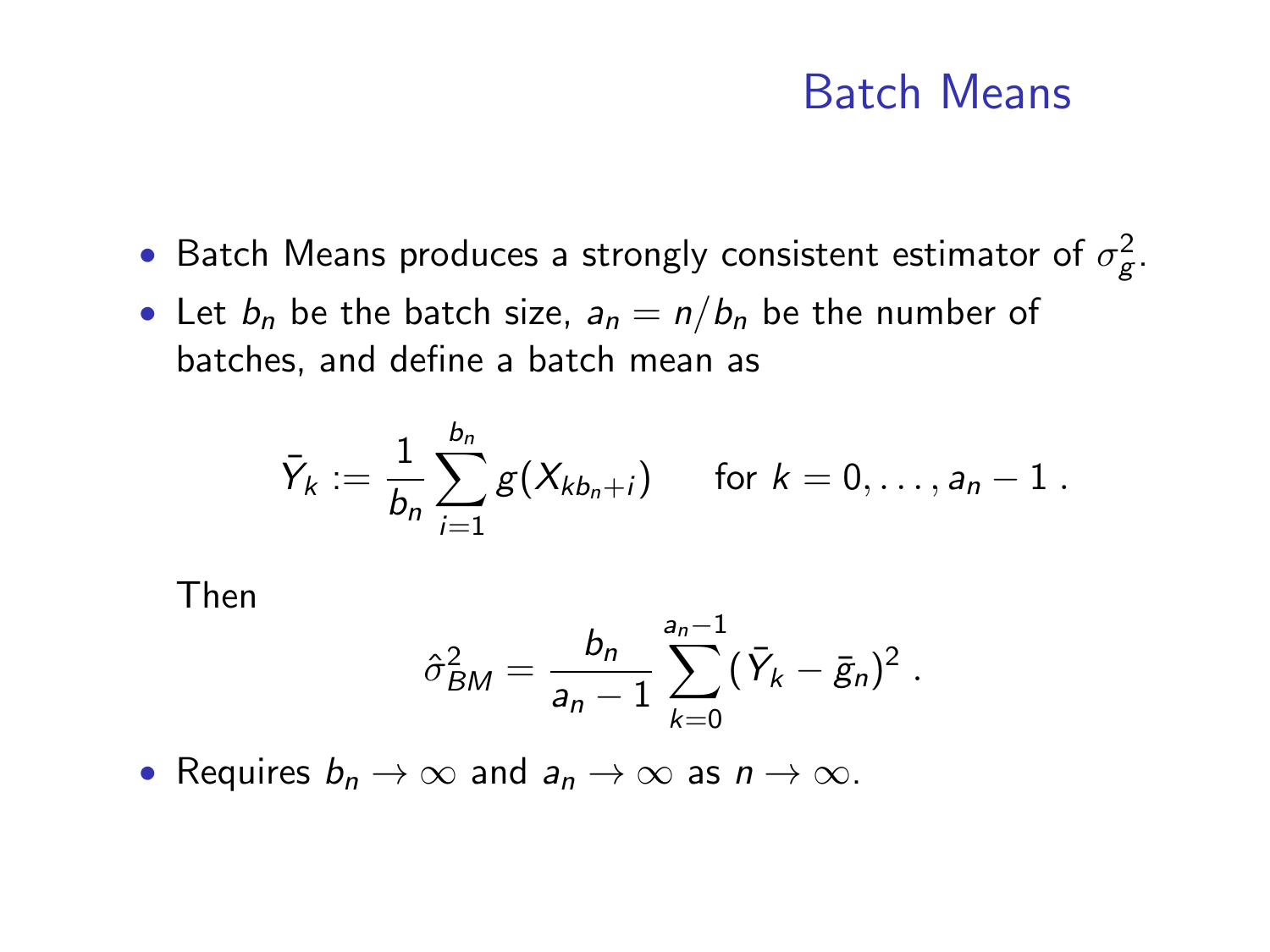# Gelman and Rubin Diagnostic

Gelman and Rubin Diagnostic — another stopping criteria.

- Most popular method for stopping the simulation, one of many convergence diagnostics.
- Simulates  $m$  independent parallel Markov chains.
- $\bullet$  Considers a ratio of two different estimates of Var $_\pi g$ , not  $\sigma_g^2$ from the CLT
- Argue the simulation should continue until the diagnostic  $(R<sub>0.975</sub>)$  is close to 1.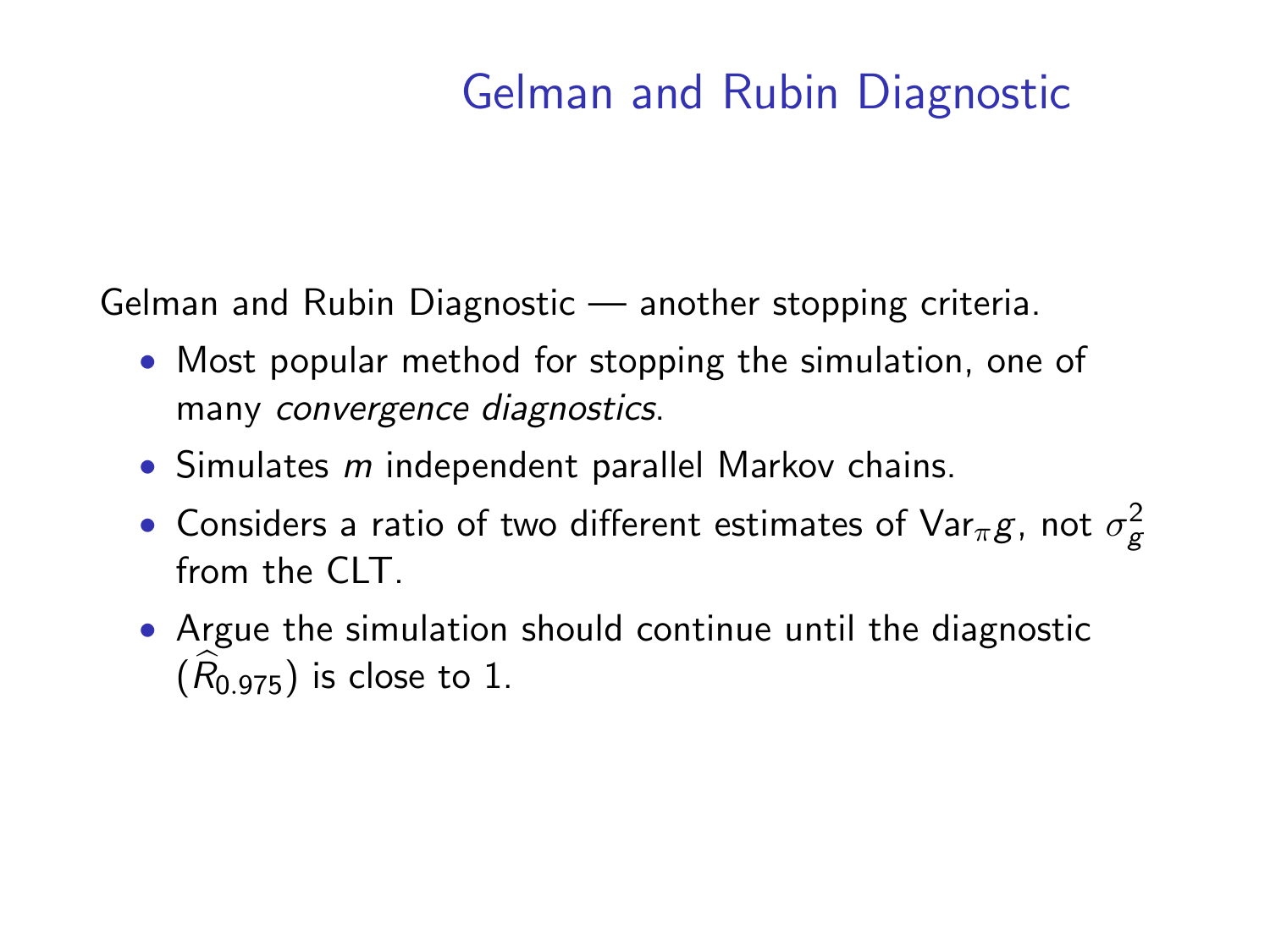# Toy Example

• Let  $Y_1, \ldots, Y_m$  be i.i.d.  $N(\mu, \lambda)$  and let the prior for  $(\mu, \lambda)$  be proportional to  $1/\sqrt{\lambda}$ . The posterior density is characterized by

$$
\pi(\mu, \lambda | y) \propto \lambda^{-\frac{m+1}{2}} \exp \left\{-\frac{1}{2\lambda} \sum_{j=1}^{m} (y_j - \mu)^2\right\}
$$

which is proper as long as  $m > 3$ .

• A Gibbs sampler requires the full conditionals:

$$
\mu|\lambda, y \sim N(\bar{y}, \lambda/m),
$$
  

$$
\lambda|\mu, y \sim IG\left(\frac{m-1}{2}, \frac{s^2 + m(\bar{y} - \mu)^2}{2}\right),
$$

where  $\bar{y}$  is the sample mean and  $s^2 = \sum (y_i - \bar{y})^2.$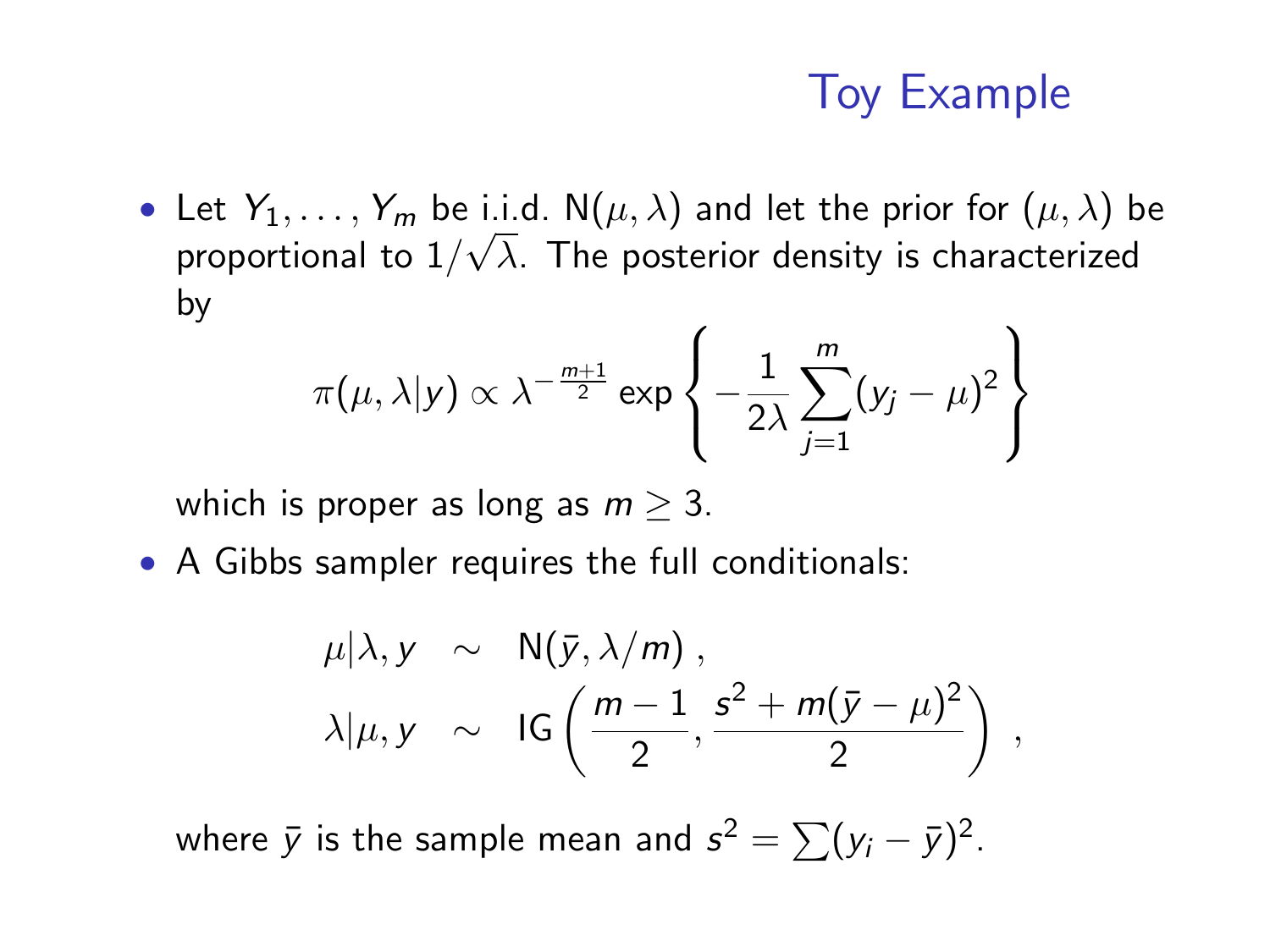# Toy Example

$$
\pi(\mu,\lambda|y) \propto \lambda^{-\frac{m+1}{2}} \exp\left\{-\frac{1}{2\lambda}\sum_{j} (y_j - \mu)^2\right\}
$$

Consider the Gibbs sampler that updates  $\lambda$  then  $\mu$ .

$$
(\lambda',\mu')\to(\lambda,\mu')\to(\lambda,\mu)
$$

Jones and Hobert showed this sampler is geometrically ergodic.

- $\textbf{0}$  Suppose  $m=11,~\bar{y}=1,$  and  $s^2=14.$ 
	- Then  $E(\mu|\mathbf{v}) = 1$  and  $E(\lambda|\mathbf{v}) = 2$ .
- $\bar{\bf 2}$  Consider estimating  $E(\mu|{\bf y})$  and  $\bar{\cal L}(\lambda|{\bf y})$  with  $\bar\mu_n$  and  $\bar\lambda_n.$ 
	- CLT holds!
	- Using  $b = |n^{1/2}|$ , BM Theorem holds!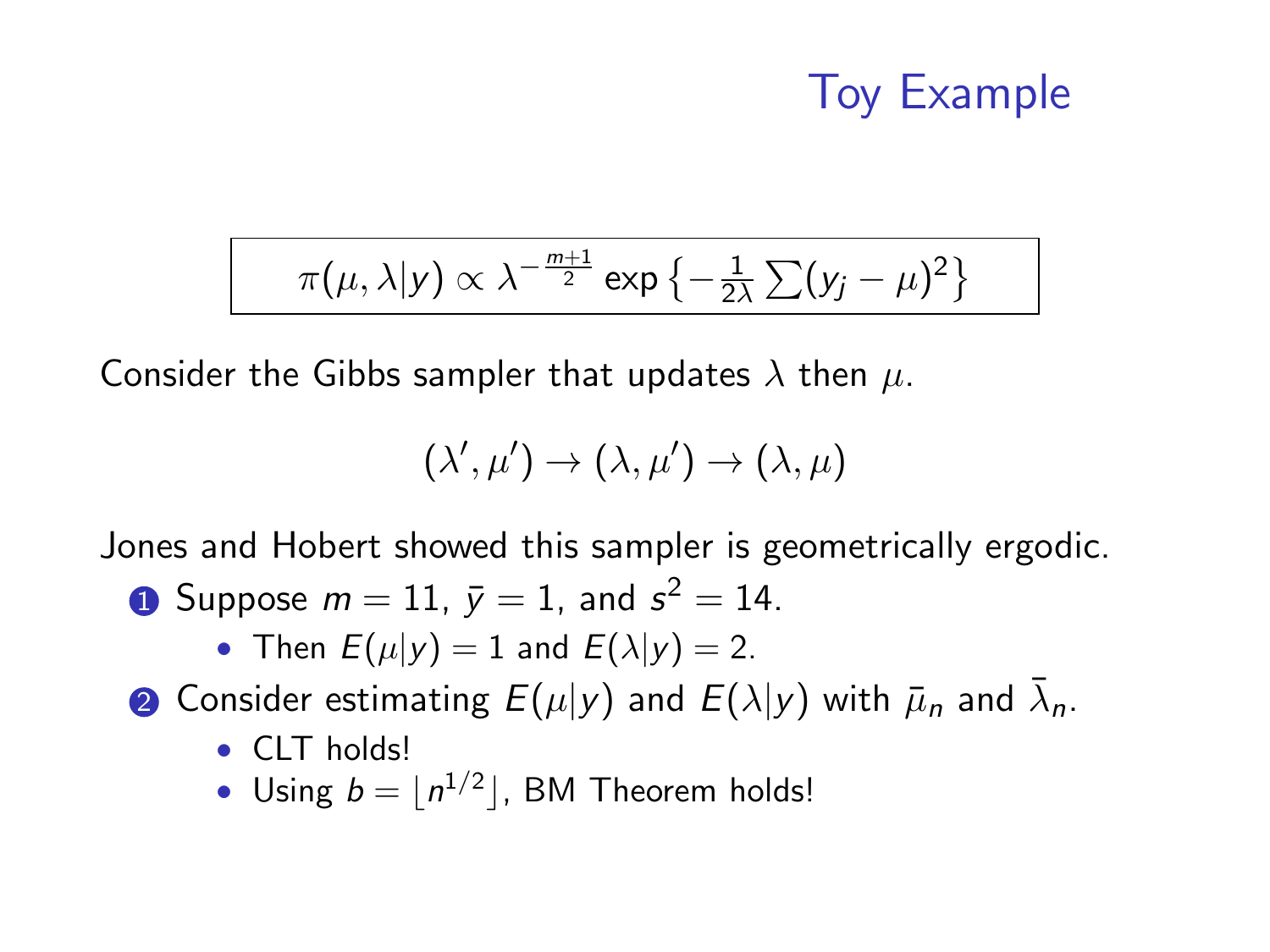# Simulation Settings

Stopped the simulation when

$$
BM: \quad t_{.975,(a-1)}\frac{\hat{\sigma}_{BM}}{\sqrt{n}}+I(n<400)<0.04
$$

$$
GRD: \qquad \hat{R}_{0.975} + I(n < 400) < 1.005
$$

- **1000** independent replications
	- Starting from  $\bar{y}$  for BM.
	- Starting from draws from  $\pi$  for GRD.
- **2** Used 4 chains for GRD.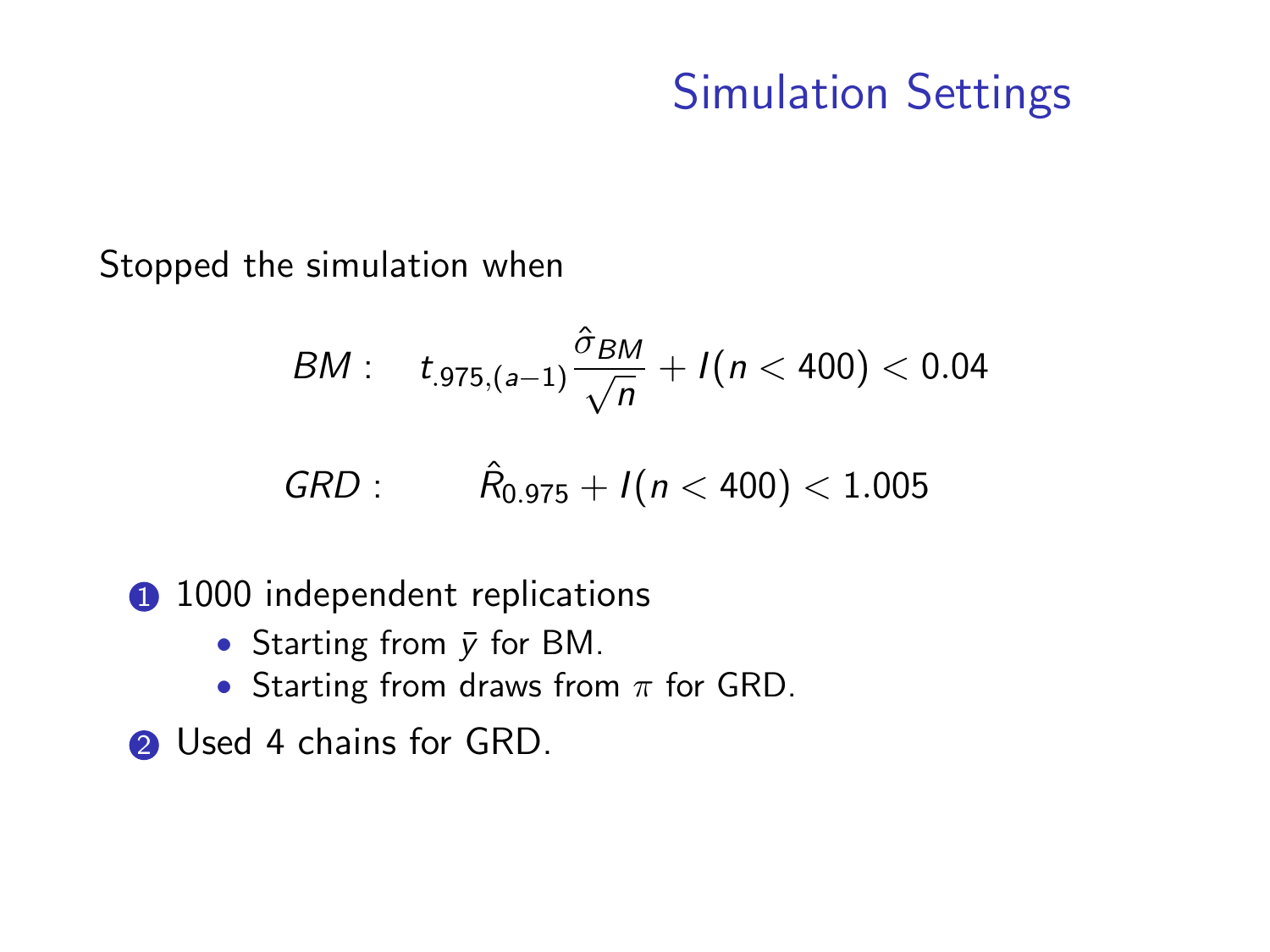## **Simulation Results**



Figure: Plots of  $\bar{\mu}_n$  vs. *n* for both stopping methods.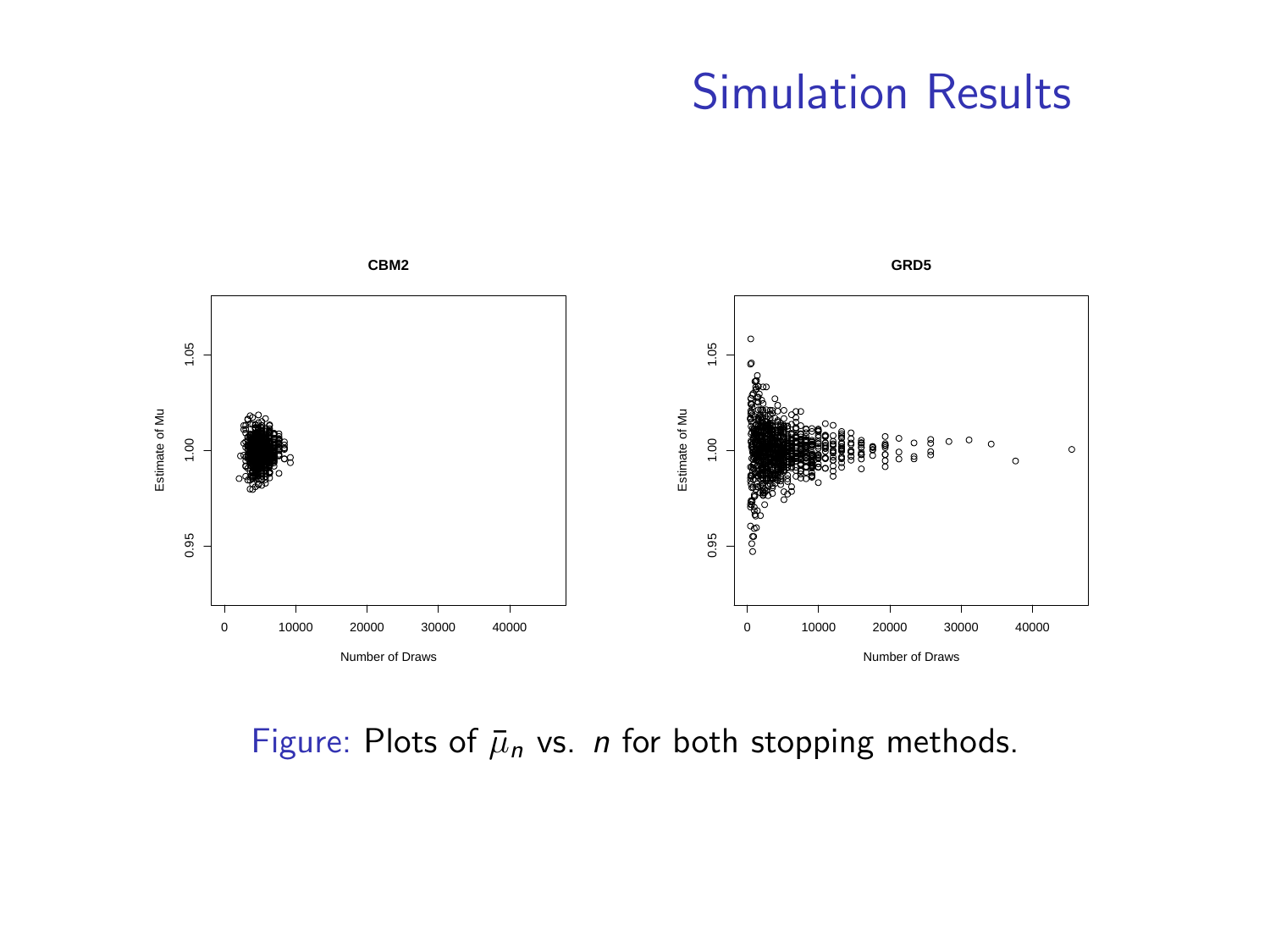# Simulation Results

|                    | <b>BM</b>                                   | GRD                 |
|--------------------|---------------------------------------------|---------------------|
| MSE for $E(\mu y)$ | $3.73e-05(1.8e-06)$                         | $0.000134(9.2e-06)$ |
|                    | MSE for $E(\lambda y)$   0.000393 (1.8e-05) | 0.00165(0.00012)    |



Figure: Histograms of  $\bar{\mu}_n$  for both stopping methods.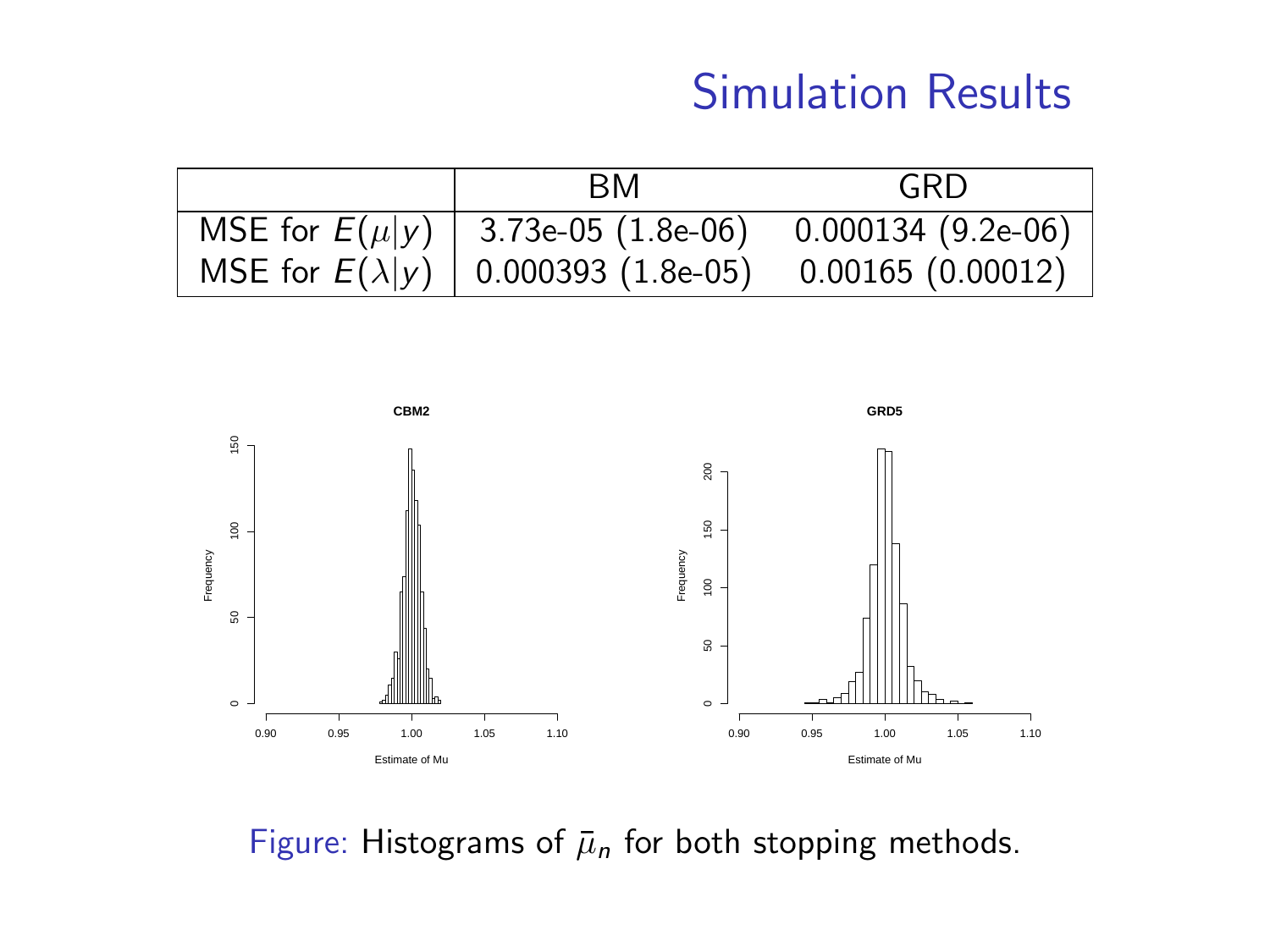# Summary

- Monte Carlo and MCMC Simulations
	- Include uncertainty estimates, e.g. a MCSE
	- Useful for interpretation (mcmcse R package)
- Finding a good MCMC sampler is critical
	- mcmc R package is a good starting point, but there are others
	- Other software available; OpenBUGS, Stan, JAGS, packages within Python ...